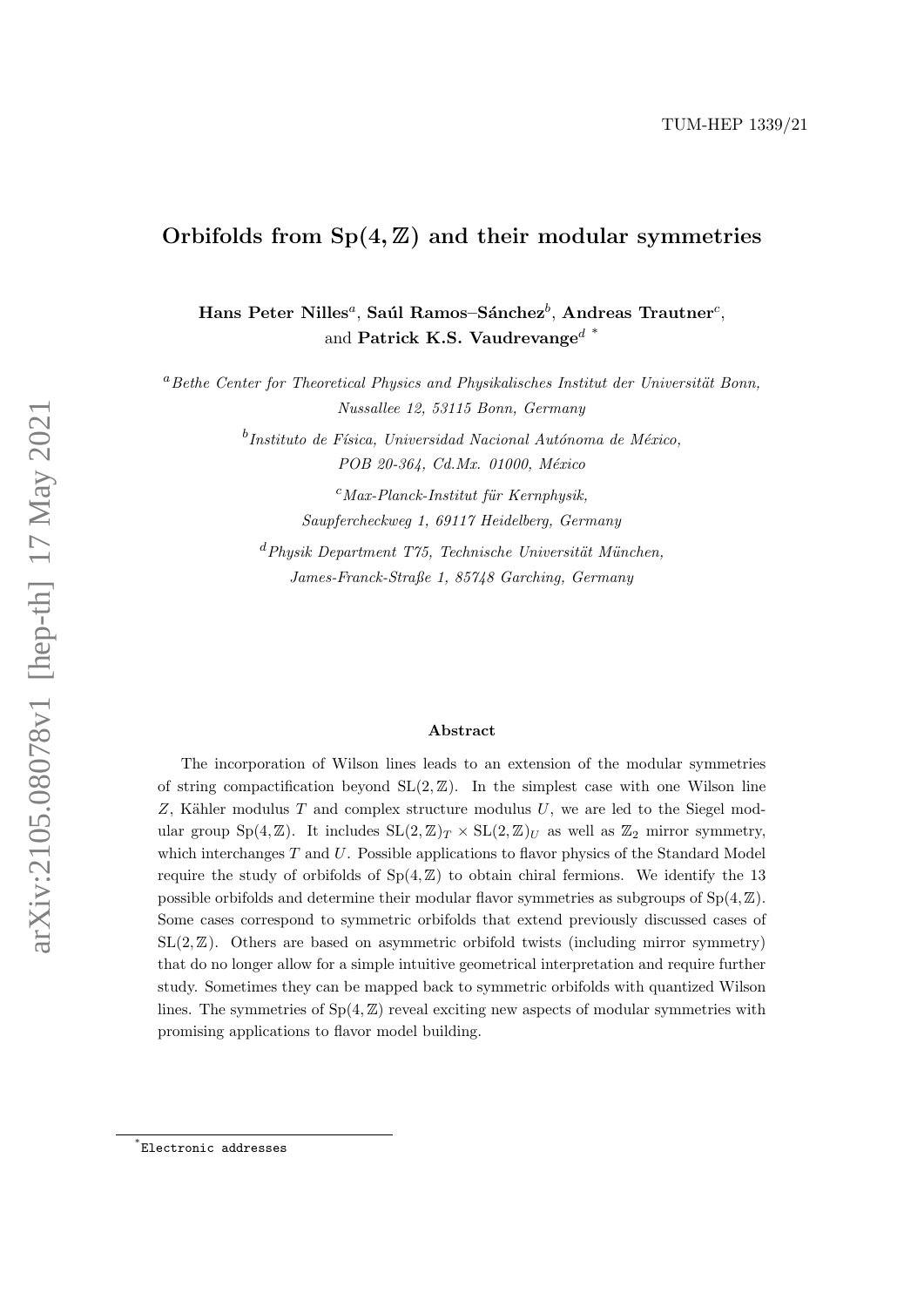# 1 Introduction

Modular symmetries appear frequently in string theory. They might have applications in particle physics as discrete non-Abelian flavor symmetries. In the simplest case, these discrete modular symmetries descend from the modular group  $SL(2, \mathbb{Z})$  of a two-dimensional torus, on which two extra spatial dimensions have been compactified. The implementation within string theory requires some aspects of model building towards the  $SU(3) \times SU(2) \times U(1)$ Standard Model of particle physics. One of the key aspects is the desired presence of chiral fermions. This requires a twist of the torus. Then, chiral matter fields can be realized in the twisted sectors of the orbifold, located at the "fixed points" of the orbifold twist. Simplest examples correspond to the  $\mathbb{Z}_K$  orbifolds  $\mathbb{T}^2/\mathbb{Z}_K$   $(K = 2, 3, 4, 6)$ , where a full analysis has been performed recently [\[1](#page-34-0)[–4\]](#page-34-1). They would correspond to six-dimensional string compactifications with an elliptic fibration.

In fact, in string theory a two-torus with background B-field is described by two moduli, the Kähler modulus T and the complex structure modulus U with modular symmetries  $SL(2, \mathbb{Z})_T \times$  $SL(2, \mathbb{Z})_U$ . This is accompanied by mirror symmetry which interchanges T and U. In the  $\mathbb{Z}_K$ orbifolds with  $(K > 2)$ , the complex structure modulus is frozen to allow for the orbifold twist and in these cases we have one unconstrained modulus T. This is, however, not the case for the  $\mathbb{Z}_2$  orbifold, where we remain with two unconstrained moduli and manifest mirror symmetry.

In general, string theories have a much richer moduli structure as they require the compactification of six spatial dimensions. But even if we concentrate on a two-dimensional subsector, we have additional moduli in the form of gauge background fields (Wilson lines). The moduli structure of the simplest example of such a system is given by the Siegel modular group  $Sp(4, \mathbb{Z})$  with moduli T, U and one additional Wilson line modulus Z. This can be made manifest in the Narain lattice formulation [\[5\]](#page-34-2). In addition, this work is motivated by the recent bottom-up consideration of  $Sp(4, \mathbb{Z})$  flavor symmetries, see refs. [\[6,](#page-34-3) [7\]](#page-34-4).

 $Sp(4, \mathbb{Z})$  contains as subgroups  $SL(2, \mathbb{Z})_T \times SL(2, \mathbb{Z})_U$  as well as mirror symmetry. From the string theory perspective, an application of  $Sp(4, \mathbb{Z})$  as modular flavor symmetry would again require some orbifolding to obtain chiral fermions. The first step in this direction is a classification of orbifolds from  $Sp(4, \mathbb{Z})$ , which is the main purpose of the present paper. This is a generalization of the  $\mathbb{Z}_K$  orbifolds mentioned earlier. To perform the classification of  $Sp(4, \mathbb{Z})$  orbifolds, we realize that each inequivalent fixed point in the string moduli space  $(T, U, Z)$  that is left invariant by a subgroup of  $Sp(4, \mathbb{Z})$  corresponds to an inequivalent orbifold (or, in general, to a set of orbifolds). Hence, the fixed points of  $Sp(4, \mathbb{Z})$  correspond to string orbifolds. Then, chiral fermions could appear at the fixed points of these  $Sp(4, \mathbb{Z})$  orbifold actions on the extra-dimensional space.<sup>[1](#page-1-0)</sup> A classification of the fixed points of  $Sp(4, \mathbb{Z})$  has been given by Gottschling [\[8](#page-34-5)[–10\]](#page-35-0) long ago. There are altogether 13 different cases: two with complex dimension 2, five with complex dimension 1 and six of dimension 0.

<span id="page-1-0"></span><sup>&</sup>lt;sup>1</sup>Hence, there are two different kinds of fixed points: First, the fixed points of  $Sp(4, \mathbb{Z})$  acting on the moduli space  $(T, U, Z)$  and, second, the fixed points of the orbifold action in extra-dimensional space, where chiral fermions can be localized.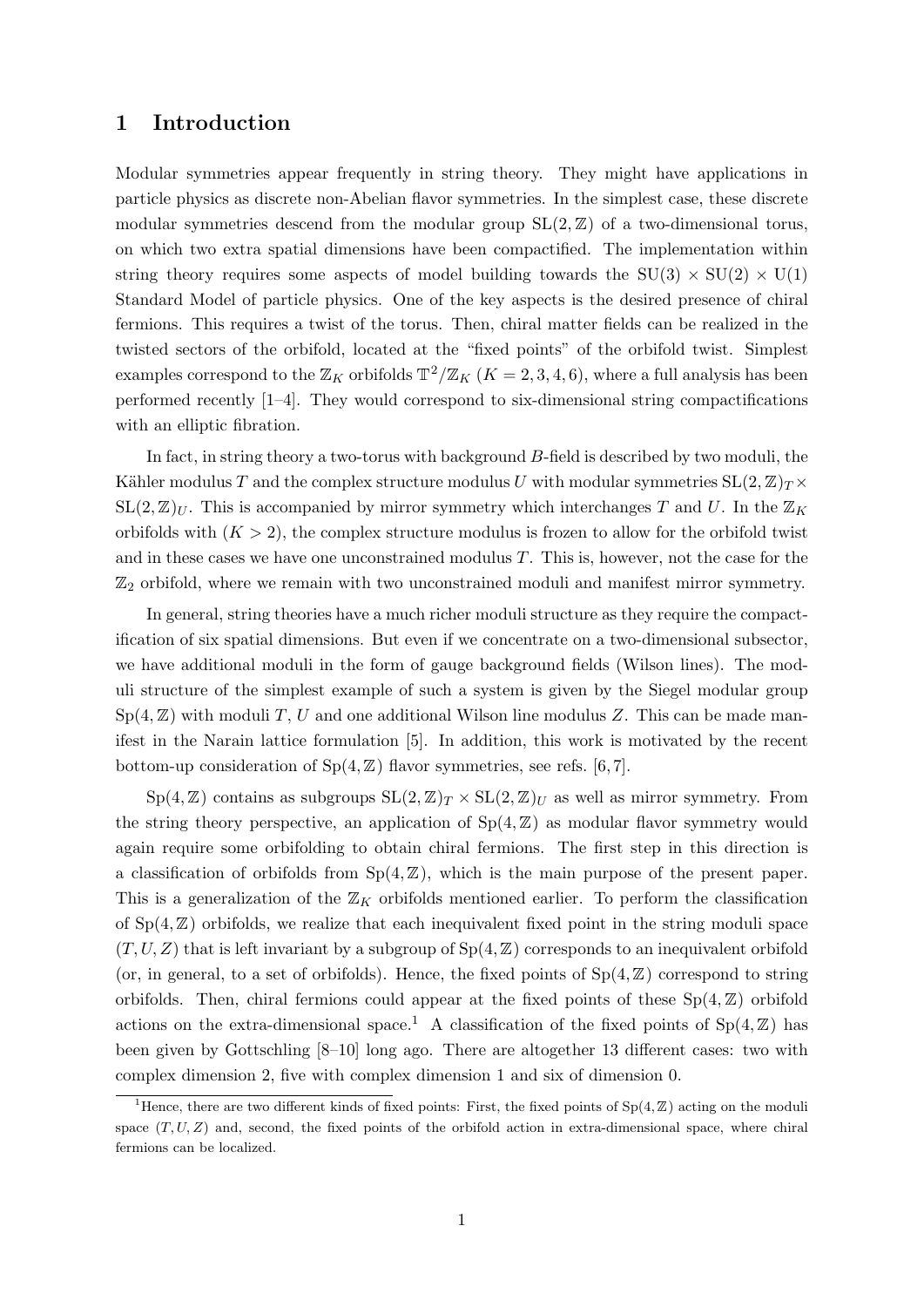| complex dimension | Narain point group                                        | type                               | moduli                                                      | reference to |
|-------------------|-----------------------------------------------------------|------------------------------------|-------------------------------------------------------------|--------------|
| of moduli space   | of orbifold                                               | of orbifold                        | (T, U, Z)                                                   | section      |
| $\overline{2}$    | $\mathbb{Z}_2$                                            | symmetric                          | (T, U, 0)                                                   | 3.1.1        |
| $\overline{2}$    | $\mathbb{Z}_2$                                            | asymmetric                         | (T, T, Z)                                                   | 3.1.2        |
| $\overline{2}$    | $\mathbb{Z}_2$                                            | symmetric<br>$($ dual to 3.1.2 $)$ | (T, U, 1/2)                                                 | 3.1.3        |
| 1                 | $\mathbb{Z}_4$                                            | symmetric                          | (T, i, 0)                                                   | 3.2.1        |
| 1                 | $\mathbb{Z}_6$                                            | symmetric                          | $(T,\omega,0)$                                              | 3.2.2        |
|                   | $\mathbb{Z}_2\times\mathbb{Z}_2$                          | asymmetric                         | (T, T, 0)                                                   | 3.2.3        |
| 1                 | $\mathbb{Z}_2\times\mathbb{Z}_2$                          | asymmetric                         | (T, T, 1/2)                                                 | 3.2.4        |
| 1                 | $S_3$                                                     | asymmetric                         | (T, T, T/2)                                                 | 3.2.5        |
| $\overline{0}$    | $\mathbb{Z}_5$                                            | asymmetric                         | $(-\zeta^{-1}, \zeta, \zeta + \zeta^{-2})$                  | 3.3.1        |
| $\boldsymbol{0}$  | $S_4$                                                     | asymmetric                         | $(\tilde{\eta}, \tilde{\eta}, \frac{1}{2}(\tilde{\eta}-1))$ | 3.3.2        |
| $\boldsymbol{0}$  | $(\mathbb{Z}_4 \times \mathbb{Z}_2) \rtimes \mathbb{Z}_2$ | asymmetric                         | (i, i, 0)                                                   | 3.3.3        |
| $\overline{0}$    | $S_3 \times \mathbb{Z}_6$                                 | asymmetric                         | $(\omega, \omega, 0)$                                       | 3.3.4        |
| $\overline{0}$    | $S_3 \times \mathbb{Z}_2 \cong D_{12}$                    | asymmetric                         | $\frac{1}{\sqrt{3}}(2,2,1)$                                 | 3.3.5        |
| $\boldsymbol{0}$  | $\mathbb{Z}_{12}$                                         | asymmetric                         | $(i, \omega, 0)$                                            | 3.3.6        |

<span id="page-2-0"></span>Table 1: Summary of symmetric and asymmetric orbifold compactifications with Narain point groups classified by the inequivalent fixed points  $(T, U, Z)$  of  $Sp(4, \mathbb{Z})$ . We use the definitions  $\omega := \exp(2\pi i/3)$ ,  $\zeta := \exp(2\pi i/5)$  and  $\tilde{\eta} := \frac{1}{3}(1 + 2\sqrt{2}i)$ .

The next step is the construction of those orbifolds that stabilize these fixed loci in moduli space. Our results are summarized in table [1.](#page-2-0) We identify the conventional (geometrical) twists on the moduli and, as a new mechanism, twists via mirror symmetry. As a result of this, asymmetric orbifolds appear frequently (although some of them are dual to symmetric orbifolds with specifically transformed moduli). A direct intuitive geometrical interpretation is often not available as the presence of Wilson lines and asymmetric twists introduce some "non-geometrical" aspects.

If we set the Wilson lines to zero, we obtain the  $\mathbb{T}^2/\mathbb{Z}_K$  examples discussed earlier: Sec-tion [3.1.1](#page-7-0) in table [1](#page-2-0) represents the symmetric  $\mathbb{Z}_2$  orbifold, section [3.2.1](#page-12-0) the  $\mathbb{Z}_4$  orbifold, and section [3.2.2](#page-14-0) the symmetric  $\mathbb{Z}_3$  orbifold (embedded in the  $\mathbb{Z}_6$  case). The orbifold of section [3.1.2](#page-9-0) corresponds to an asymmetric  $\mathbb{Z}_2$  orbifold. In this case, however, we can define a duality transformation that maps it to a symmetric  $\mathbb{Z}_2$  orbifold with a quantized Wilson line (discussed in section [3.1.3\)](#page-10-0).

The paper is organized as follows. In section [2,](#page-3-0) we introduce the modular transformations of  $Sp(4, \mathbb{Z})$  on the string moduli (see eq. [\(8\)](#page-4-0)) within the framework of Narain orbifold compact-ifications. Section [3](#page-6-0) discusses case by case the stabilization of moduli by  $Sp(4, \mathbb{Z})$  orbifolds that lead to the results summarized in table [1.](#page-2-0) In addition, we explicitly construct for each orbifold the unbroken modular group  $\mathcal{G}_{\text{modular}}$  as a subgroup of  $Sp(4, \mathbb{Z})$  plus a  $\mathcal{CP}$ -like transformation. While these are important steps towards applications to the flavor problem of the Standard Model of particle physics, there are still many open questions. These will be mentioned in section [4,](#page-25-0) devoted to conclusions and outlook.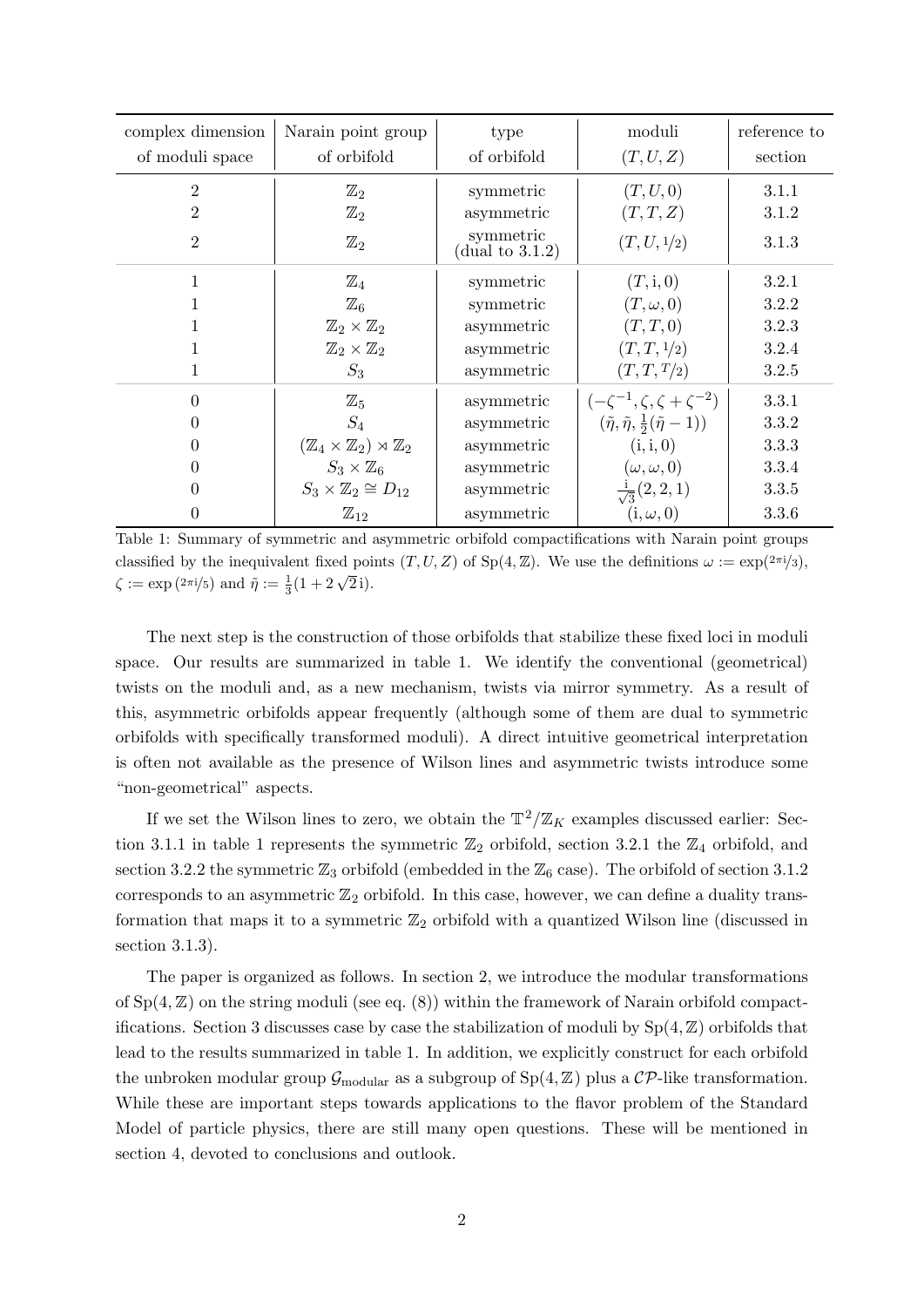# <span id="page-3-0"></span>2 (A)symmetric orbifolds and  $Sp(4, \mathbb{Z})$

#### 2.1 Narain torus compactification and string moduli

To construct an orbifold in the Narain formulation of the heterotic string, we first discuss a general D-dimensional torus compactification with B-field and Wilson line backgrounds [\[11,](#page-35-1)[12\]](#page-35-2). To do so, we have to impose torus boundary conditions on the D right- and  $D+16$  left-moving (bosonic) string modes  $(y_R, y_L)$ , respectively,

<span id="page-3-2"></span>
$$
\begin{pmatrix} y_{\rm R} \\ y_{\rm L} \end{pmatrix} \sim \begin{pmatrix} y_{\rm R} \\ y_{\rm L} \end{pmatrix} + E\,\hat{N} \,, \quad \text{where} \quad \hat{N} = \begin{pmatrix} n \\ m \\ p \end{pmatrix} \in \mathbb{Z}^{2D+16} \,.
$$
 (1)

The  $(2D + 16)$ -dimensional vector of integers  $\hat{N}$  contains the winding numbers  $n \in \mathbb{Z}^D$ , the Kaluza–Klein numbers  $m \in \mathbb{Z}^D$ , and the gauge quantum numbers  $p \in \mathbb{Z}^{16}$  corresponding to the  $E_8 \times E_8$  (or SO(32)) gauge group of the supersymmetric heterotic string. Furthermore, E denotes the Narain vielbein. For the worldsheet one-loop string vacuum amplitude to be modular invariant, E has to satisfy

$$
E^{\mathrm{T}} \eta E = \hat{\eta} := \begin{pmatrix} 0 & \mathbb{1}_D & 0 \\ \mathbb{1}_D & 0 & 0 \\ 0 & 0 & g \end{pmatrix}, \text{ where } \eta := \begin{pmatrix} -\mathbb{1}_D & 0 & 0 \\ 0 & \mathbb{1}_D & 0 \\ 0 & 0 & \mathbb{1}_{16} \end{pmatrix}. \tag{2}
$$

Here,  $\eta$  is the Narain metric of signature  $(D, D+16)$ ,  $g := \alpha_{\rm g}^{\rm T} \alpha_{\rm g}$  and the columns of the  $(16 \times$ 16)-dimensional matrix  $\alpha_{\rm g}$  contain the simple roots of  $E_8 \times E_8$  (or Spin(32)/ $\mathbb{Z}_2$ ). Consequently, E spans a so-called Narain lattice: an even, integer, self-dual lattice of signature  $(D, D + 16)$ . The "rotational" symmetries of the Narain lattice give rise to the so-called modular group of the Narain lattice,

$$
\mathrm{O}_{\hat{\eta}}(D, D + 16, \mathbb{Z}) \; := \; \langle \; \hat{\Sigma} \; | \; \hat{\Sigma} \; \in \; \mathrm{GL}(2D + 16, \mathbb{Z}) \quad \text{with} \quad \hat{\Sigma}^{\mathrm{T}} \hat{\eta} \; \hat{\Sigma} = \hat{\eta} \; \rangle \; . \tag{3}
$$

In order to understand the action of  $O_{\hat{\eta}}(D, D+16, \mathbb{Z})$ , it is convenient to define the generalized metric of the Narain lattice,<sup>[2](#page-3-1)</sup>

$$
\mathcal{H} := E^{T} E = \begin{pmatrix} \frac{1}{\alpha'} \left( G + \alpha' A^{T} A + C^{T} G^{-1} C \right) & -C^{T} G^{-1} & (\mathbb{1}_{D} + C^{T} G^{-1}) A^{T} \alpha_{g} \\ -G^{-1} C & \alpha' G^{-1} & -\alpha' G^{-1} A^{T} \alpha_{g} \\ \alpha_{g}^{T} A (\mathbb{1}_{D} + G^{-1} C) & -\alpha' \alpha_{g}^{T} A G^{-1} & \alpha_{g}^{T} (\mathbb{1}_{16} + \alpha' A G^{-1} A^{T}) \alpha_{g} \end{pmatrix} (4)
$$

and  $C := B + \frac{\alpha'}{2} A^{T} A$ . Here,  $\alpha'$  is the Regge slope that renders E dimensionless,  $G = e^{T} e$ is the metric of the D-dimensional torus  $\mathbb{T}^D$  defined by the torus basis vectors contained as the columns of the  $D \times D$  vielbein matrix e. In addition, B is the anti-symmetric background B-field, while the  $16 \times D$  matrix A gives rise to the Wilson lines along the D torus directions.

In the following, we will mainly set  $D = 2$  and choose the two column vectors  $A_i$  of the Wilson line matrix A as

$$
A_i = (a_i, -a_i, 0, \dots, 0)^{\mathrm{T}} \quad \text{with} \quad a_i \in \mathbb{R} \quad \text{for} \quad i \in \{1, 2\} \,.
$$
 (5)

<span id="page-3-1"></span><sup>&</sup>lt;sup>2</sup>We use the conventions of refs. [\[13,](#page-35-3) [14\]](#page-35-4) with B replaced by  $-B$ .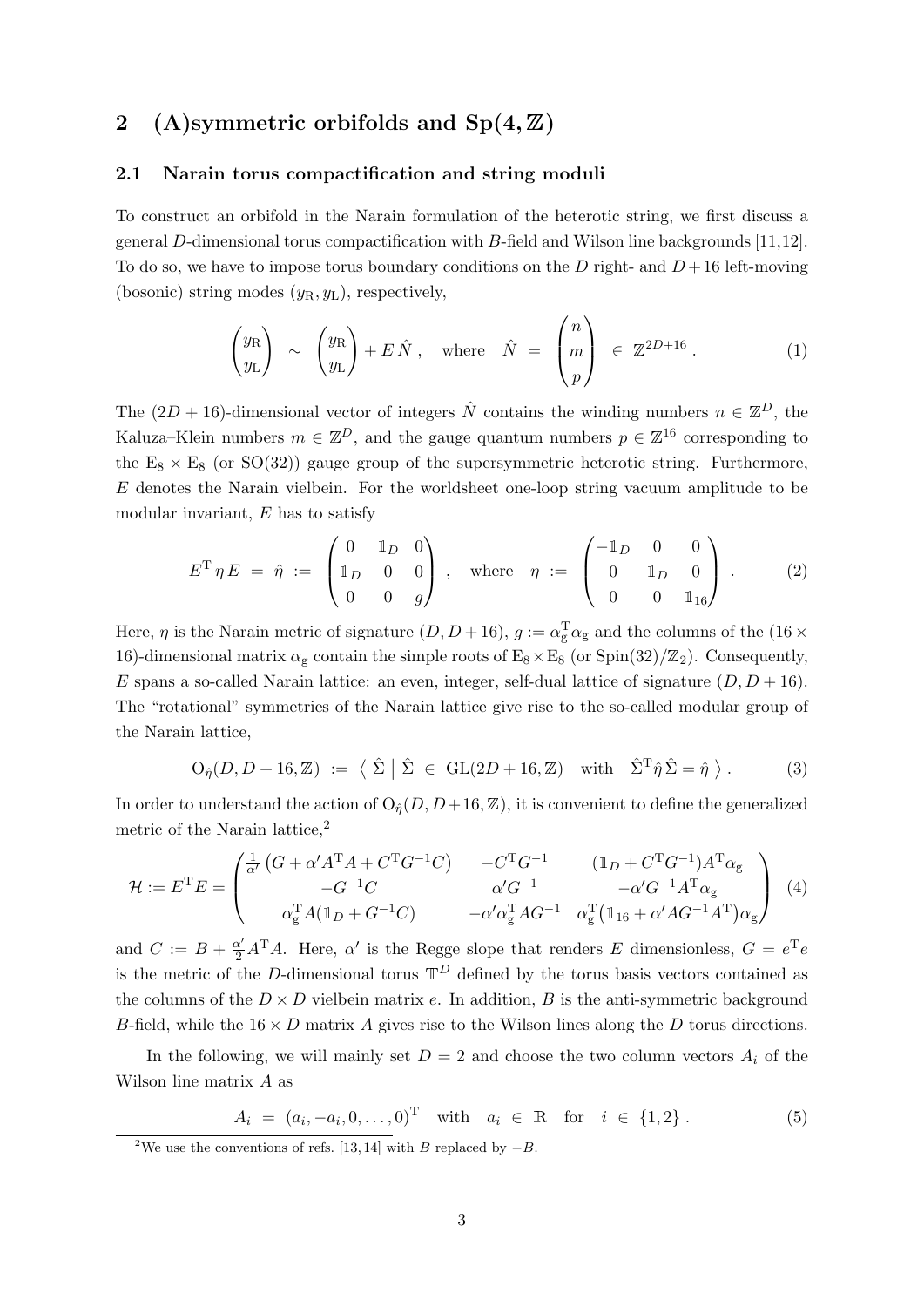Then, we define the (dimensionless) string moduli as [\[15\]](#page-35-5)

$$
T := \frac{1}{\alpha'} \left( B_{12} + i \sqrt{\det G} \right) + a_1 \left( -a_2 + U a_1 \right) , \qquad (6a)
$$

$$
U := \frac{1}{G_{11}} \left( G_{12} + i \sqrt{\det G} \right) , \qquad (6b)
$$

$$
Z := -a_2 + U a_1 . \t\t(6c)
$$

The Kähler modulus  $T$  determines the  $B$ -field background, the overall size of the extradimensional two-torus, and is altered by the Wilson line parameters  $a_i$ . The complex structure modulus U parameterizes the shape of the two-torus  $\mathbb{T}^2$ , while the Wilson line modulus Z depends on the parameters  $a_i$ . The transformation of these moduli under a modular transformation  $\Sigma \in O_{\hat{n}}(2, 2+16, \mathbb{Z})$  can be computed by considering the generalized metric

<span id="page-4-5"></span><span id="page-4-4"></span><span id="page-4-3"></span><span id="page-4-0"></span>
$$
\mathcal{H}(T,U,Z) \stackrel{\hat{\Sigma}}{\longmapsto} \mathcal{H}(T',U',Z') := \hat{\Sigma}^{-T} \mathcal{H}(T,U,Z) \hat{\Sigma}^{-1} , \qquad (7)
$$

see for example ref. [\[16\]](#page-35-6). For the transformations  $\hat{\Sigma} \in \{ \hat{K}_{S}, \hat{K}_{T}, \hat{C}_{S}, \hat{C}_{T}, \hat{M}, \hat{W}(\frac{\ell}{m}), \hat{\Sigma}_{*} \}$  given in ref. [\[5\]](#page-34-2) this yields

$$
T \xrightarrow{\hat{K}_{\text{S}}} -\frac{1}{T}, \qquad U \xrightarrow{\hat{K}_{\text{S}}} U - \frac{Z^2}{T}, \quad Z \xrightarrow{\hat{K}_{\text{S}}} -\frac{Z}{T}, \qquad (8a)
$$

$$
T \xrightarrow{\hat{K}_{\text{T}}} T + 1 , \qquad U \xrightarrow{\hat{K}_{\text{T}}} U , \qquad Z \xrightarrow{\hat{K}_{\text{T}}} Z , \qquad (8b)
$$

$$
T \xrightarrow{\hat{C}_{\text{S}}} T - \frac{Z^2}{U}, \qquad U \xrightarrow{\hat{C}_{\text{S}}} -\frac{1}{U}, \qquad Z \xrightarrow{\hat{C}_{\text{S}}} -\frac{Z}{U}, \qquad (8c)
$$

$$
T \xrightarrow{\hat{C}_{\text{T}}} T , \qquad U \xrightarrow{\hat{C}_{\text{T}}} U + 1 , \qquad Z \xrightarrow{\hat{C}_{\text{T}}} Z , \qquad (8d)
$$
  

$$
T \xrightarrow{\hat{M}} U , \qquad U \xrightarrow{\hat{M}} T , \qquad Z \xrightarrow{\hat{M}} Z , \qquad (8e)
$$

$$
T \xrightarrow{\hat{W}(\ell)} T + m(mU + 2Z - \ell) , \quad U \xrightarrow{\hat{W}(\ell)} U , \qquad Z \xrightarrow{\hat{W}(\ell)} Z + mU - \ell , \quad (8f)
$$

$$
T \xrightarrow{\hat{\Sigma}_{*}} -\bar{T}, \qquad U \xrightarrow{\hat{\Sigma}_{*}} -\bar{U}, \qquad Z \xrightarrow{\hat{\Sigma}_{*}} -\bar{Z}. \qquad (8g)
$$

#### 2.2 Narain orbifold compactification and string moduli

We can extend the Narain torus boundary conditions [\(1\)](#page-3-2) by an orbifold action [\[13,](#page-35-3) [14,](#page-35-4) [17–](#page-35-7)[21\]](#page-35-8)

<span id="page-4-1"></span>
$$
\begin{pmatrix} y_{\rm R} \\ y_{\rm L} \end{pmatrix} \sim \Theta \begin{pmatrix} y_{\rm R} \\ y_{\rm L} \end{pmatrix} + E \hat{N} , \text{ where } \Theta := \begin{pmatrix} \theta_{\rm R} & 0 \\ 0 & \theta_{\rm L} \end{pmatrix} \in O(D) \oplus O(D + 16) , \quad (9)
$$

and  $\hat{N} \in \mathbb{Z}^{2D+16}$ . The rotation matrix  $\Theta$  denotes the so-called Narain twist. The set of all Narain twists generates the so-called Narain point group  $P_{\text{Narain}}$ . If there exists a basis such that  $\theta_{\rm L} = \theta_{\rm R} \oplus \mathbb{1}_{16}$  for all twists, the orbifold is called symmetric, and otherwise it is called asymmetric. Moreover, the orbifold action [\(9\)](#page-4-1) suggests to define transformations  $(\Theta, E\hat{N})$ , which generate the so-called Narain space group  $S_{\text{Narain}}$ . Then, an orbifold compactification (of worldsheet bosons) is fully specified by the choice of  $S_{\text{Narain}}$ . Due to its right-left structure  $θ$ <sub>R</sub> and  $θ$ <sub>L</sub> in eq. [\(9\)](#page-4-1), a Narain twist  $Θ$  has to satisfy the conditions

<span id="page-4-2"></span>
$$
\Theta^{\mathrm{T}} \Theta = 1_{2D+16} \quad \text{and} \quad \Theta^{\mathrm{T}} \eta \Theta = \eta \,. \tag{10}
$$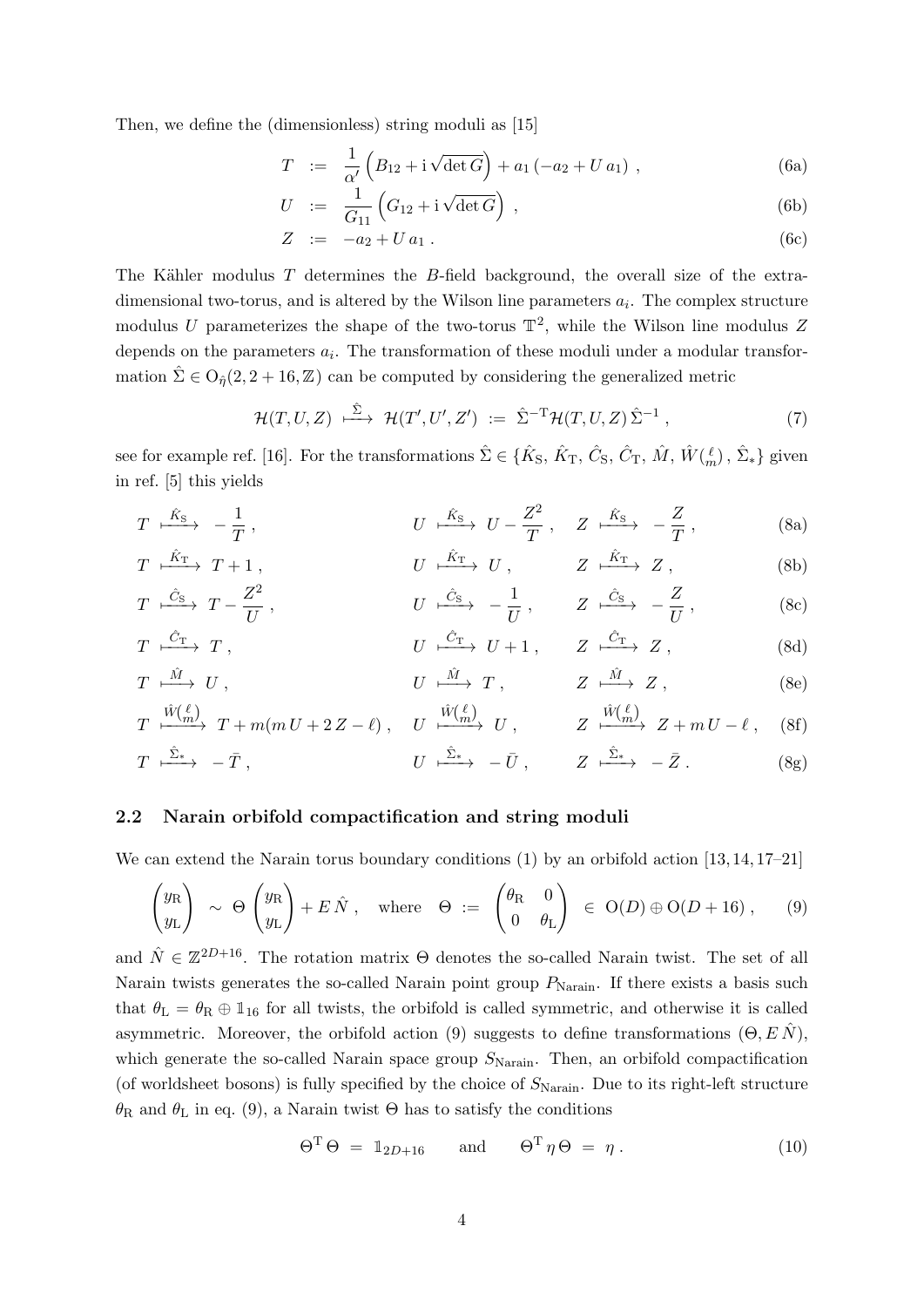Furthermore, the Narain twist has to map the Narain lattice to itself. Hence, it is convenient to define the Narain twist in the Narain lattice basis

$$
\hat{\Theta} := E^{-1} \Theta E \in GL(2D + 16, \mathbb{Z}), \tag{11}
$$

such that  $\hat{\Theta}$  is an integer matrix from  $GL(2D + 16, \mathbb{Z})$ . In the Narain lattice basis, we denote the Narain point group by  $\hat{P}_{\text{Narain}}$  and the Narain space group by  $\hat{S}_{\text{Narain}}$ , where its elements are of the form  $(\hat{\Theta}, \hat{N})$ . Using the Narain lattice basis, the conditions [\(10\)](#page-4-2) read

<span id="page-5-0"></span>
$$
\hat{\Theta}^{\mathrm{T}}\mathcal{H}\hat{\Theta} = \mathcal{H} \quad \text{and} \quad \hat{\Theta}^{\mathrm{T}}\hat{\eta}\hat{\Theta} = \hat{\eta} \,. \tag{12}
$$

Consequently,  $\hat{\Theta} \in O_{\hat{n}}(D, D + 16, \mathbb{Z})$  has to be an element of the modular group of the Narain lattice that leaves the generalized metric  $H$  invariant, see eq. [\(7\)](#page-4-3). In general, condition [12](#page-5-0) fixes some of the moduli. In other words, the Narain twist  $\hat{\Theta}$  is a symmetry of the Narain lattice only for some special values of the moduli. In this case, we say that some moduli are stabilized geometrically by the orbifold action. We denote the modular group after orbifolding by  $\mathcal{G}_{\text{modular}}$ . It is given by those elements  $(\hat{\Sigma}, \hat{T}) \notin \hat{S}_{\text{Narain}}$  with  $\hat{\Sigma} \in O_{\hat{\eta}}(D, D + 16, \mathbb{Z})$  and  $\hat{T} \in \mathbb{Q}^{2D+16}$  that are outer automorphisms of the Narain space group  $\hat{S}_{\text{Narain}}$ , cf. refs. [\[16,](#page-35-6) [22\]](#page-35-9). In the case where the Narain space group is generated only by elements of the form  $(\hat{\Theta}, 0)$  and  $(1_{2D+16}, \hat{N})$  with  $\hat{N} \in \mathbb{Z}^{2D+16}$ , the modular group after orbifolding is given by<sup>[3](#page-5-1)</sup>

<span id="page-5-2"></span>
$$
\mathcal{G}_{\text{modular}} := \langle \hat{\Sigma} \mid \hat{\Sigma} \in O_{\hat{\eta}}(D, D + 16, \mathbb{Z}) \text{ with } \hat{\Sigma}^{-1} \hat{\Theta} \hat{\Sigma} \in \hat{P}_{\text{Narain}} \text{ for all } \hat{\Theta} \in \hat{P}_{\text{Narain}} \rangle. \tag{13}
$$

Then, one can compute the transformation of the moduli after orbifolding using the generalized metric eq. [\(7\)](#page-4-3).

In addition to the modular group  $\mathcal{G}_{\text{modular}}$  (which is in general an infinite, discrete group), there exists the closely related finite modular group  $\mathcal{G}_{\text{fmg}}$ , which can play an important role in flavor physics  $[23-25]$  $[23-25]$ . This group appears in string theory as follows: On orbifolds, there are so-called twisted strings that are localized in extra dimensions at the fixed points of the orbifold action. They transform in general under a modular transformation  $\hat{\Sigma} \in \mathcal{G}_{\text{modular}}$  nontrivially with a unitary matrix representation  $\rho_r(\hat{\Sigma})$  of a finite modular group  $\mathcal{G}_{\text{fmg}}$ , for example  $\mathcal{G}_{\text{fmg}} \cong$ T' for the  $\mathbb{T}^2/\mathbb{Z}_3$  orbifold [\[16,](#page-35-6) [22,](#page-35-9) [26–](#page-36-0)[28\]](#page-36-1) and  $\mathcal{G}_{\text{fmg}} \cong (S_3^T \times S_3^U) \rtimes \mathbb{Z}_4^{\hat{M}}$  for the  $\mathbb{T}^2/\mathbb{Z}_2$  orbifold (without  $\mathcal{CP}$ ) [\[3,](#page-34-6)[4\]](#page-34-1). In addition, couplings Y in the superpotential become modular forms of the moduli. Hence, couplings Y also transform under a modular transformation  $\hat{\Sigma} \in \mathcal{G}_{\text{modular}}$  in a unitary matrix representation  $\rho_Y(\hat{\Sigma})$  of the finite modular group  $\mathcal{G}_{\text{fmg}}$ . However, in some cases  $\rho_Y$  is not a faithful representation of  $\mathcal{G}_{\text{fmg}}$ . Then, one can compute the finite modular group  $\mathcal{G}_{\text{fmg of Y}}$  that is generated by the matrix representations  $\rho_Y(\Sigma)$  of the modular forms such that  $\mathcal{G}_{\text{fmg of Y}} \subset \mathcal{G}_{\text{fmg}}$ . For example, for the  $\mathbb{T}^2/\mathbb{Z}_2$  orbifold we have  $\mathcal{G}_{\text{fmg of Y}} \cong (S_3^T \times S_3^U) \rtimes \mathbb{Z}_2^{\hat{M}}$ , see refs. [\[3,](#page-34-6) [4\]](#page-34-1).

<span id="page-5-1"></span><sup>&</sup>lt;sup>3</sup>If the Narain space group contains generators that are nontrivial roto-translations  $(\hat{\Theta}, \hat{N})$  with  $\hat{N} \notin \mathbb{Z}^{2D+16}$ , also the outer automorphisms of  $\hat{S}_{\text{Narain}}$  can be roto-translations, see e.g. appendix B in ref. [\[3\]](#page-34-6).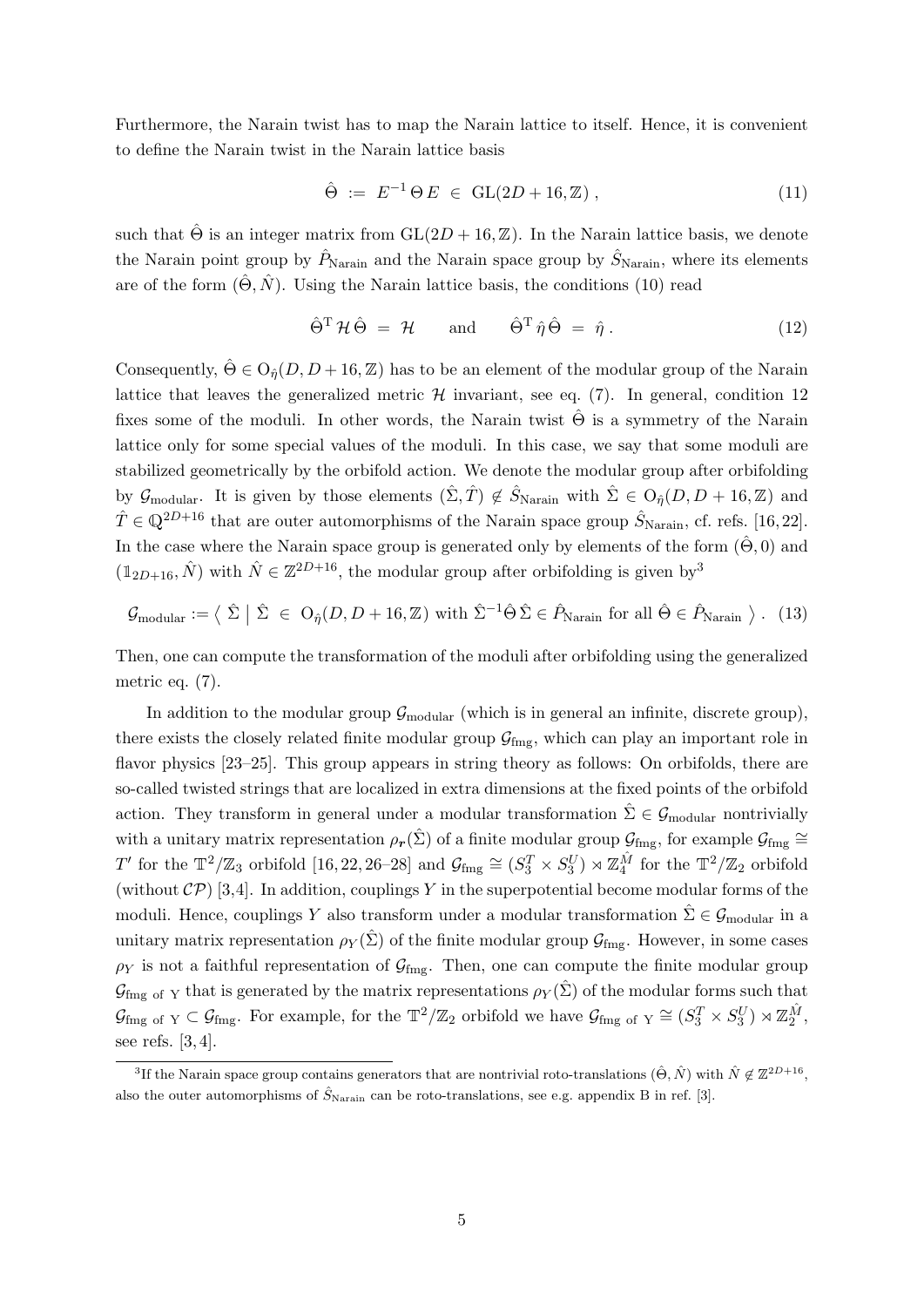In this paper we will frequently utilize the correspondences

<span id="page-6-1"></span>
$$
M_{(\mathbf{S},\mathbf{1}_2)}, M_{(\mathbf{T},\mathbf{1}_2)}, M_{(\mathbf{1}_2,\mathbf{S})}, M_{(\mathbf{1}_2,\mathbf{T})}, M_{\times}, M_{(\stackrel{\ell}{m})} \text{ from } \text{Sp}(4,\mathbb{Z})
$$
  
\n
$$
\updownarrow \qquad \updownarrow \qquad \updownarrow \qquad \updownarrow \qquad \updownarrow \qquad \updownarrow \qquad (14)
$$
  
\n
$$
\hat{K}_{\mathbf{S}}, \qquad \hat{K}_{\mathbf{T}}, \qquad \hat{C}_{\mathbf{S}}, \qquad \hat{C}_{\mathbf{T}}, \qquad \hat{M}, \qquad \hat{W}(\stackrel{\ell}{m}) \text{ from } O_{\hat{\eta}}(2,2+16,\mathbb{Z}),
$$

and between  $M_* \in \text{GSp}(4,\mathbb{Z})$  and  $\hat{\Sigma}_* \in \text{O}_{\hat{\eta}}(2,2+16,\mathbb{Z})$  for  $\mathcal{CP}$ , see table 1 of ref. [\[5\]](#page-34-2) and also refs. [\[29–](#page-36-2)[33\]](#page-36-3). Here, the generators S and T of the modular group  $SL(2, \mathbb{Z})$  are defined as

$$
S = \begin{pmatrix} 0 & 1 \\ -1 & 0 \end{pmatrix} \quad \text{and} \quad T = \begin{pmatrix} 1 & 1 \\ 0 & 1 \end{pmatrix}, \tag{15}
$$

such that  $M_{(\gamma_T,\gamma_U)} \in \text{Sp}(4,\mathbb{Z})$  for  $\gamma_T \in \text{SL}(2,\mathbb{Z})_T$  and  $\gamma_U \in \text{SL}(2,\mathbb{Z})_U$ . Note that we have changed the definition of the mirror symmetry generator  $\hat{M} \in O_{\hat{n}}(2, 2+16, \mathbb{Z})$  as explained in appendix [A.](#page-28-0)

# <span id="page-6-0"></span>3 Stabilizing moduli by  $Sp(4, \mathbb{Z})$  orbifolds

In the following, we consider all inequivalent fixed points of  $Sp(4, \mathbb{Z})$  in the Siegel upper halfplane  $\mathcal{H}_2$ , as listed in table 2 of ref. [\[6\]](#page-34-3). For each fixed point  $\tau_f \in \mathcal{H}_2$ , we explicitly construct an orbifold compactification in the Narain formulation by specifying a Narain point group  $\hat{P}_{\text{Narian}}$ . Then, the string moduli are stabilized geometrically by the orbifold action in agreement with the fixed point  $\tau_f$ . To do so, we focus on the moduli  $(T, U, Z)$  of a  $D = 2$  subsector of a full six-dimensional string compactification. In more detail, for each fixed point  $\tau_f$ , we consider the stabilizer group  $\bar{H} := H/\{\pm 1\}$  from appendix D of ref. [\[6\]](#page-34-3), where

$$
H := \left\{ \gamma = \begin{pmatrix} A & B \\ C & D \end{pmatrix} \in \text{Sp}(4, \mathbb{Z}) \; \middle| \; \gamma \tau_{\text{f}} = \tau_{\text{f}} \right\} \text{ and } \gamma \tau := \left( A \tau + B \right) \left( C \tau + D \right)^{-1}. \tag{16}
$$

We take the generators of  $\bar{H}$  and write them in terms of Sp(4,  $\mathbb{Z}$ ) basis elements using the notation of ref. [\[5\]](#page-34-2). Then, we apply the dictionary eq. [\(14\)](#page-6-1) between  $Sp(4, \mathbb{Z})$  and  $O_{\hat{n}}(2, 2+16, \mathbb{Z})$ in order to translate the stabilizer group  $\bar{H}$  into a subgroup  $\hat{P}_{\text{Narain}}$  of  $O_{\hat{\eta}}(2, 2 + 16, \mathbb{Z})$ . By construction,  $\hat{P}_{\text{Narain}}$  maps the Narain lattice in  $D = 2$  to itself. Consequently, we can utilize  $\hat{P}_{\text{Narain}}$  as a Narain point group to define a Narain space group  $\hat{S}_{\text{Narain}}$  without roto-translations. It turns out that the moduli  $(T, U, Z)$  of the resulting (a)symmetric orbifold are fixed by the orbifold action due to condition [\(12\)](#page-5-0). Hence, for each fixed point  $\tau_f$  of  $Sp(4, \mathbb{Z})$  listed in ref. [\[6\]](#page-34-3), we verify that the string moduli  $(T, U, Z)$  are fixed accordingly, i.e.

$$
\tau_{f} = \begin{pmatrix} \tau_{1} & \tau_{3} \\ \tau_{3} & \tau_{2} \end{pmatrix} \in \mathcal{H}_{2} \quad \Leftrightarrow \quad \begin{pmatrix} U & Z \\ Z & T \end{pmatrix} \in \mathcal{H}_{2}, \tag{17}
$$

using an appropriate orbifold compactification. In addition, we use the dictionary between  $Sp(4, \mathbb{Z})$  and  $O_{\hat{n}}(2, 2 + 16, \mathbb{Z})$  to translate both, the normalizer  $N(H)$  from ref. [\[6\]](#page-34-3) and the CP transformation from ref. [\[7\]](#page-34-4) into  $O_{\hat{\eta}}(2, 2+16, \mathbb{Z})$ . We check explicitly that the resulting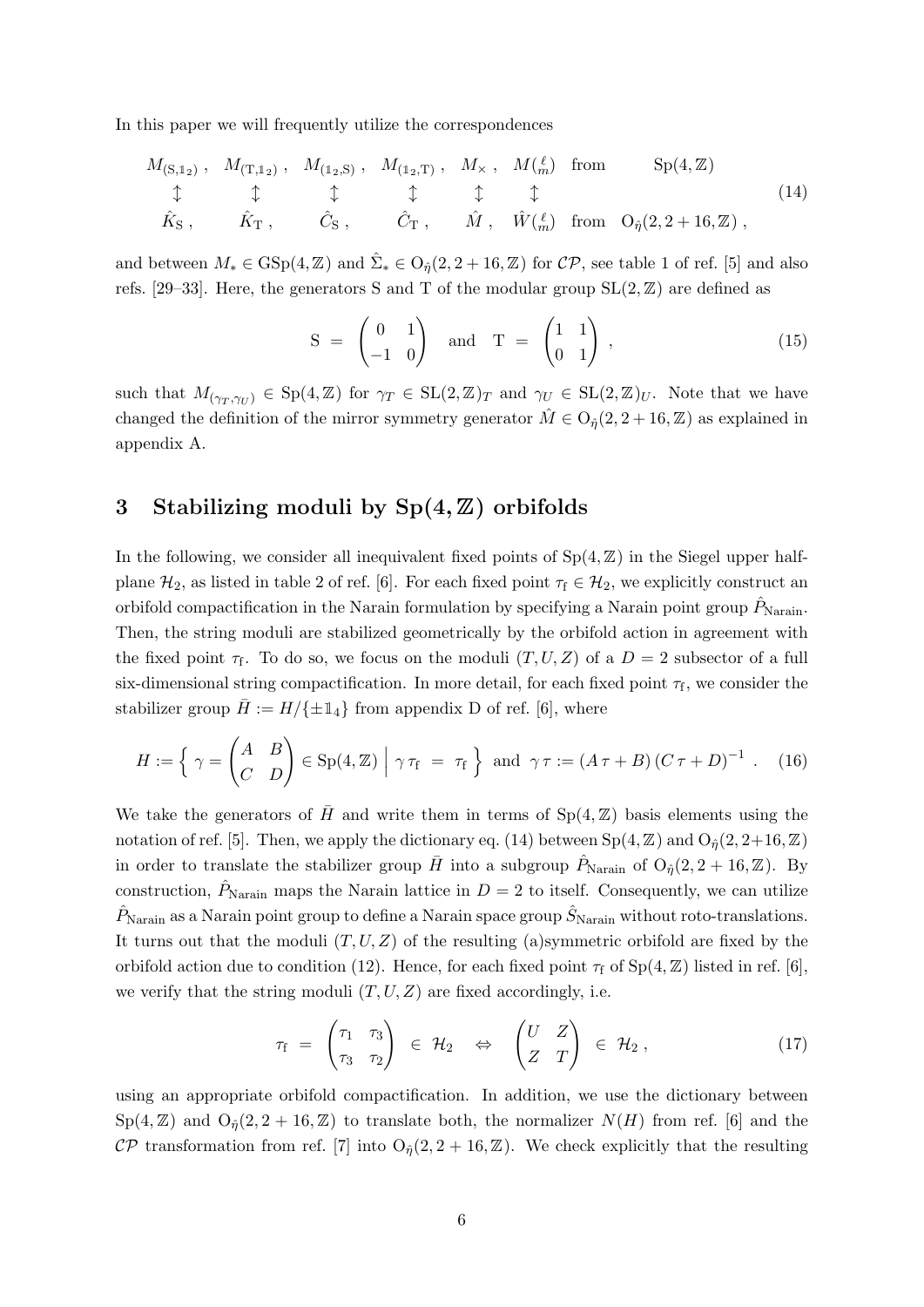transformations are outer automorphisms of the corresponding Narain space group. Hence, for each orbifold we identify the modular group  $\mathcal{G}_{\text{modular}}$ , including a  $\mathcal{CP}$ -like transformation, and compute the transformations of the unfixed moduli with respect to the modular generators  $\hat{\Sigma} \in \mathcal{G}_{\text{modular}}$ .

Finally, let us remark that the Narain point groups  $\hat{P}_{\text{Narain}}$  that we construct for each inequivalent fixed point of  $Sp(4, \mathbb{Z})$  are the "maximal" point groups that one can use for the given fixed point. In other words, one can also consider a subgroup of  $P_{\text{Narain}}$  as the point group of an orbifold. For example, we will encounter a  $\mathbb{Z}_6$  Narain point group for a specific fixed point of  $Sp(4, \mathbb{Z})$ . In this case, also the  $\mathbb{Z}_3$  subgroup of  $\mathbb{Z}_6$  can serve as a point group that will geometrically stabilize the moduli in the same way as the  $\mathbb{Z}_6$  orbifold.

#### 3.1 Orbifolds with moduli spaces of dimension 2

According to ref. [\[6\]](#page-34-3), there are two inequivalent subspaces of complex dimension 2 that are left invariant by subgroups of  $Sp(4, \mathbb{Z})$ . As we show in the following, they can be implemented in string theory by the compactification on  $\mathbb{Z}_2$  orbifolds.

#### <span id="page-7-0"></span>3.1.1 Symmetric  $\mathbb{Z}_2$  orbifold

Let us consider the point

<span id="page-7-1"></span>
$$
\tau_{\rm f} = \begin{pmatrix} \tau_1 & 0 \\ 0 & \tau_2 \end{pmatrix} \in \mathcal{H}_2 \tag{18}
$$

in the Siegel upper half-plane  $\mathcal{H}_2$ , i.e. a complex two-dimensional subspace of  $\mathcal{H}_2$  given by  $\tau_3 = 0$ . In the following, we will explicitly construct a string compactification such that the string moduli are fixed accordingly. To do so, we first have to consider the stabilizer  $\bar{H}$  of  $\tau_{\mathrm{f}}$ . For the point eq. [\(18\)](#page-7-1) the stabilizer is  $\bar{H} \cong \mathbb{Z}_2$ , generated by

$$
h := \begin{pmatrix} 1 & 0 & 0 & 0 \\ 0 & -1 & 0 & 0 \\ 0 & 0 & 1 & 0 \\ 0 & 0 & 0 & -1 \end{pmatrix} \in Sp(4, \mathbb{Z}) \text{ such that } h\tau_f = \tau_f, \qquad (19)
$$

see ref.  $[6,$  table 2 and appendix D. Using the notation of ref.  $[5]$ , this element h is given by the square of a modular S transformation of the modulus  $\tau_2$ ,

$$
h = M_{(S^2, 1_2)} \in Sp(4, \mathbb{Z}). \tag{20}
$$

From the dictionary eq. [\(14\)](#page-6-1) we know that this  $Sp(4, \mathbb{Z})$  element corresponds to the  $O_{\hat{\eta}}(2, 2 +$  $16, Z$ ) element

<span id="page-7-2"></span>
$$
\hat{\Theta} := \left(\hat{K}_{\rm S}\right)^2 \in O_{\hat{\eta}}(2, 2 + 16, \mathbb{Z}). \tag{21}
$$

As a remark, in  $O_{\hat{\eta}}(2, 2+16, \mathbb{Z})$  we have  $(\hat{K}_{S})^2 = (\hat{C}_{S})^2$ . So, we could equally write  $\hat{\Theta} = (\hat{C}_{S})^2$ . This Narain twist  $\hat{\Theta}$  defines a  $\mathbb{Z}_2$  Narain point group  $\hat{P}_{\text{Narain}}$  of a symmetric  $\mathbb{Z}_2$  orbifold. The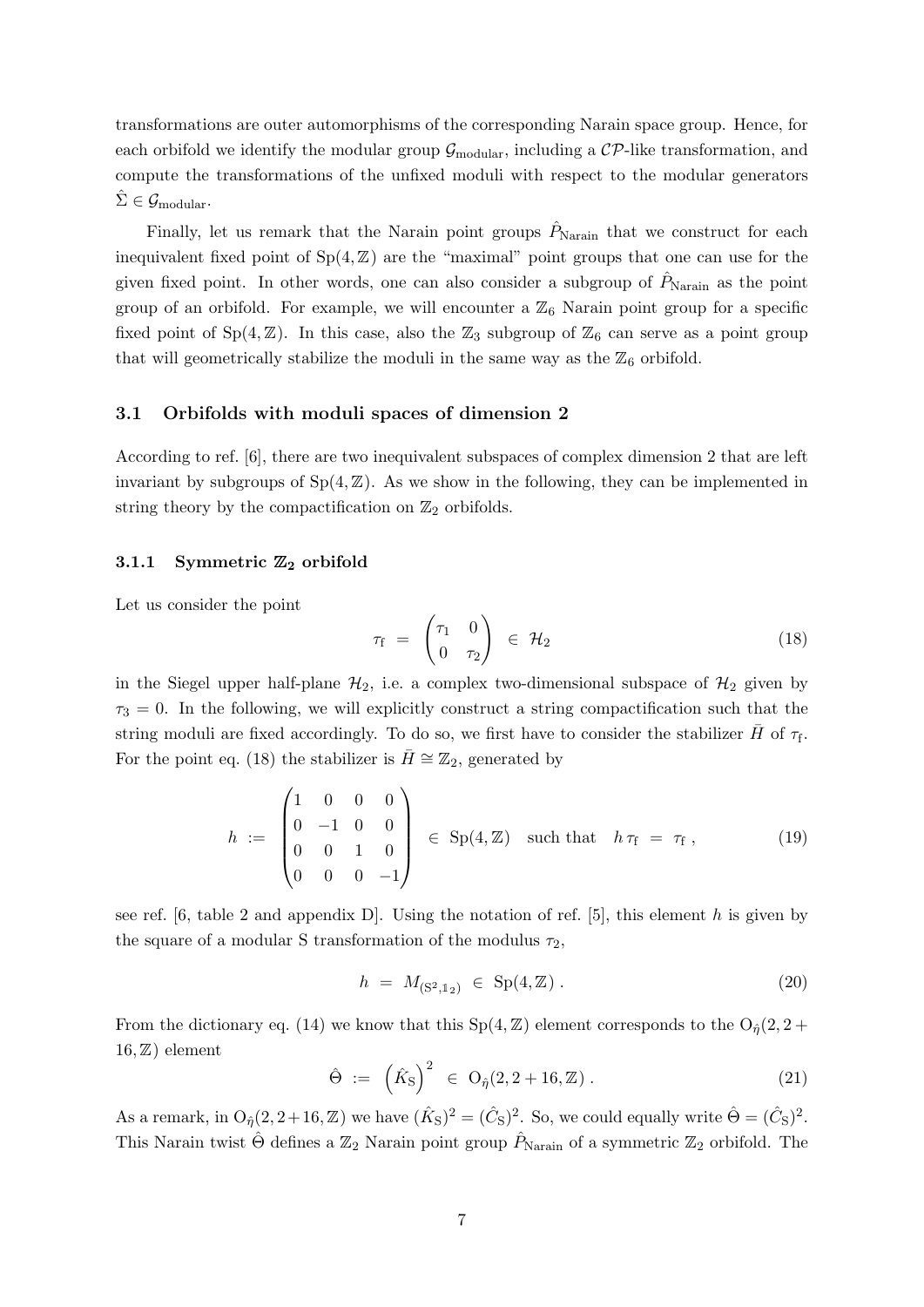moduli  $(T, U, Z)$  in the generalized metric H are constrained by the invariance condition [\(12\)](#page-5-0) under Θ. As a result, we find  $a_1 = a_2 = 0$ . Hence, the Wilson line modulus Z has to vanish,  $Z = 0$ . On the other hand, the moduli

$$
T = \frac{1}{\alpha'} \left( B_{12} + i \sqrt{\det G} \right) \quad \text{and} \quad U = \frac{1}{G_{11}} \left( G_{12} + i \sqrt{\det G} \right) \tag{22}
$$

are unconstrained, as it has been known from ref. [\[3,](#page-34-6)[4\]](#page-34-1), for example. In other words, the Narain lattice is mapped to itself under the Narain twist  $\hat{\Theta}$  eq. [\(21\)](#page-7-2) only if the Wilson line modulus is trivial  $Z = 0$ , while the Kähler modulus T and the complex structure modulus U can vary freely. One says that Z has been stabilized geometrically by the orbifold action. This is in agreement with  $\tau_f$  under the identification  $\tau_1 = U$ ,  $\tau_2 = T$  and  $\tau_3 = Z = 0$ . In other words, the complex two-dimensional subspace with  $\tau_3 = 0$  described in ref. [\[6\]](#page-34-3) can be constructed in string theory by the compactification on a symmetric  $\mathbb{Z}_2$  orbifold with vanishing Wilson line.

Next, we translate the normalizer

$$
N(H) = \left\langle M_{(S,1_2)}, M_{(T,1_2)}, M_{(1_2,S)}, M_{(1_2,T)}, M_{\times} \right\rangle \subset Sp(4,\mathbb{Z}) \tag{23}
$$

from ref. [\[6\]](#page-34-3) into  $O_{\hat{n}}(2, 2 + 16, \mathbb{Z})$  and check that each generator is an outer automorphism of the Narain space group, see eq. [\(13\)](#page-5-2). In this way, we identify the modular group (without  $\mathcal{CP}$ )

$$
\mathcal{G}_{\text{modular}} = \left\langle \hat{K}_{\text{S}} \,, \, \hat{K}_{\text{T}} \,, \, \hat{C}_{\text{S}} \,, \, \hat{C}_{\text{T}} \,, \, \hat{M} \right\rangle \, \cong \, \frac{\text{SL}(2, \mathbb{Z})_T \times \text{SL}(2, \mathbb{Z})_U}{\mathbb{Z}_2} \rtimes \mathbb{Z}_2^{\hat{M}} \tag{24}
$$

of the symmetric  $\mathbb{Z}_2$  orbifold, where the  $\mathbb{Z}_2$  quotient ensures the relation  $(\hat{K}_S)^2 = (\hat{C}_S)^2$ , see section 3 of ref. [\[16\]](#page-35-6). Then, we use the generalized metric [\(7\)](#page-4-3) in order to identify the transformation of the moduli  $(T, U)$  and we obtain the transformations [\(8a\)](#page-4-4)-[\(8e\)](#page-4-5) with  $Z = 0$ , while  $Z = 0$  is invariant under all of these transformations. As a remark, for the symmetric  $\mathbb{Z}_2$ orbifold, the finite modular group  $\mathcal{G}_{\text{fmg}}$  is known explicitly from the transformation matrices  $\rho_r(\hat{\Sigma})$  of twisted strings with respect to modular transformations  $\hat{\Sigma}$ . It is given by [\[3,](#page-34-6)4]

$$
\mathcal{G}_{\text{fmg}} = (S_3^T \times S_3^U) \rtimes \mathbb{Z}_4^{\hat{M}} \cong [144, 115], \qquad (25)
$$

where the  $\mathbb{Z}_2^{\hat{M}}$  mirror symmetry of the moduli acts as a  $\mathbb{Z}_4^{\hat{M}}$  symmetry on the twisted strings of the  $\mathbb{Z}_2$  orbifold. Moreover, the four twisted strings localized at the four orbifold fixed points transform as  $r = 4<sub>1</sub>$  of the finite modular group [144, 115].

Next, we consider table 1 of ref. [\[7\]](#page-34-4) and translate their  $\mathcal{CP}$  transformation into  $O_{\hat{\eta}}(2, 2 +$  $16, Z$ ). We obtain

$$
\hat{\mathcal{CP}} = \hat{\Sigma}_* \,. \tag{26}
$$

One can verify easily that  $\hat{\mathcal{CP}}$  is an outer automorphism of the Narain space group, i.e.

$$
\mathcal{C}\mathcal{P}\,\hat{\Theta}\,\mathcal{C}\mathcal{P}^{-1} = \hat{\Theta}^{-1} \,. \tag{27}
$$

Furthermore, we use the generalized metric [\(7\)](#page-4-3) and confirm the transformation of the string moduli  $(T, U)$ ,

$$
T \stackrel{\hat{C\mathcal{P}}}{\longmapsto} -\bar{T}, \qquad U \stackrel{\hat{C\mathcal{P}}}{\longmapsto} -\bar{U}, \qquad (28)
$$

while  $Z = 0$  is invariant under  $\hat{CP}$ , see also ref. [\[34\]](#page-36-4).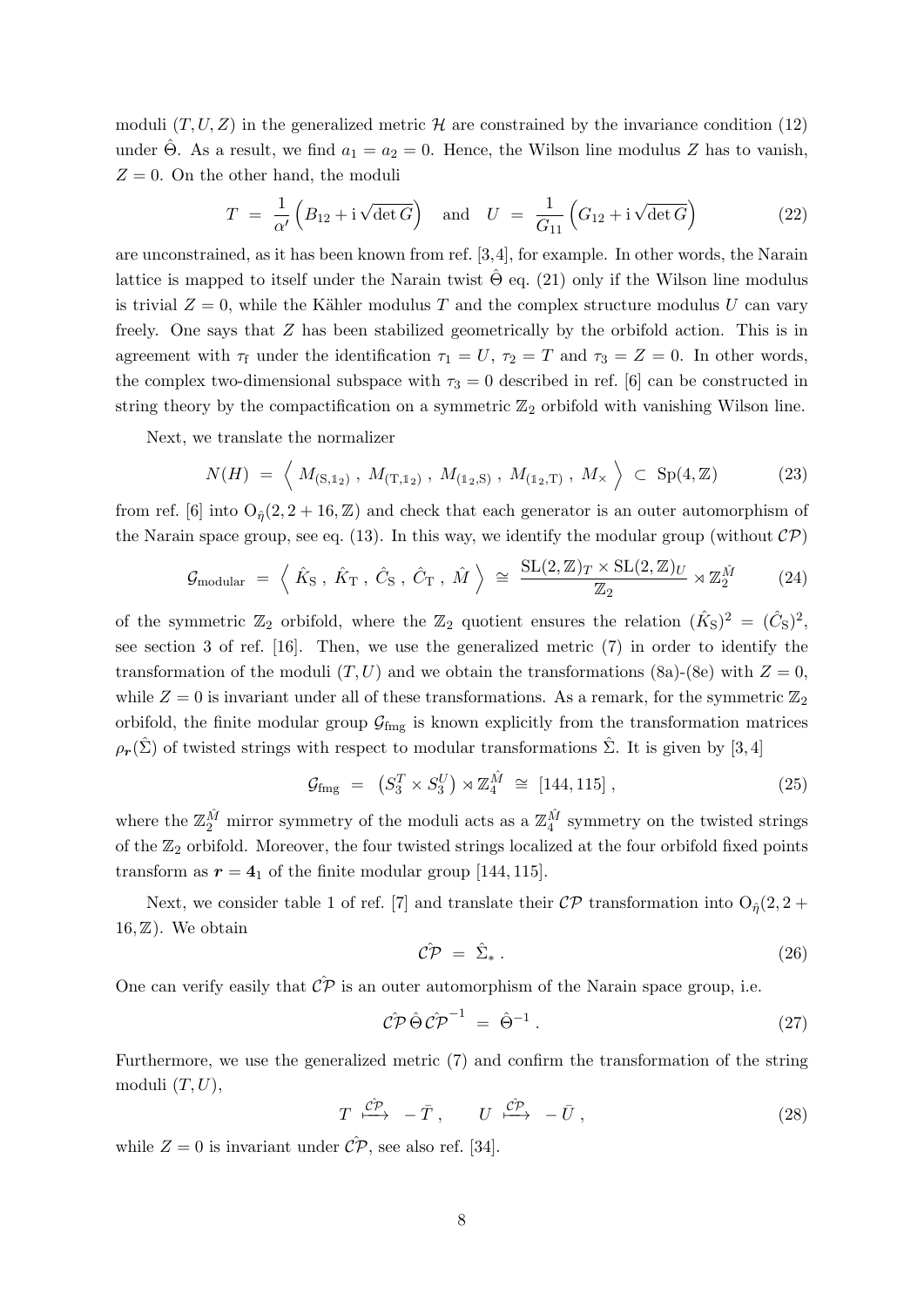#### <span id="page-9-0"></span>3.1.2 Asymmetric  $\mathbb{Z}_2$  orbifold

The second fixed point in the list of ref. [\[6\]](#page-34-3) is given by

$$
\tau_{\rm f} = \begin{pmatrix} \tau_1 & \tau_3 \\ \tau_3 & \tau_1 \end{pmatrix} \in \mathcal{H}_2 \,. \tag{29}
$$

In this case, the stabilizer  $\bar{H} \cong \mathbb{Z}_2$  is generated by the mirror element

<span id="page-9-2"></span>
$$
h := \begin{pmatrix} 0 & 1 & 0 & 0 \\ 1 & 0 & 0 & 0 \\ 0 & 0 & 0 & 1 \\ 0 & 0 & 1 & 0 \end{pmatrix} = M_{\times} \in \text{Sp}(4, \mathbb{Z}), \text{ such that } h\tau_{f} = \tau_{f} \qquad (30)
$$

in the notation of ref. [\[5\]](#page-34-2). Since  $M \in O_{\hat{\eta}}(2, 2+16, \mathbb{Z})$  denotes the corresponding mirror element in the string constructing, we choose a Narain twist

$$
\hat{\Theta} := \hat{M}, \qquad (31)
$$

see eq. [\(157\)](#page-28-1) in the appendix. Consequently, we construct an asymmetric  $\mathbb{Z}_2$  orbifold with mirror symmetry  $\hat{M}$  as Narain twist. Then, eq. [\(12\)](#page-5-0) yields

<span id="page-9-1"></span>
$$
G_{11} = \alpha'(1 - a_1^2) \quad \text{and} \quad B_{12} = a_1 a_2 \alpha' + G_{12} \,. \tag{32}
$$

In this case, one can check that the expectations for the corresponding fixed point  $\tau_f$  are fulfilled,

$$
T = U, \text{ where } U = \frac{1}{\alpha'(1 - a_1^2)} \left( G_{12} + i \sqrt{-G_{12}^2 + \alpha' G_{22} (1 - a_1^2)} \right), \quad (33)
$$

and  $Z = -a_2 + U a_1$ . Hence, the two-dimensional subspace with  $\tau_1 = \tau_2$  and an unconstrained  $\tau_3$ , as described in the bottom-up construction of ref. [\[6\]](#page-34-3), can be obtained in string theory from the compactification on an asymmetric  $\mathbb{Z}_2$  orbifold using mirror symmetry as orbifold twist. Note that a physical torus must satisfy  $G_{11} > 0$ . Thus, eq. [\(32\)](#page-9-1) constrains the Wilson line to  $a_1^2$  < 1. Let us remark that the Narain twist  $\hat{\Theta}$  given by the mirror transformation  $\hat{M}$  also acts on the 16 gauge degrees of freedom of the heterotic string. This will induce some gauge symmetry breaking, cf. refs. [\[35,](#page-36-5) [36\]](#page-36-6).

Next, we consider the normalizer

$$
N(H) = \left\langle M_{(S,S)}, M_{(T,T)}, M_{(S^2,1_2)}, M_{(0)}^{-1} \right\rangle \subset Sp(4,\mathbb{Z}), \tag{34}
$$

given in ref. [\[6\]](#page-34-3). We use our dictionary eq. [\(14\)](#page-6-1) and obtain the group

<span id="page-9-3"></span>
$$
\mathcal{G}_{\text{modular}} = \left\langle \hat{K}_{\text{S}} \hat{C}_{\text{S}} \,, \hat{K}_{\text{T}} \hat{C}_{\text{T}} \,, \left( \hat{K}_{\text{S}} \right)^2 \,, \hat{W} \begin{pmatrix} -1 \\ 0 \end{pmatrix} \right\rangle. \tag{35}
$$

We verify that this group gives rise to the rotational outer automorphisms of the Narain space group. Hence,  $\mathcal{G}_{\text{modular}}$  is the modular group of the asymmetric  $\mathbb{Z}_2$  orbifold. Using eq. [\(7\)](#page-4-3) we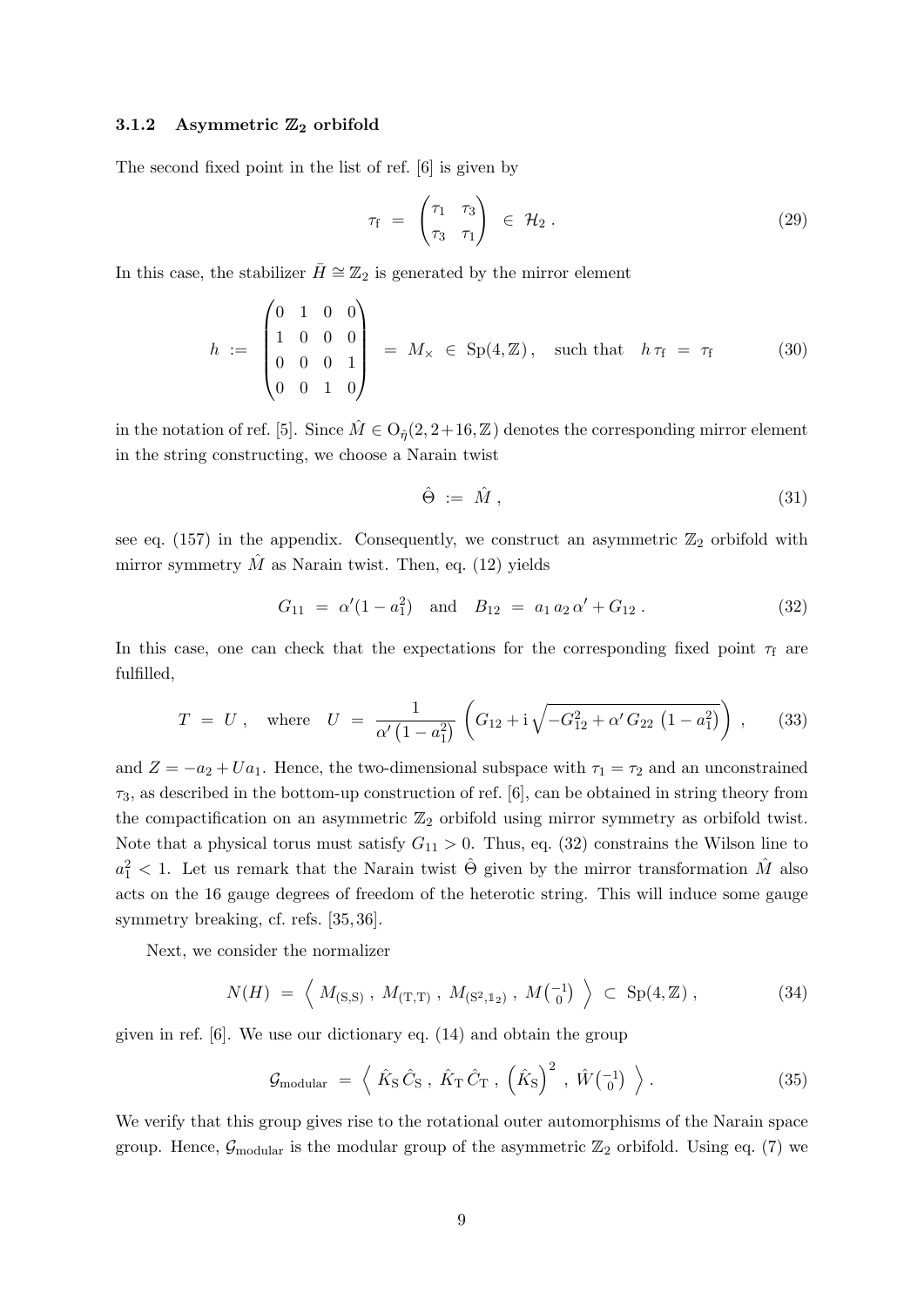find that the two independent moduli  $(T, Z)$  transform as

$$
T \xrightarrow{\hat{K}_{\text{S}} \hat{C}_{\text{S}}} -\frac{T}{T^2 - Z^2}, \qquad Z \xrightarrow{\hat{K}_{\text{S}} \hat{C}_{\text{S}}} \frac{Z}{T^2 - Z^2}, \qquad (36a)
$$

$$
T \xrightarrow{\hat{K}_{\mathrm{T}} \hat{C}_{\mathrm{T}}} T + 1 , \qquad Z \xrightarrow{\hat{K}_{\mathrm{T}} \hat{C}_{\mathrm{T}}} Z , \qquad (36b)
$$

$$
T \xrightarrow{\left(\hat{K}_{\rm S}\right)^2} T \,, \qquad Z \xrightarrow{\left(\hat{K}_{\rm S}\right)^2} - Z \,, \qquad (36c)
$$

$$
T \xrightarrow{\hat{W}\begin{pmatrix} -1 \\ 0 \end{pmatrix}} T , \qquad Z \xrightarrow{\hat{W}\begin{pmatrix} -1 \\ 0 \end{pmatrix}} Z + 1 , \qquad (36d)
$$

under the generators of the modular symmetry  $\mathcal{G}_{\text{modular}}$  of this asymmetric orbifold.

Finally, we consider the  $\mathcal{CP}$  transformation for the fixed point  $\tau_f$  with  $\tau_1 = \tau_2$  in table 1 of ref. [\[7\]](#page-34-4). Using our dictionary to  $O_{\hat{\eta}}(2, 2+16, \mathbb{Z})$ , this transformation corresponds to

<span id="page-10-3"></span>
$$
\hat{\mathcal{CP}} = \hat{\Sigma}_{*} \quad \text{with} \quad \hat{\mathcal{CP}} \hat{\Theta} \hat{\mathcal{CP}}^{-1} = \hat{\Theta}^{-1} . \quad (37)
$$

Hence,  $\hat{CP}$  is an outer automorphism of  $\hat{S}_{\text{Narain}}$ . From the generalized metric [\(7\)](#page-4-3) we compute the transformation of the string moduli  $(T, Z)$ , resulting in

$$
T \xrightarrow{\mathcal{CP}} -\bar{T}, \qquad Z \xrightarrow{\mathcal{CP}} -\bar{Z}, \qquad (38)
$$

for this asymmetric  $\mathbb{Z}_2$  orbifold.

#### <span id="page-10-0"></span>3.1.3 Symmetric  $\mathbb{Z}_2$  orbifold with discrete Wilson line

Let us briefly show that the asymmetric  $\mathbb{Z}_2$  orbifold constructed in section [3.1.2](#page-9-0) is equivalent to a symmetric  $\mathbb{Z}_2$  orbifold with nontrivial discrete Wilson line [\[19,](#page-35-12)[37\]](#page-36-7). According to appendix D.1 of ref. [\[6\]](#page-34-3), the fixed point  $\tau_f$  (with  $\tau_1 = \tau_2$ ) is equivalent to a fixed point  $\tau'_f$  using a  $Sp(4, \mathbb{Z})$ transformation

<span id="page-10-1"></span>
$$
b := \begin{pmatrix} 1 & 0 & 0 & 0 \\ 1 & 0 & 0 & -1 \\ 0 & -1 & 1 & 0 \\ 0 & 1 & 0 & 0 \end{pmatrix} = M_{(T^{-1},1_2)} M_{(1)}^{0} M_{(TS^3,1_2)} \in Sp(4,\mathbb{Z}), \quad (39)
$$

such that

$$
b \tau'_{f} = \tau_{f}
$$
, where  $\tau_{f} := \begin{pmatrix} \tau_{1} & \tau_{3} \\ \tau_{3} & \tau_{1} \end{pmatrix}$  and  $\tau'_{f} = \begin{pmatrix} \tau'_{1} & 1/2 \\ 1/2 & \tau'_{2} \end{pmatrix}$ . (40)

Here,  $\tau_1' := \frac{1}{2}(\tau_3 + \tau_1)$  and  $\tau_2' := \frac{1}{2(\tau_3 - \tau_1)}$ . Since  $\tau_f$  is a fixed point of  $h = M_\times \in \text{Sp}(4, \mathbb{Z})$ , see eq. [\(30\)](#page-9-2), we find

$$
\tau_{\rm f} \;\; = \;\; h \; \tau_{\rm f} \quad \Leftrightarrow \quad b \; \tau_{\rm f}' \;\; = \;\; h \, b \; \tau_{\rm f}' \quad \Leftrightarrow \quad \tau_{\rm f}' \; = \;\; \left(b^{-1} h \, b\right) \; \tau_{\rm f}' \; , \tag{41}
$$

such that  $\tau_f'$  is a fixed point of  $(b^{-1}h b) \in \text{Sp}(4, \mathbb{Z})$ . Next, we map

<span id="page-10-2"></span>
$$
h' := (b^{-1}hb) = \begin{pmatrix} 1 & 0 & 0 & -1 \\ 0 & -1 & 1 & 0 \\ 0 & 0 & 1 & 0 \\ 0 & 0 & 0 & -1 \end{pmatrix} = M_{(S^2,1_2)}M_{(0)}^{1}
$$
(42)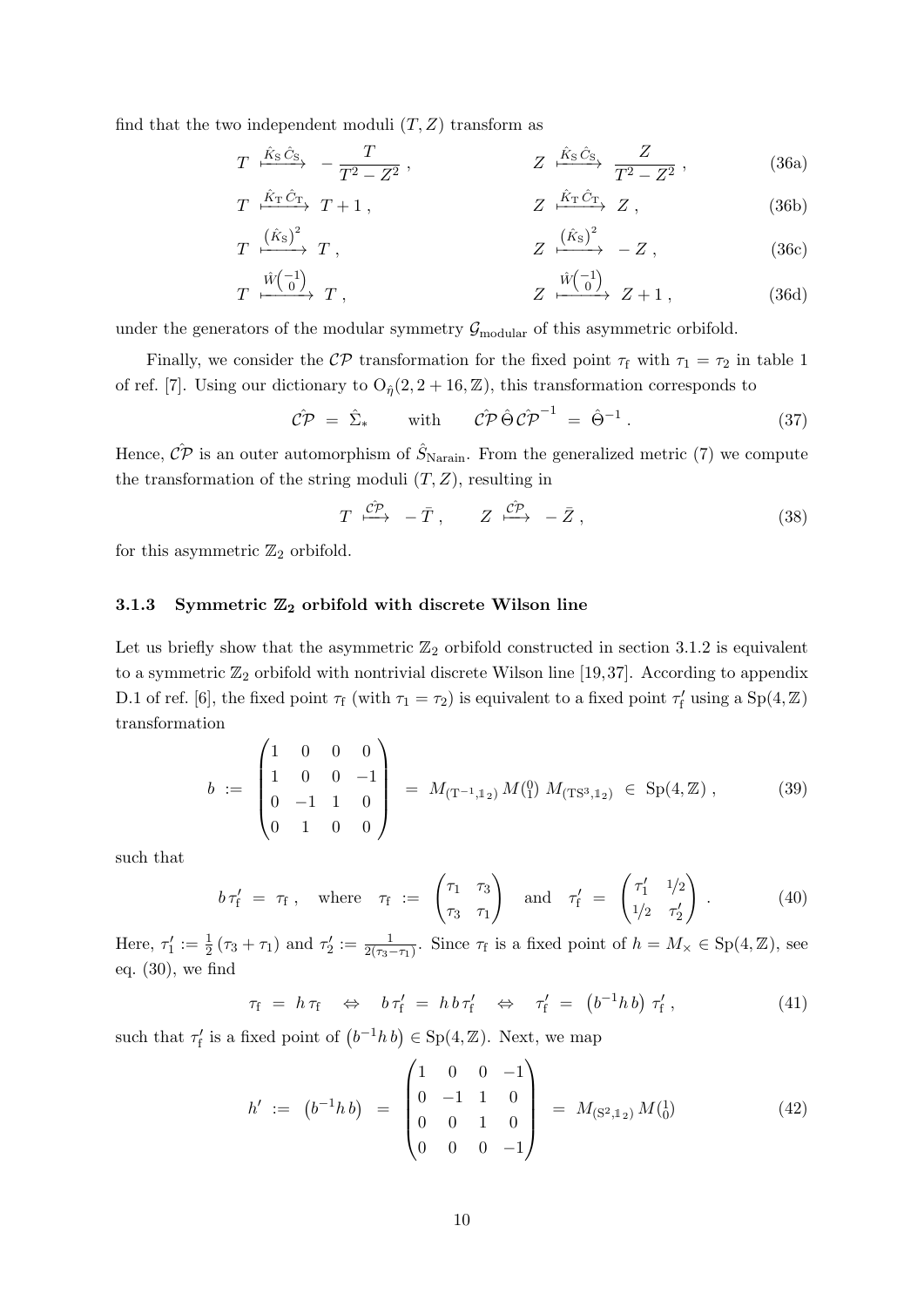to the corresponding Narain twist  $\hat{\Theta}' \in O_{\hat{\eta}}(2, 2 + 16, \mathbb{Z}),$ 

<span id="page-11-0"></span>
$$
\hat{\Theta}' := \hat{B}^{-1} \hat{\Theta} \hat{B} . \tag{43}
$$

Here,  $\hat{B} \in \mathcal{O}_{\hat{\eta}}(2, 2+16, \mathbb{Z})$  corresponds to  $b \in \mathrm{Sp}(4, \mathbb{Z})$  from eq. [\(39\)](#page-10-1), i.e.

$$
\hat{B} := \left(\hat{K}_{\mathrm{T}}\right)^{-1} \hat{W}(\mathrm{I}) \hat{K}_{\mathrm{T}} \left(\hat{K}_{\mathrm{S}}\right)^{3} . \tag{44}
$$

Since  $\hat{\Theta}$  and  $\hat{\Theta}'$  are related in eq. [\(43\)](#page-11-0) by conjugation with  $\hat{B} \in O_{\hat{n}}(2, 2+16, \mathbb{Z})$ , the two Narain point groups belong to the same Narain Z-class [\[13\]](#page-35-3): they describe the same physics but in different duality frames. Now, we use  $\hat{\Theta} := \hat{M}$  and simplify the Narain twist  $\hat{\Theta}'$  from eq. [\(43\)](#page-11-0),

$$
\hat{\Theta}' = (\hat{K}_{\rm S})^2 \hat{W}({}_{0}^{1}) = (\hat{C}_{\rm S})^2 \hat{W}({}_{0}^{1}) , \qquad (45)
$$

in agreement with eq. [\(42\)](#page-10-2). As a result, we have shown that the asymmetric  $\mathbb{Z}_2$  orbifold with a Narain twist  $\hat{\Theta}$  given by mirror symmetry is equivalent to a symmetric  $\mathbb{Z}_2$  orbifold with Narain twist  $\hat{\Theta}'$ . Then, the new Narain twist  $\hat{\Theta}'$  constrains the generalized metric eq. [\(12\)](#page-5-0) such that the Wilson lines have to be fixed,

$$
a_1 = 0 \quad \text{and} \quad a_2 = -\frac{1}{2} \,. \tag{46}
$$

Consequently, the moduli  $(T, U, Z)$  of the symmetric  $\mathbb{Z}_2$  orbifold read

$$
Z = \frac{1}{2} \quad \text{and} \quad T, \ U \text{ unconstrained}, \tag{47}
$$

as expected for  $\tau_f'$ . The modular group of this orbifold can be obtained from eq. [\(35\)](#page-9-3) using the basis change  $B$ ,

<span id="page-11-1"></span>
$$
\mathcal{G}_{\text{modular}} = \left\langle \hat{M}_1, \hat{M}_2, \hat{M}_3, \hat{M}_4 \right\rangle, \tag{48}
$$

where we have defined

$$
\hat{M}_1 := \hat{B}^{-1} \hat{K}_S \hat{C}_S \hat{B} , \qquad \hat{M}_2 := \hat{B}^{-1} \hat{K}_T \hat{C}_T \hat{B} , \qquad (49a)
$$

$$
\hat{M}_3 := \hat{B}^{-1} \left( \hat{K}_S \right)^2 \hat{B} , \qquad \hat{M}_4 := \hat{B}^{-1} \hat{W} \begin{pmatrix} -1 \\ 0 \end{pmatrix} \hat{B} . \qquad (49b)
$$

Note that these transformations satisfy the relations

$$
(\hat{M}_1)^2 = (\hat{M}_3)^2 = (\hat{M}_1 \hat{M}_2)^3 = (\hat{M}_1 \hat{M}_4)^6 = (\hat{M}_3 \hat{M}_4)^2 = 1_{20}.
$$
 (50)

Then, we use eq. [\(7\)](#page-4-3) to compute the modular transformations of the moduli  $(T, U)$ ,

$$
T \xrightarrow{\hat{M}_1} -\frac{1}{4T}, \qquad U \xrightarrow{\hat{M}_1} -\frac{1}{4U}, \qquad (51a)
$$

$$
T \xrightarrow{\hat{M}_2} -\frac{T}{2T-1}, \qquad U \xrightarrow{\hat{M}_2} U + \frac{1}{2}, \qquad (51b)
$$

$$
T \xrightarrow{\hat{M}_3} -\frac{1}{4U}, \qquad U \xrightarrow{\hat{M}_3} -\frac{1}{4T}, \qquad (51c)
$$

$$
T \xrightarrow{\hat{M}_4} \frac{T}{2T+1}, \qquad U \xrightarrow{\hat{M}_4} U + \frac{1}{2}, \qquad (51d)
$$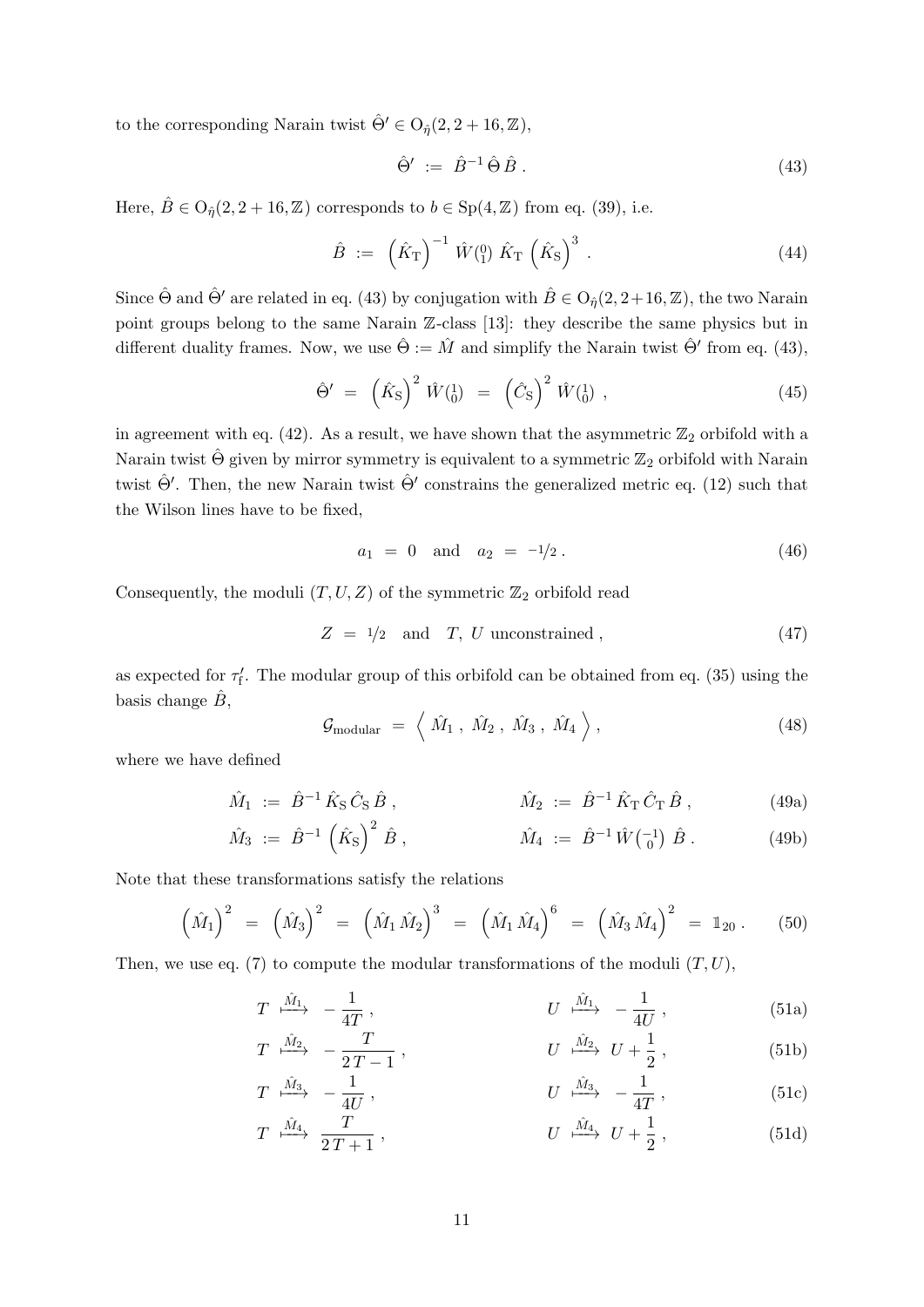while  $Z = 1/2$  is invariant under all of these transformations. Using the relations

$$
\hat{M}_1 \hat{M}_2 \left( \hat{M}_4 \right)^{-1} \hat{M}_1 = \hat{K}_{\text{T}} , \quad \hat{M}_2 \hat{M}_4 = \hat{C}_{\text{T}} \text{ and } \hat{M}_1 \hat{M}_3 = \hat{M} \hat{\Theta}^{\prime} ,
$$
\n(52)

we observe that the transformations

$$
T \xrightarrow{\hat{K}_{\mathrm{T}}} T + 1 , \qquad U \xrightarrow{\hat{K}_{\mathrm{T}}} U , \qquad (53a)
$$

$$
T \xrightarrow{\hat{C}_{\mathcal{T}}} T , \qquad \qquad U \xrightarrow{\hat{C}_{\mathcal{T}}} U + 1 , \qquad (53b)
$$

$$
T \xrightarrow{\hat{M} \hat{\Theta}'} U , \qquad \qquad U \xrightarrow{\hat{M} \hat{\Theta}'} T , \qquad (53c)
$$

follow from eqs. [\(51\)](#page-11-1). Thus, there exists an alternative set of generators of  $\mathcal{G}_{\text{modular}}$  given by  $\hat{K}_{\rm T}$ ,  $\hat{M} \hat{\Theta}'$ ,  $\hat{M}_1$  and  $\hat{M}_2$ .

Finally, we analyze  $\mathcal{CP}$  for the fixed point  $\tau'_{f}$  with  $\tau'_{3} = 1/2$ . Using the basis change  $\hat{B}$  and  $\mathcal{C} \hat{\mathcal{P}} = \hat{\Sigma}_{*}$  from eq. [\(37\)](#page-10-3), we obtain

$$
\hat{\mathcal{CP}}' = \hat{B}^{-1} \hat{\Sigma}_* \hat{B} = \left(\hat{K}_{\mathrm{S}}\right)^2 \hat{\Sigma}_* \quad \text{with} \quad \hat{\mathcal{CP}}' \hat{\Theta}' \hat{\mathcal{CP}}'^{-1} = \hat{\Theta}'^{-1} \,. \tag{54}
$$

Thus,  $\hat{CP}'$  is an outer automorphism of the Narain space group of the symmetric  $\mathbb{Z}_2$  orbifold with discrete Wilson line. The generalized metric [\(7\)](#page-4-3) transforms under  $\hat{\mathcal{CP}}'$  such that we find

$$
T \xrightarrow{\hat{\mathcal{CP}}} -\bar{T}, \qquad U \xrightarrow{\hat{\mathcal{CP}}} -\bar{U}, \qquad (55)
$$

while  $Z = 1/2$  is invariant under the transformation with  $\mathcal{C} \mathcal{P}'$ .

### 3.2 Orbifolds with moduli spaces of dimension 1

Following ref. [\[6\]](#page-34-3), there are five inequivalent subspaces of complex dimension 1 that are left invariant by subgroups of  $Sp(4, \mathbb{Z})$ . In the following, we implement them explicitly in string theory by the compactification on various symmetric and asymmetric orbifolds.

#### <span id="page-12-0"></span>3.2.1 Symmetric  $\mathbb{Z}_4$  orbifold

Consider the fixed point

$$
\tau_{\rm f} = \begin{pmatrix} \mathrm{i} & 0 \\ 0 & \tau_2 \end{pmatrix} \in \mathcal{H}_2 \,.
$$
 (56)

In this case, the stabilizer  $\bar{H} \cong \mathbb{Z}_4$  is generated by

$$
h := \begin{pmatrix} 0 & 0 & 1 & 0 \\ 0 & 1 & 0 & 0 \\ -1 & 0 & 0 & 0 \\ 0 & 0 & 0 & 1 \end{pmatrix} = M_{(1_2, S)} \in Sp(4, \mathbb{Z}), \qquad (57)
$$

using the notation of ref. [\[5\]](#page-34-2). This  $Sp(4, \mathbb{Z})$  element corresponds in string theory to a modular S transformation of the complex structure modulus. Thus, we choose a Narain twist

$$
\hat{\Theta} := \hat{C}_{\mathcal{S}} \in O_{\hat{\eta}}(2, 2 + 16, \mathbb{Z}). \tag{58}
$$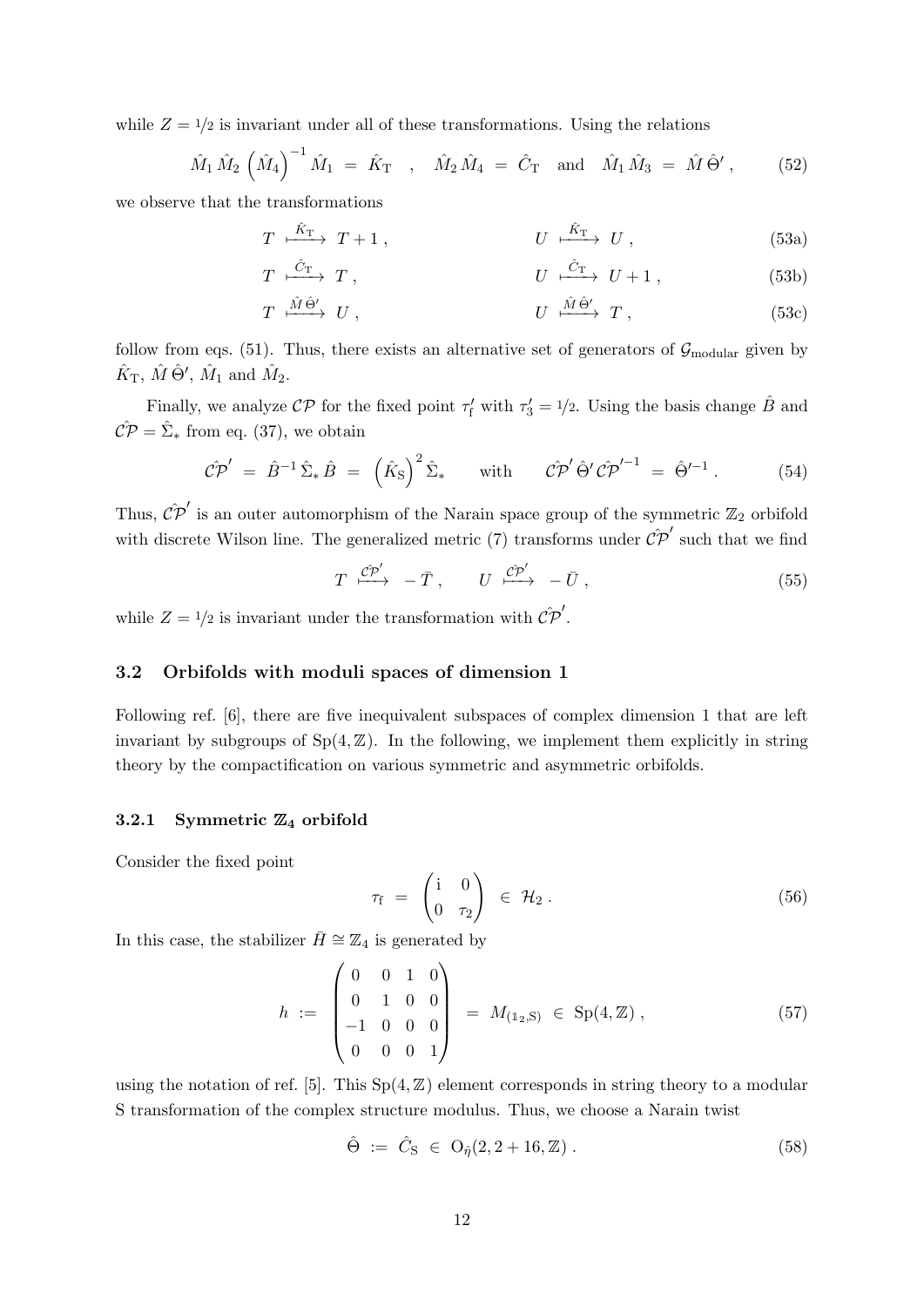As a result, we construct a symmetric  $\mathbb{Z}_4$  orbifold with Narain twist  $\hat{\Theta} = \hat{C}_S$ . In order to satisfy eq. [\(12\)](#page-5-0) we have to set

$$
G_{11} = G_{22} \quad , \quad G_{12} = 0 \quad \text{and} \quad a_1 = a_2 = 0 \,. \tag{59}
$$

Hence, we have to fix the Wilson lines to zero  $Z = 0$ , the complex structure modulus to  $U = i$ , while the Kähler modulus  $T$  remains unconstrained,

$$
T = \frac{1}{\alpha'} (B_{12} + i G_{11}), \qquad (60)
$$

as expected for the values of  $\tau_f$  in this case.

The normalizer is given by

$$
N(H) = \left\langle M_{(S,1_2)}, M_{(T,1_2)}, M_{(1_2,S)} \right\rangle \subset Sp(4,\mathbb{Z}), \tag{61}
$$

see ref. [\[6\]](#page-34-3). Compared to ref. [6], we use  $M_{(S,1_2)}$  and  $M_{(1_2,S)}$  as generators of  $N(H)$  instead of  $M_{\rm (S^3,1_2)}$  and  $M_{\rm (1_2,S^3)}$ . The corresponding group in  ${\rm O}_\eta(2,2+16,\mathbb{Z})$  reads

$$
\mathcal{G}_{\text{modular}} = \left\langle \hat{K}_{\text{S}} \,, \, \hat{K}_{\text{T}} \,, \, \hat{C}_{\text{S}} \right\rangle \cong \left( \text{SL}(2, \mathbb{Z})_T \times \mathbb{Z}_4^R \right) / \mathbb{Z}_2 \,, \tag{62}
$$

which is the modular group of the symmetric  $\mathbb{Z}_4$  orbifold. Note that  $\mathbb{Z}_4^R$  allows for a geometrical interpretation as a  $\pi/2$  sublattice rotation, assuming that this  $D = 2$  orbifold is a subsector of a full six-dimensional string compactification, see for example section 3 of ref. [\[2\]](#page-34-7). Consequently,  $\mathbb{Z}_4^R$  is an R-symmetry, as our notation explicitly indicates. Note that the order of this geometrical  $\mathbb{Z}_4$  sublattice rotation will generically be larger than four due to fractional R-charges of twisted strings, cf. refs.  $[1, 2, 38-42]$  $[1, 2, 38-42]$  $[1, 2, 38-42]$  $[1, 2, 38-42]$ . Using the generalized metric  $(7)$ , we confirm that the Kähler modulus T transforms under the generators of the modular group  $\mathcal{G}_{\text{modular}}$  as expected, i.e.

$$
T \xrightarrow{\hat{K}_{\text{S}}} -\frac{1}{T} , \quad T \xrightarrow{\hat{K}_{\text{T}}} T + 1 \quad \text{and} \quad T \xrightarrow{\hat{C}_{\text{S}}} T . \tag{63}
$$

Finally, we consider the CP transformation for the fixed point  $\tau_f$  with  $\tau_1 = i$  and  $\tau_3 = 0$ given in table 1 of ref. [\[7\]](#page-34-4). Using our dictionary eq. [\(14\)](#page-6-1) from  $GSp(4, \mathbb{Z})$  to  $O_{\hat{n}}(2, 2+16, \mathbb{Z})$ , the corresponding  $\mathcal{CP}$  transformation of this symmetric  $\mathbb{Z}_4$  orbifold is given by

$$
\hat{\mathcal{CP}} = \hat{\Sigma}_{*} \quad \text{with} \quad \hat{\mathcal{CP}} \hat{\Theta} \hat{\mathcal{CP}}^{-1} = \hat{\Theta}^{-1} . \tag{64}
$$

Thus, it is an outer automorphism of  $\hat{S}_{\text{Narain}}$ . We apply  $\hat{CP}$  to the generalized metric [\(7\)](#page-4-3) and find that  $U = i$  and  $Z = 0$  are invariant, while the Kähler modulus transforms as

$$
T \stackrel{\hat{C\mathcal{P}}}{\longmapsto} -\bar{T} \ . \tag{65}
$$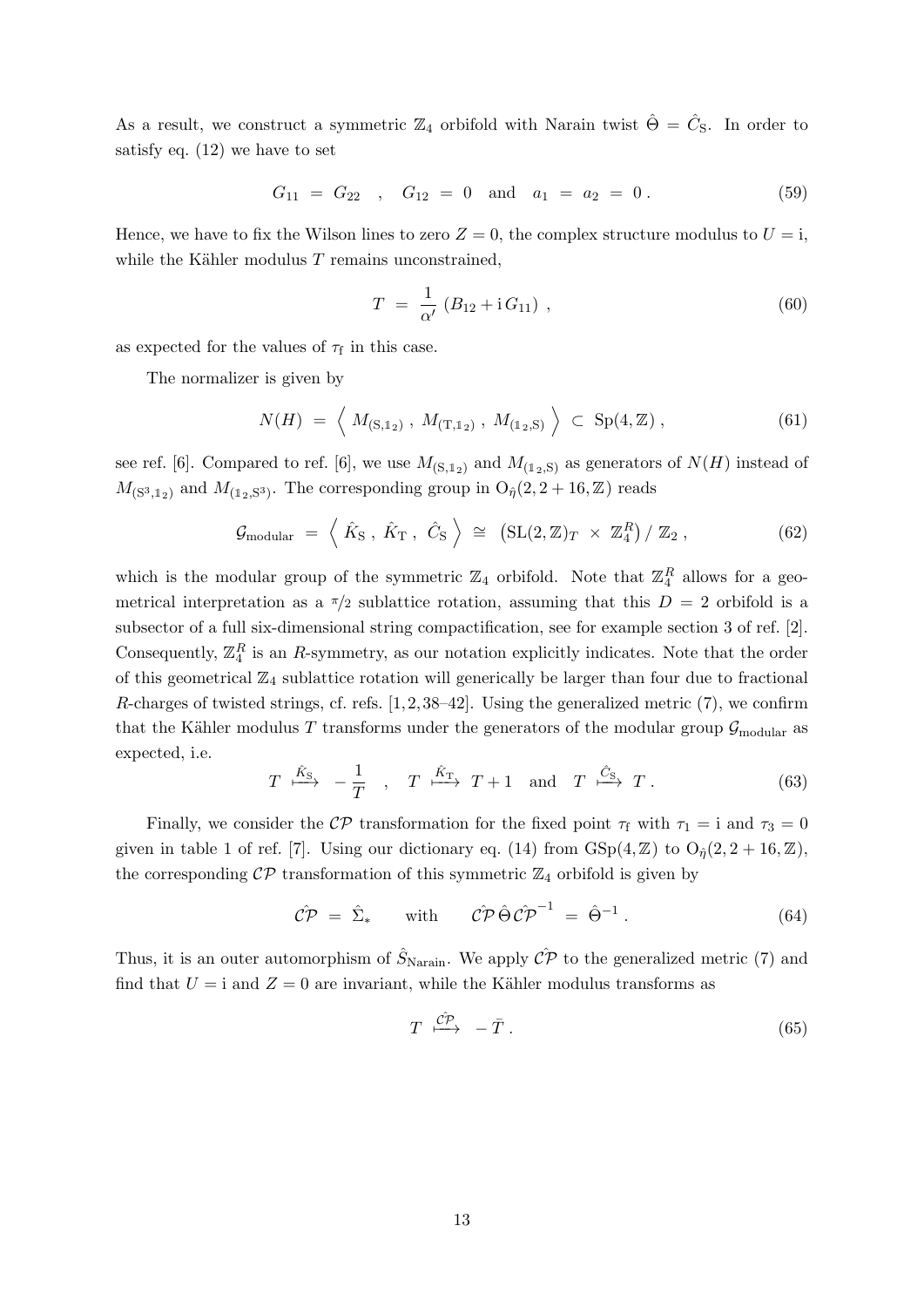#### <span id="page-14-0"></span>3.2.2 Symmetric  $\mathbb{Z}_6$  orbifold

The next fixed point in the list of ref. [\[6\]](#page-34-3) is given by

$$
\tau_{\rm f} = \begin{pmatrix} \omega & 0 \\ 0 & \tau_1 \end{pmatrix} \in \mathcal{H}_2 , \qquad (66)
$$

where  $\omega := \exp(2\pi i/3)$ . In this case, the stabilizer  $\bar{H} \cong \mathbb{Z}_6$  is generated by one element that we can write in the notation of ref. [\[5\]](#page-34-2) as

$$
h := \begin{pmatrix} 1 & 0 & 1 & 0 \\ 0 & 1 & 0 & 0 \\ -1 & 0 & 0 & 0 \\ 0 & 0 & 0 & 1 \end{pmatrix} = M_{(1_2, S^3 T S T)} \in Sp(4, \mathbb{Z}). \tag{67}
$$

Hence, we choose a Narain twist

<span id="page-14-1"></span>
$$
\hat{\Theta} := (\hat{C}_{S})^{3} \hat{C}_{T} \hat{C}_{S} \hat{C}_{T} \in O_{\hat{\eta}}(2, 2 + 16, \mathbb{Z}). \tag{68}
$$

This Narain twist defines a symmetric  $\mathbb{Z}_6$  orbifold. In order to satisfy eq. [\(12\)](#page-5-0), we have to fix the string geometry as follows

$$
G_{11} = -2G_{12} , G_{22} = G_{11} \text{ and } a_1 = a_2 = 0.
$$
 (69)

This results in

$$
U = \omega \quad \text{and} \quad Z = 0 \,, \tag{70}
$$

while the Kähler modulus T is unconstrained, as expected by comparing to the value of  $\tau_f$  in the corresponding bottom-up construction of ref. [\[6\]](#page-34-3).

In this case, the normalizer reads

$$
N(H) = \left\langle M_{(S,1_2)}, M_{(T,1_2)}, M_{(1_2,S^3T)} \right\rangle \subset Sp(4,\mathbb{Z}), \tag{71}
$$

see ref. [\[6\]](#page-34-3). Compared to ref. [6], we use  $M_{(S,1_2)}$  as generator of  $N(H)$  instead of  $M_{(S^3,1_2)}$ . The corresponding group in  $O_{\hat{\eta}}(2, 2 + 16, \mathbb{Z})$  gives the modular group

$$
\mathcal{G}_{\text{modular}} = \left\langle \hat{K}_{\text{S}} \,, \, \hat{K}_{\text{T}} \,, \, \left( \hat{C}_{\text{S}} \right)^3 \hat{C}_{\text{T}} \, \right\rangle \, \cong \, \left( \text{SL}(2, \mathbb{Z})_T \, \times \, \mathbb{Z}_6^R \right) / \, \mathbb{Z}_2 \tag{72}
$$

of the symmetric  $\mathbb{Z}_6$  orbifold, where  $(\hat{C}_S)^3 \hat{C}_T$  generates a geometrical  $\mathbb{Z}_6$  rotation (and  $(\hat{C}_S)^3 \hat{C}_T = \hat{\Theta}^{-1}$ . As a sublattice rotation of a six-dimensional orbifold compactification this gives rise to an R-symmetry, whose order will generically be larger than six due to fractional R-charges of twisted strings  $[1, 2, 38-42]$  $[1, 2, 38-42]$  $[1, 2, 38-42]$  $[1, 2, 38-42]$ . Using the generalized metric  $(7)$ , we compute the transformations of the Kähler modulus T under the generators of the modular group  $\mathcal{G}_{\text{modular}}$ and obtain the expected results, i.e.

$$
T \xrightarrow{\hat{K}_{\text{S}}} -\frac{1}{T} \quad , \quad T \xrightarrow{\hat{K}_{\text{T}}} T + 1 \quad \text{and} \quad T \xrightarrow{(\hat{C}_{\text{S}})^3 \hat{C}_{\text{T}}} T \ . \tag{73}
$$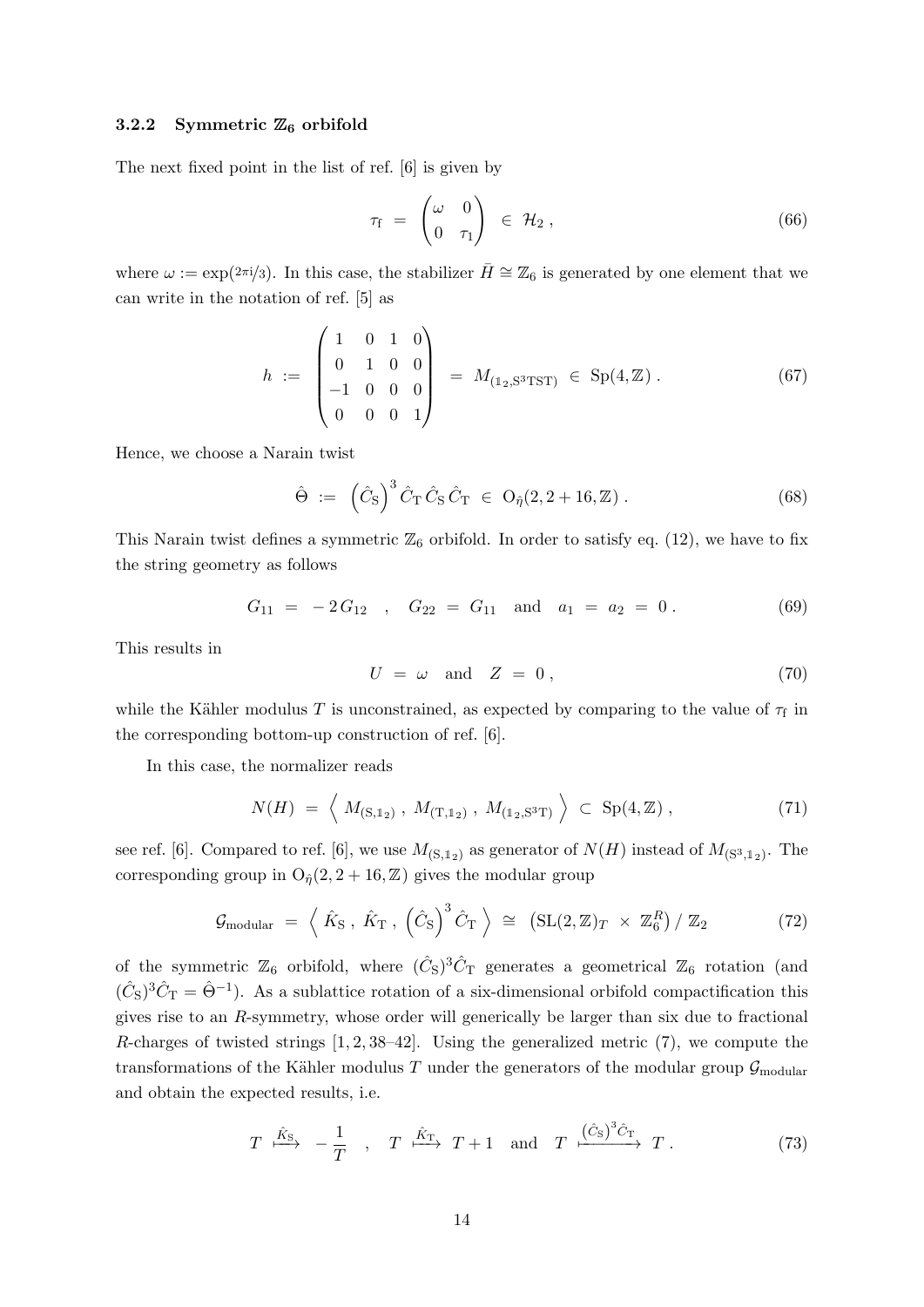Finally, we consider the  $\mathcal{CP}$  transformation from table 1 of ref. [\[7\]](#page-34-4) that leaves the fixed point  $\tau_f$  with  $\tau_1 = \omega$  and  $\tau_3 = 0$  invariant. Using our dictionary eq. [\(14\)](#page-6-1) from GSp(4, Z) to  $O_{\hat{\eta}}(2, 2+16, \mathbb{Z})$ , the corresponding  $\mathcal{CP}$  transformation is given by

$$
\hat{\mathcal{CP}} = (\hat{C}_{\mathrm{T}})^{-1} \hat{\Sigma}_{*} \quad \text{with} \quad \hat{\mathcal{CP}} \hat{\Theta} \hat{\mathcal{CP}}^{-1} = \hat{\Theta}^{-1} . \tag{74}
$$

Hence,  $\hat{CP}$  is an outer automorphism of the  $\mathbb{Z}_6$  Narain space group. Using eq. [\(7\)](#page-4-3) for the CP-like transformation  $\hat{CP}$ , we find that  $U = \omega$  and  $Z = 0$  are invariant, while the Kähler modulus T transforms as

$$
T \stackrel{\hat{C\mathcal{P}}}{\longrightarrow} -\bar{T} \ . \tag{75}
$$

Let us briefly remark that one can define a symmetric  $\mathbb{Z}_3$  orbifold by taking just the  $\mathbb{Z}_3$ subgroup of the stabilizer  $\bar{H} \cong \mathbb{Z}_6$  as Narain point group, i.e. consider a  $\mathbb{Z}_3$  Narain point group  $\hat{P}_{\text{Narain}}$  generated by the Narain twist  $\hat{\Theta}^2$ , where  $\hat{\Theta}$  is given in eq. [\(68\)](#page-14-1). This also fixes  $U = \omega$ and  $Z = 0$ , yields the same modular group  $\mathcal{G}_{\text{modular}}$  and the same  $\mathcal{CP}$  transformation.

#### <span id="page-15-0"></span>3.2.3 Asymmetric  $\mathbb{Z}_2 \times \mathbb{Z}_2$  orbifold

For the fixed point

$$
\tau_{\rm f} = \begin{pmatrix} \tau_1 & 0 \\ 0 & \tau_1 \end{pmatrix} \in \mathcal{H}_2 , \qquad (76)
$$

the stabilizer is given by  $\bar{H} \cong D_8/\{\pm 1\}$ , where  $D_8$  is generated by two Sp(4, Z) elements,

$$
h_1 := \begin{pmatrix} 0 & 1 & 0 & 0 \\ 1 & 0 & 0 & 0 \\ 0 & 0 & 0 & 1 \\ 0 & 0 & 1 & 0 \end{pmatrix} = M_{\times} \text{ and } h_2 := \begin{pmatrix} 0 & -1 & 0 & 0 \\ 1 & 0 & 0 & 0 \\ 0 & 0 & 0 & -1 \\ 0 & 0 & 1 & 0 \end{pmatrix} = M_{\times} M_{\left(S^2, 1_2\right)} \quad (77)
$$

Consequently, we choose two associated Narain twists  $\hat{\Theta}_1, \hat{\Theta}_2 \in O_{\hat{\eta}}(2, 2+16, \mathbb{Z})$  as

$$
\hat{\Theta}_1 := \hat{M} \quad \text{and} \quad \hat{\Theta}_2 := \hat{M} \left( \hat{K}_S \right)^2 \,. \tag{78}
$$

In  $O_{\hat{\eta}}(2,2+16,\mathbb{Z})$ , the two Narain twists  $\hat{\Theta}_1$  and  $\hat{\Theta}_2$  generate a  $\mathbb{Z}_2 \times \mathbb{Z}_2$  Narain point group  $\hat{P}_{\text{Narain}}$  of an asymmetric  $\mathbb{Z}_2 \times \mathbb{Z}_2$  orbifold. Note that the Narain point group is not isomorphic to  $D_8 \subset \text{Sp}(4,\mathbb{Z})$  because in  $\text{Sp}(4,\mathbb{Z})$  we have  $M_{(S^2,1_2)} \neq M_{(1_2,S^2)}$ , while in  $\text{O}_{\hat{\eta}}(2,2+16,\mathbb{Z})$ the identity  $(\hat{K}_{S})^2 = (\hat{C}_{S})^2$  holds. In other words, the dictionary eq. [\(14\)](#page-6-1) from  $Sp(4, \mathbb{Z})$  to  $O_{\hat{\eta}}(2, 2+16, \mathbb{Z})$  is two-to-one, such that  $D_8/\mathbb{Z}_2 \cong \mathbb{Z}_2 \times \mathbb{Z}_2$  with a  $\mathbb{Z}_2$  quotient that ensures  $(\hat{K}_{\rm S})^2 = (\hat{C}_{\rm S})^2$ .

In order to leave the generalized metric invariant eq.  $(12)$ , the string geometry is constrained as follows

<span id="page-15-1"></span>
$$
G_{11} = \alpha' \quad , \quad G_{12} = B_{12} \quad \text{and} \quad a_1 = a_2 = 0 \,. \tag{79}
$$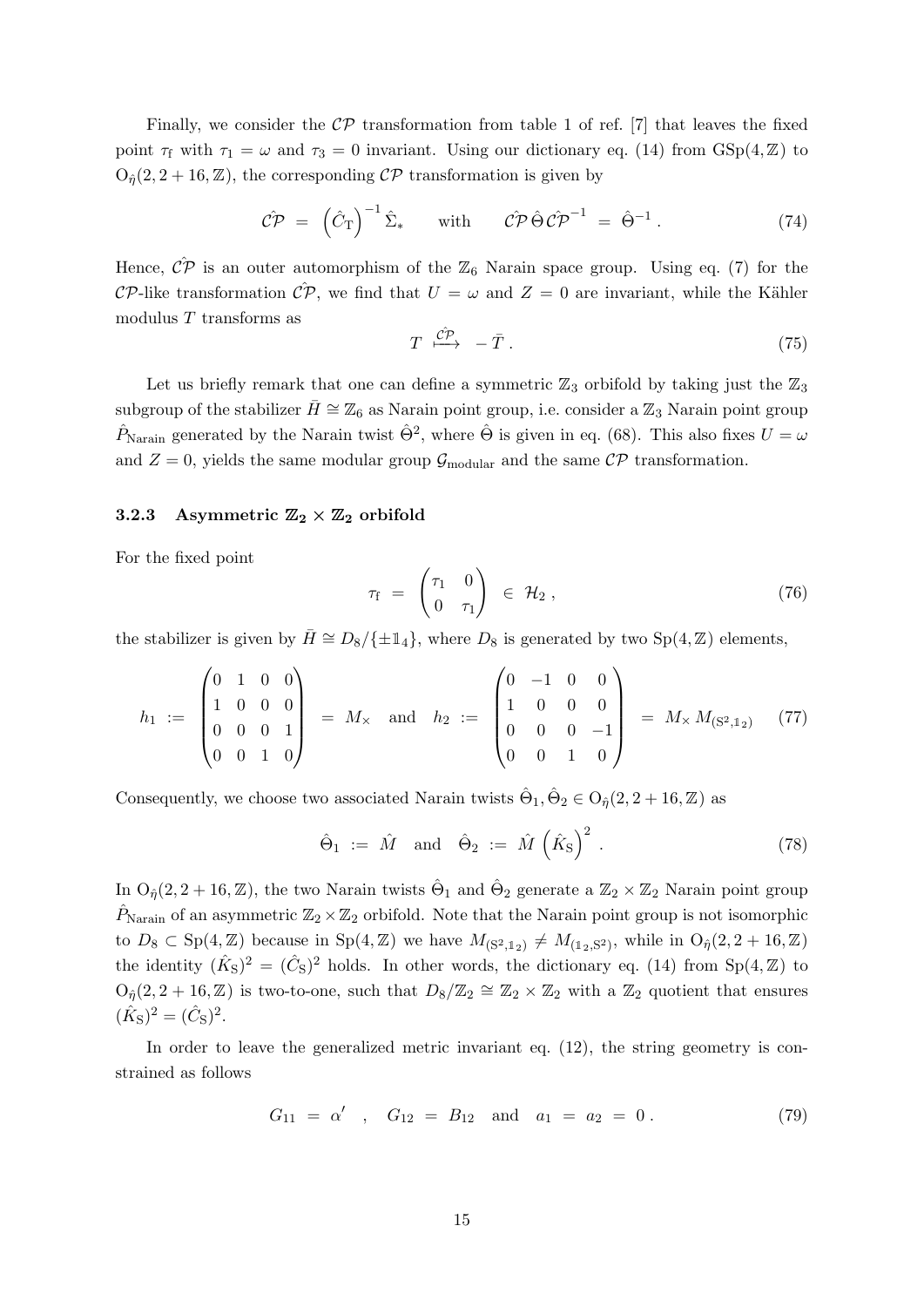Hence, the moduli  $(T, U, Z)$  of this asymmetric  $\mathbb{Z}_2 \times \mathbb{Z}_2$  orbifold read

$$
Z = 0
$$
,  $T = U$ , where  $U = \frac{1}{\alpha'} \left( G_{12} + i \sqrt{\alpha' G_{22} - G_{12}^2} \right)$ , (80)

so that only  $G_{12}$  and  $G_{22}$  are free, in agreement with  $\tau_1 = \tau_2$  and  $\tau_3 = 0$ .

The normalizer  $N(H)$  is generated by four elements given by

$$
N(H) = \langle M_{(S,S)}, M_{(T,T)}, M_{(S^2,1_2)}, M_{\times} \rangle \subset Sp(4, \mathbb{Z}). \tag{81}
$$

Here, compared to ref. [\[6\]](#page-34-3), we use  $M_{(S,S)}$  as generator of  $N(H)$  instead of  $M_{(S^3,S^3)}$ . Translated to  $O_{\hat{\eta}}(2, 2+16, \mathbb{Z})$  this yields the modular group

$$
\mathcal{G}_{\text{modular}} = \langle \hat{K}_{\text{S}} \hat{C}_{\text{S}} \,, \hat{K}_{\text{T}} \hat{C}_{\text{T}} \,, \left( \hat{K}_{\text{S}} \right)^2 \,, \hat{M} \,\rangle \cong \text{PSL}(2, \mathbb{Z}) \times \mathbb{Z}_2 \times \mathbb{Z}_2^{\hat{M}} \,, \tag{82}
$$

of the asymmetric  $\mathbb{Z}_2 \times \mathbb{Z}_2$  orbifold. Note that we find  $PSL(2, \mathbb{Z})$  instead of  $SL(2, \mathbb{Z})$  because  $\hat{K}_{S}\hat{C}_{S}$  is of order 2 (instead of 4). Then, the modulus T transforms nontrivially under  $PSL(2, \mathbb{Z}),$ 

$$
T \xrightarrow{\hat{K}_{\text{S}}\hat{C}_{\text{S}}} -\frac{1}{T} \quad \text{and} \quad T \xrightarrow{\hat{K}_{\text{T}}\hat{C}_{\text{T}}} T + 1 , \qquad (83)
$$

while it is invariant under  $(\hat{K}_{S})^2$  and  $\hat{M}$ .

According to table 1 of ref. [\[7\]](#page-34-4) the fixed point  $\tau_f$  with  $\tau_1 = \tau_2$  and  $\tau_3 = 0$  allows for a  $\mathcal{CP}$ transformation given by

$$
\hat{\mathcal{CP}} = \hat{\Sigma}_* \quad \text{with} \quad \hat{\mathcal{CP}} \hat{\Theta}_i \hat{\mathcal{CP}}^{-1} = \hat{\Theta}_i^{-1} \text{ for } i \in \{1, 2\} \,. \tag{84}
$$

Hence,  $\hat{CP}$  is an outer automorphism of this asymmetric  $\mathbb{Z}_2 \times \mathbb{Z}_2$  Narain space group. Using eq. [\(7\)](#page-4-3) for the CP-like transformation  $\mathcal{CP}$ , we find that  $Z = 0$  is invariant, while the modulus  $T = U$  transforms as

$$
T \stackrel{\hat{C\mathcal{P}}}{\longmapsto} -\bar{T} \ . \tag{85}
$$

#### <span id="page-16-0"></span>3.2.4 Asymmetric  $\mathbb{Z}_2 \times \mathbb{Z}_2$  orbifold with discrete Wilson line

Consider the fixed point

$$
\tau_{\rm f} = \begin{pmatrix} \tau_1 & 1/2 \\ 1/2 & \tau_1 \end{pmatrix} \in \mathcal{H}_2.
$$
 (86)

In this case, the stabilizer is given by  $\overline{H} \cong D_8/\{\pm 1\}$ , where  $D_8$  is generated by two Sp(4, Z) elements,

$$
h_1 := \begin{pmatrix} 0 & 1 & 0 & 0 \\ 1 & 0 & 0 & 0 \\ 0 & 0 & 0 & 1 \\ 0 & 0 & 1 & 0 \end{pmatrix} = M_{\times} \text{ and } h_2 := \begin{pmatrix} 0 & 1 & -1 & 0 \\ -1 & 0 & 0 & 1 \\ 0 & 0 & 0 & 1 \\ 0 & 0 & -1 & 0 \end{pmatrix} = M \begin{pmatrix} -1 \\ 0 \end{pmatrix} M_{\times} M_{(1_2, S^2)} . \quad (87)
$$

Using the dictionary eq. [\(14\)](#page-6-1), we choose two associated Narain twists

$$
\hat{\Theta}_1 := \hat{M} \quad \text{and} \quad \hat{\Theta}_2 := \hat{W} \begin{pmatrix} -1 \\ 0 \end{pmatrix} \hat{M} \begin{pmatrix} \hat{C}_S \end{pmatrix}^2 \,. \tag{88}
$$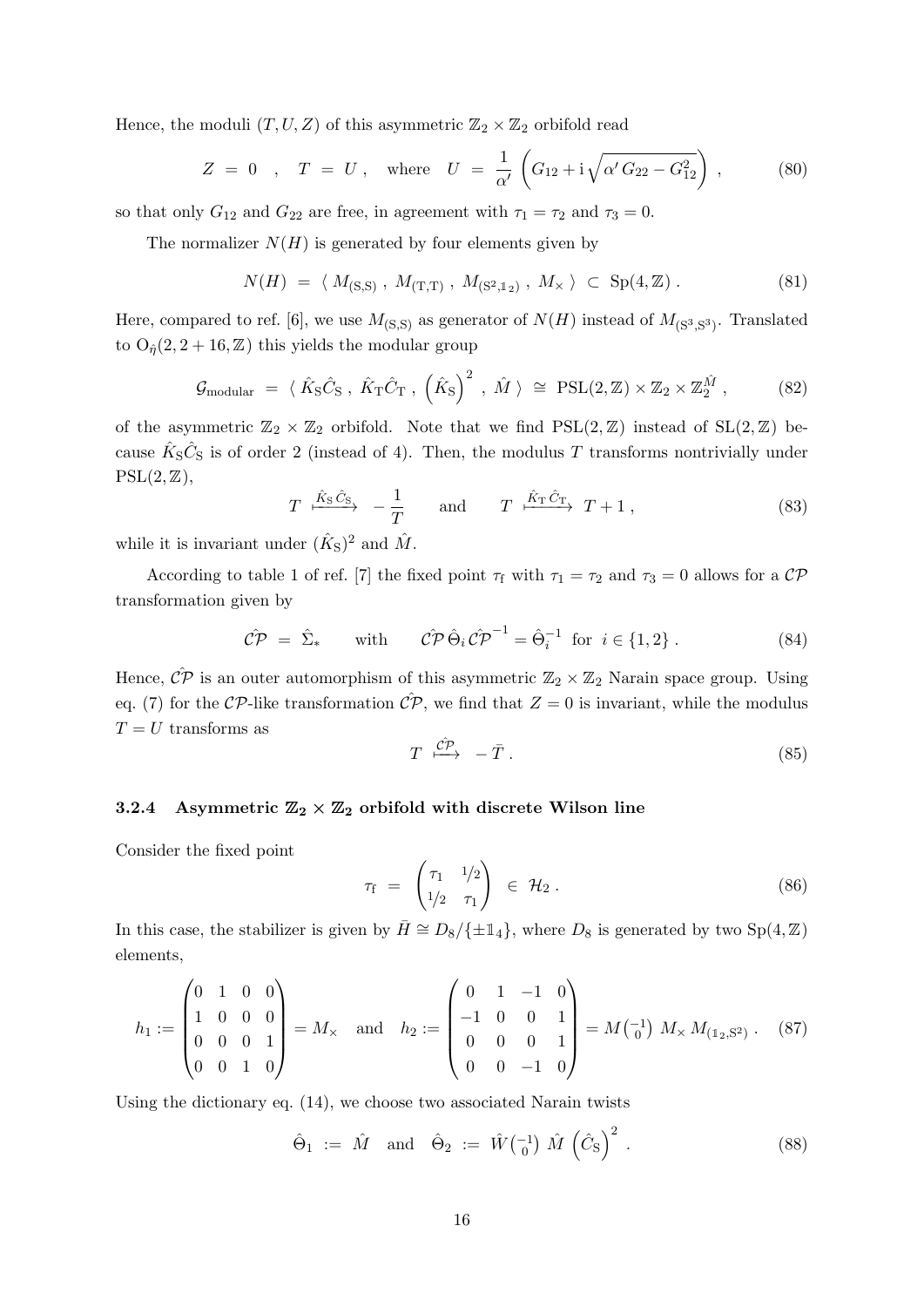In  $O_{\hat{\eta}}(2,2+16,\mathbb{Z})$ , the two Narain twists  $\hat{\Theta}_1$  and  $\hat{\Theta}_2$  generate a  $\mathbb{Z}_2 \times \mathbb{Z}_2$  Narain point group of an asymmetric  $\mathbb{Z}_2 \times \mathbb{Z}_2$  orbifold. In order to leave the generalized metric invariant eq. [\(12\)](#page-5-0), we have to set

$$
G_{11} = \alpha'
$$
,  $G_{12} = B_{12}$ ,  $a_1 = 0$  and  $a_2 = -1/2$ . (89)

This is similar to eq. [\(79\)](#page-15-1) but with a non-trivial Wilson line  $a_2 \neq 0$ . Then, the moduli read

$$
Z = 1/2
$$
,  $T = U$ , where  $U = \frac{1}{\alpha'} \left( G_{12} + i \sqrt{\alpha' G_{22} - G_{12}^2} \right)$ , (90)

so that only  $G_{12}$  and  $G_{22}$  are free. This confirms the expectation for  $\tau_f$  in this situation.

In order to identify the modular group  $\mathcal{G}_{\text{modular}}$  of this orbifold, we consider the normalizer

$$
N(H) = \langle M \begin{pmatrix} -1 \\ 0 \end{pmatrix} M_{(S^2, 1_2)}, M \times M \begin{pmatrix} 0 \\ -2 \end{pmatrix} M \times M \begin{pmatrix} 0 \\ 1 \end{pmatrix} M_{(ST^{-1}S^2, ST^2ST)} M \begin{pmatrix} -1 \\ 3 \end{pmatrix},
$$
  
\n
$$
M \begin{pmatrix} -1 \\ 0 \end{pmatrix} M_{(S^2T^{-1}, T^{-1})} \rangle \subset Sp(4, \mathbb{Z}),
$$
\n(91)

see ref. [\[6\]](#page-34-3). We use the dictionary eq. [\(14\)](#page-6-1) to translate this into  $O_{\hat{p}}(2, 2 + 16, \mathbb{Z})$ . We find

$$
\mathcal{G}_{\text{modular}} = \langle \hat{M}_1, \hat{M}_2, \hat{M}_3 \rangle, \qquad (92)
$$

where we have defined

$$
\hat{M}_1 := \hat{W} \begin{pmatrix} -1 \\ 0 \end{pmatrix} \left( \hat{K}_S \right)^2 = \hat{\Theta}_1 \hat{\Theta}_2 , \qquad (93a)
$$

$$
\hat{M}_2 := \hat{M} \hat{W} \begin{pmatrix} 0 \\ -2 \end{pmatrix} \hat{M} \hat{W} \begin{pmatrix} 0 \\ 1 \end{pmatrix} \hat{K}_S \left( \hat{K}_T \right)^{-1} \left( \hat{K}_S \right)^2 \hat{C}_S \left( \hat{C}_T \right)^2 \hat{C}_S \hat{C}_T \hat{W} \begin{pmatrix} -1 \\ 3 \end{pmatrix} , \quad (93b)
$$

$$
\hat{M}_3 \quad := \quad \hat{W}\begin{pmatrix} -1 \\ 0 \end{pmatrix} \left(\hat{K}_S\right)^2 \left(\hat{K}_T\right)^{-1} \left(\hat{C}_T\right)^{-1} \tag{93c}
$$

Since these transformations are outer automorphisms of the Narain space group, they give rise to the modular group of this asymmetric  $\mathbb{Z}_2 \times \mathbb{Z}_2$  orbifold with discrete Wilson line. Using the generalized metric eq.  $(7)$ , we identify their action on the modulus T and obtain

$$
T \xrightarrow{\hat{M}_2} -\frac{2T+3}{4T+2} \quad \text{and} \quad T \xrightarrow{\hat{M}_3} T-1 , \tag{94}
$$

while  $\hat{M}_1$  leaves T invariant.

Finally, for the fixed point  $\tau_f$  with  $\tau_1 = \tau_2$  and  $\tau_3 = 1/2$  we identify  $\mathcal{CP}$  from table 1 of ref. [\[7\]](#page-34-4) as

$$
\hat{\mathcal{CP}} = \hat{W}\begin{pmatrix} -1 \\ 0 \end{pmatrix} \hat{\Sigma}_* \quad \text{with} \quad \hat{\mathcal{CP}} \hat{\Theta}_i \hat{\mathcal{CP}}^{-1} = \hat{\Theta}_i^{-1} \text{ for } i \in \{1, 2\} \,.
$$
 (95)

Hence,  $\hat{CP}$  is an outer automorphism of this asymmetric  $\mathbb{Z}_2 \times \mathbb{Z}_2$  Narain space group. Using eq. [\(7\)](#page-4-3), it leaves  $Z = 1/2$  invariant, while the modulus  $T = U$  transforms as

$$
T \stackrel{\hat{C\mathcal{P}}}{\longmapsto} -\bar{T} \ . \tag{96}
$$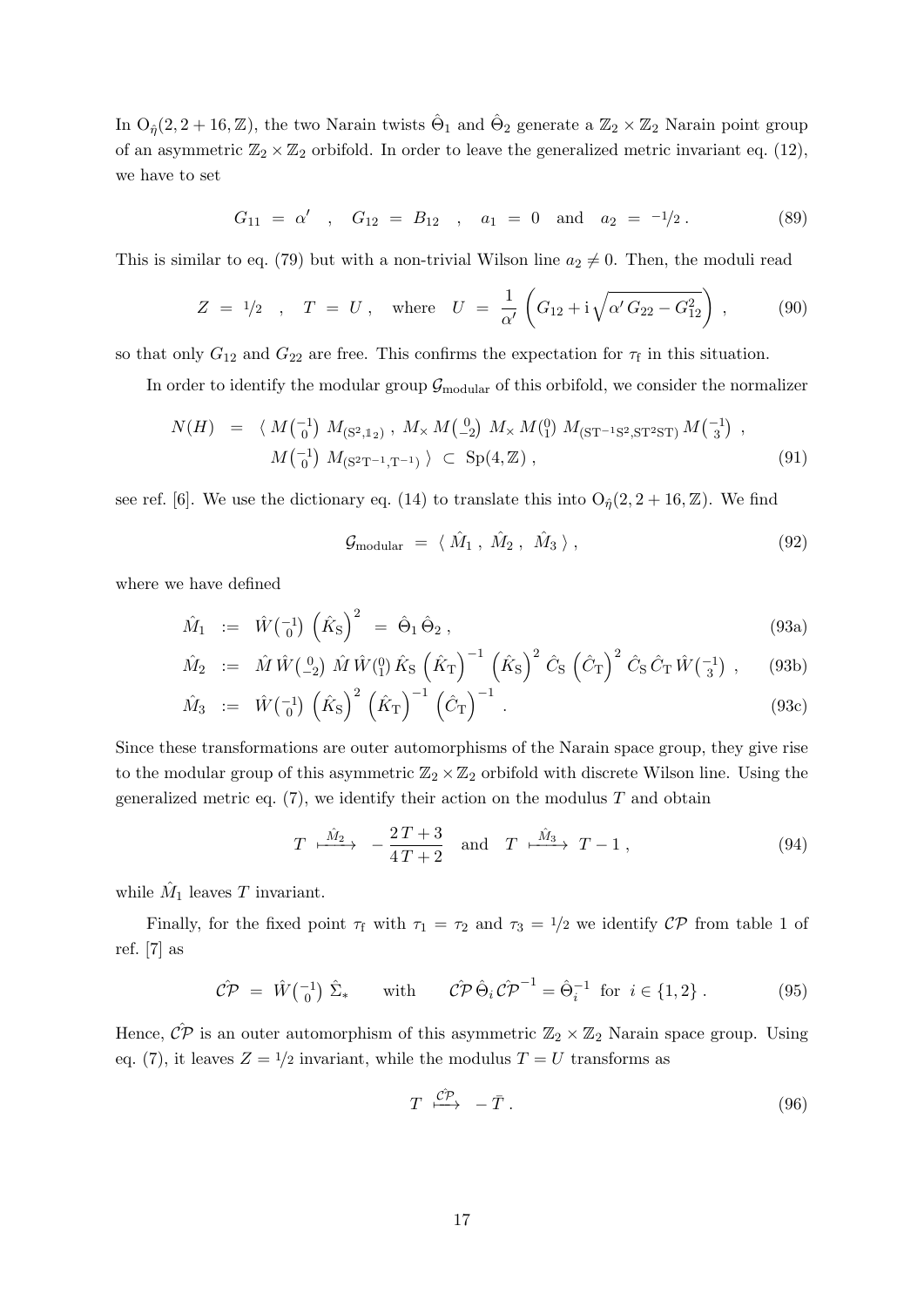#### <span id="page-18-0"></span>3.2.5 Asymmetric  $S_3$  orbifold

The next fixed point in the list of ref. [\[6\]](#page-34-3) reads

$$
\tau_{\rm f} = \begin{pmatrix} \tau_1 & \tau_1/2 \\ \tau_1/2 & \tau_1 \end{pmatrix} \in \mathcal{H}_2.
$$
 (97)

This point is stabilized by  $\bar{H} \cong S_3$ , generated by two elements

$$
h_1 := \begin{pmatrix} -1 & 1 & 0 & 0 \\ 0 & 1 & 0 & 0 \\ 0 & 0 & -1 & 0 \\ 0 & 0 & 1 & 1 \end{pmatrix} = M_{\times} M(^{0}_{1}) M_{\times} M_{(1_{2}, S^{2})}, \qquad (98a)
$$

$$
h_2 := \begin{pmatrix} 1 & 0 & 0 & 0 \\ 1 & -1 & 0 & 0 \\ 0 & 0 & 1 & 1 \\ 0 & 0 & 0 & -1 \end{pmatrix} = M(^{0}_{1}) M_{(S^{2},1_{2})}. \qquad (98b)
$$

As a consequence, we choose two corresponding  $O_{\hat{\eta}}(2, 2 + 16, \mathbb{Z})$  Narain twists

$$
\hat{\Theta}_1 := \hat{M} \hat{W} \begin{pmatrix} 0 \\ 1 \end{pmatrix} \hat{M} \left( \hat{C}_S \right)^2 \quad \text{and} \quad \hat{\Theta}_2 := \hat{W} \begin{pmatrix} 0 \\ 1 \end{pmatrix} \left( \hat{K}_S \right)^2 \,. \tag{99}
$$

In  $O_{\hat{\eta}}(2, 2+16, \mathbb{Z})$ , the two Narain twists  $\hat{\Theta}_1$  and  $\hat{\Theta}_2$  satisfy the condition

$$
\left(\hat{\Theta}_1\right)^2 = \left(\hat{\Theta}_2\right)^2 = \left(\hat{\Theta}_1\hat{\Theta}_2\right)^3 = \mathbb{1}_{20}.
$$
\n(100)

Hence, they generate an  $S_3$  Narain point group  $\hat{P}_{\text{Narain}}$  of an asymmetric  $S_3$  orbifold. In order to leave the generalized metric invariant eq. [\(12\)](#page-5-0), we have to set

<span id="page-18-1"></span>
$$
G_{11} = \frac{3 \alpha'}{4} , G_{12} = B_{12} , a_1 = 1/2 \text{ and } a_2 = 0.
$$
 (101)

In this case, the moduli read

$$
Z = T/2 \quad , \quad T = U \,, \tag{102}
$$

as expected for the given values of  $\tau_f$ .

According to ref. [\[6\]](#page-34-3) and using the  $Sp(4, \mathbb{Z})$  generators defined in ref. [\[5\]](#page-34-2), the normalizer  $N(H)$  can be generated by four elements

$$
N(H) = \langle M_{(S,S^3)} M_{\times}, M_{(S^3,S^3)} M_{(0)}^{-1} M_{(T^{-2},T^{-2})} M_{(S,S)},
$$
  

$$
M_{\times}, M_{(1)}^{(0)} M_{(S^2,1_2)} \rangle \subset Sp(4,\mathbb{Z}).
$$
 (103)

Using the dictionary eq. [\(14\)](#page-6-1), the corresponding group in  $O_{\hat{\eta}}(2, 2 + 16, \mathbb{Z})$  reads

$$
\mathcal{G}_{\text{modular}} = \left\langle \hat{M}_1, \hat{M}_2, \hat{M}, \hat{W}^{\left(0\right)}_{1\right) \left(\hat{K}_S\right)^2 \right\rangle, \tag{104}
$$

where we defined

$$
\hat{M}_1 := \hat{K}_S \left(\hat{C}_S\right)^3 \hat{M}
$$
 and  $\hat{M}_2 := \left(\hat{K}_S\right)^3 \left(\hat{C}_S\right)^3 \hat{W} \left(\frac{-1}{0}\right) \left(\hat{K}_T\right)^{-2} \left(\hat{C}_T\right)^{-2} \hat{K}_S \hat{C}_S$ . (105)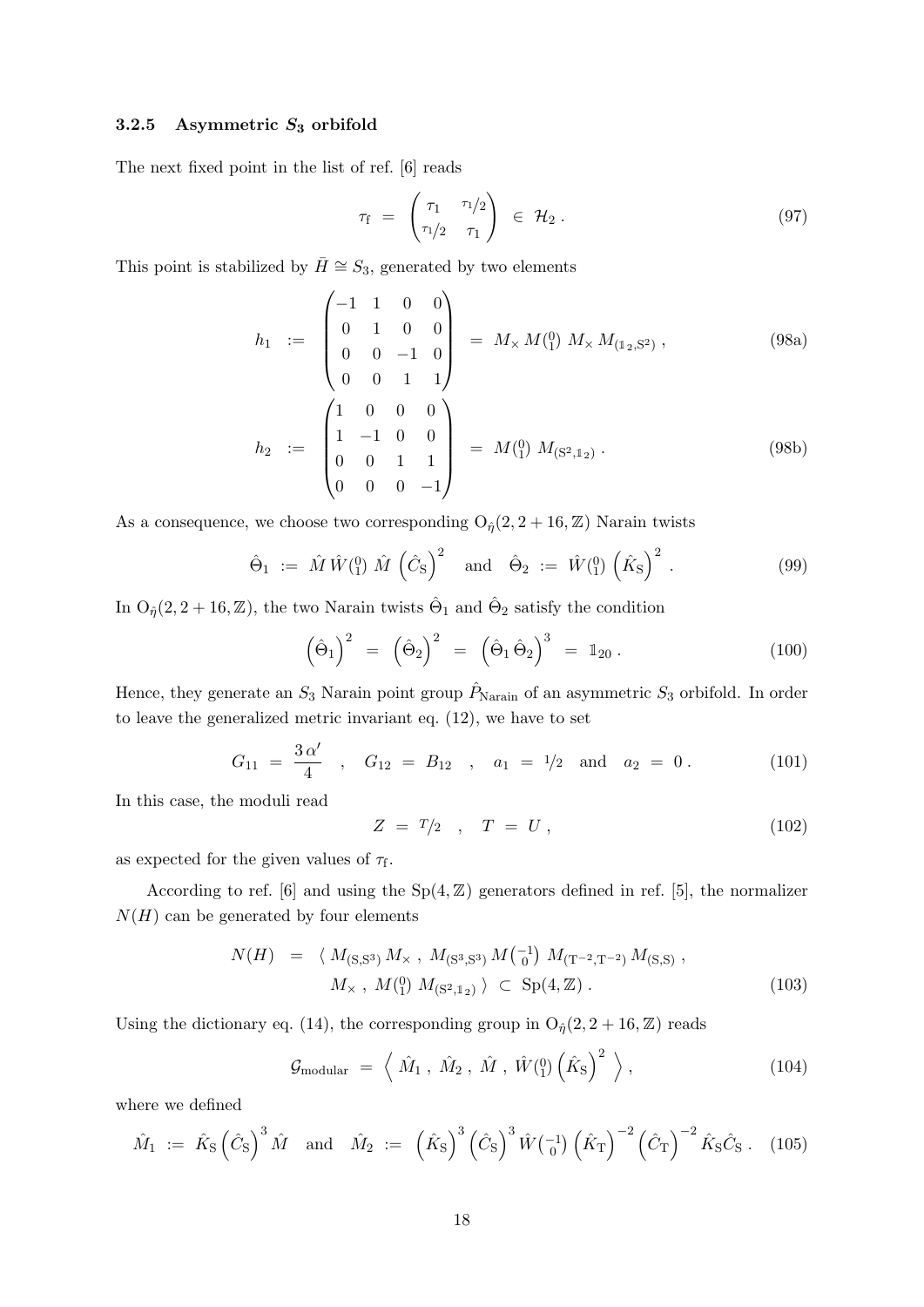As the group  $\mathcal{G}_{\text{modular}}$  consists of outer automorphisms of the asymmetric  $S_3$  Narain space group, this yields the modular group of this orbifold. Then, using eq.  $(7)$  the Kähler modulus T transforms under the generators of  $\mathcal{G}_{\text{modular}}$  as

$$
T \xrightarrow{\hat{M}_1} -\frac{4}{3T} \quad \text{and} \quad T \xrightarrow{\hat{M}_2} \frac{2T}{3T+2} , \qquad (106)
$$

while T is invariant under  $\hat{M}$  and  $\hat{W}^{(0)}_1(\hat{K}_S)^2$ .

Finally, for the fixed point  $\tau_f$  with  $\tau_1 = \tau_2$  and  $\tau_3 = \tau_1/2$  we translate CP from table 1 of ref. [\[7\]](#page-34-4) into  $O_{\hat{\eta}}(2, 2+16, \mathbb{Z})$ , yielding

$$
\hat{\mathcal{CP}} = \hat{W}\begin{pmatrix} -1\\ 0 \end{pmatrix} \hat{\Sigma}_* \quad \text{with} \quad \hat{\mathcal{CP}}\hat{\Theta}_i \hat{\mathcal{CP}}^{-1} = \hat{\Theta}_i^{-1} \text{ for } i \in \{1, 2\} \,.
$$
 (107)

Consequently,  $\hat{CP}$  is an outer automorphism of this asymmetric  $S_3$  Narain space group. We use eq. [\(7\)](#page-4-3) to show that  $\hat{CP}$  acts as

$$
T \xrightarrow{\hat{\mathcal{CP}}} -\bar{T} \tag{108}
$$

#### 3.3 Orbifolds with moduli spaces of dimension 0

Finally, there are six inequivalent subspaces of complex dimension 0 that are left invariant by subgroups of  $Sp(4, \mathbb{Z})$  [\[6\]](#page-34-3). As before, for each fixed point the corresponding orbifold is constructed by embedding the stabilizer  $\bar{H}$  from  $Sp(4, \mathbb{Z})$  into  $O_{\hat{n}}(2, 2 + 16, \mathbb{Z})$ . This yields a Narain point group  $\hat{P}_{\text{Narain}}$  in  $D = 2$ . In all cases discussed here, it turns out that  $\hat{P}_{\text{Narain}}$ gives rise to an asymmetric orbifold, whose moduli are stabilized geometrically, as expected. Note that the normalizers are given in terms of the stabilizers,  $N(H) = H$ , as there are no free moduli. Hence, embedding  $N(H)$  into  $O_{\hat{\eta}}(2, 2 + 16, \mathbb{Z})$  just gives  $\mathcal{G}_{\text{modular}} \cong \hat{P}_{\text{Narian}}$ . If the  $D = 2$  orbifold constructed here is a subsector of a full  $D = 6$  orbifold,  $\mathcal{G}_{\text{modular}}$  yields a traditional flavor symmetry, as a transformation is called modular only if some modulus transforms nontrivially. In addition, we consider  $\mathcal{CP}$  from ref. [\[7\]](#page-34-4) and confirm that these transformations are also unbroken in the corresponding string constructions. As the string moduli are stabilized geometrically, one cannot move in moduli space away from the  $\mathcal{CP}$ conserving point. Hence,  $\mathcal{CP}$  cannot be broken spontaneously by the moduli in these cases.

#### <span id="page-19-0"></span>3.3.1 Asymmetric  $\mathbb{Z}_5$  orbifold

The next fixed point in the Siegel upper half-plane is given by

$$
\tau_{\rm f} = \begin{pmatrix} \zeta & \zeta + \zeta^{-2} \\ \zeta + \zeta^{-2} & -\zeta^{-1} \end{pmatrix} \in \mathcal{H}_2, \qquad (109)
$$

where  $\zeta := \exp(2\pi i/5)$ . In this case, the stabilizer  $\bar{H} \cong \mathbb{Z}_5$  is generated by

$$
h := \begin{pmatrix} 0 & -1 & -1 & -1 \\ 0 & 0 & -1 & 0 \\ 0 & 0 & 0 & -1 \\ 1 & 0 & 0 & 1 \end{pmatrix} = M_{(1_2,\text{T})} M_{\times} M_{(1)}^{0} M_{(\text{S}^2,\text{S}^3)}, \qquad (110)
$$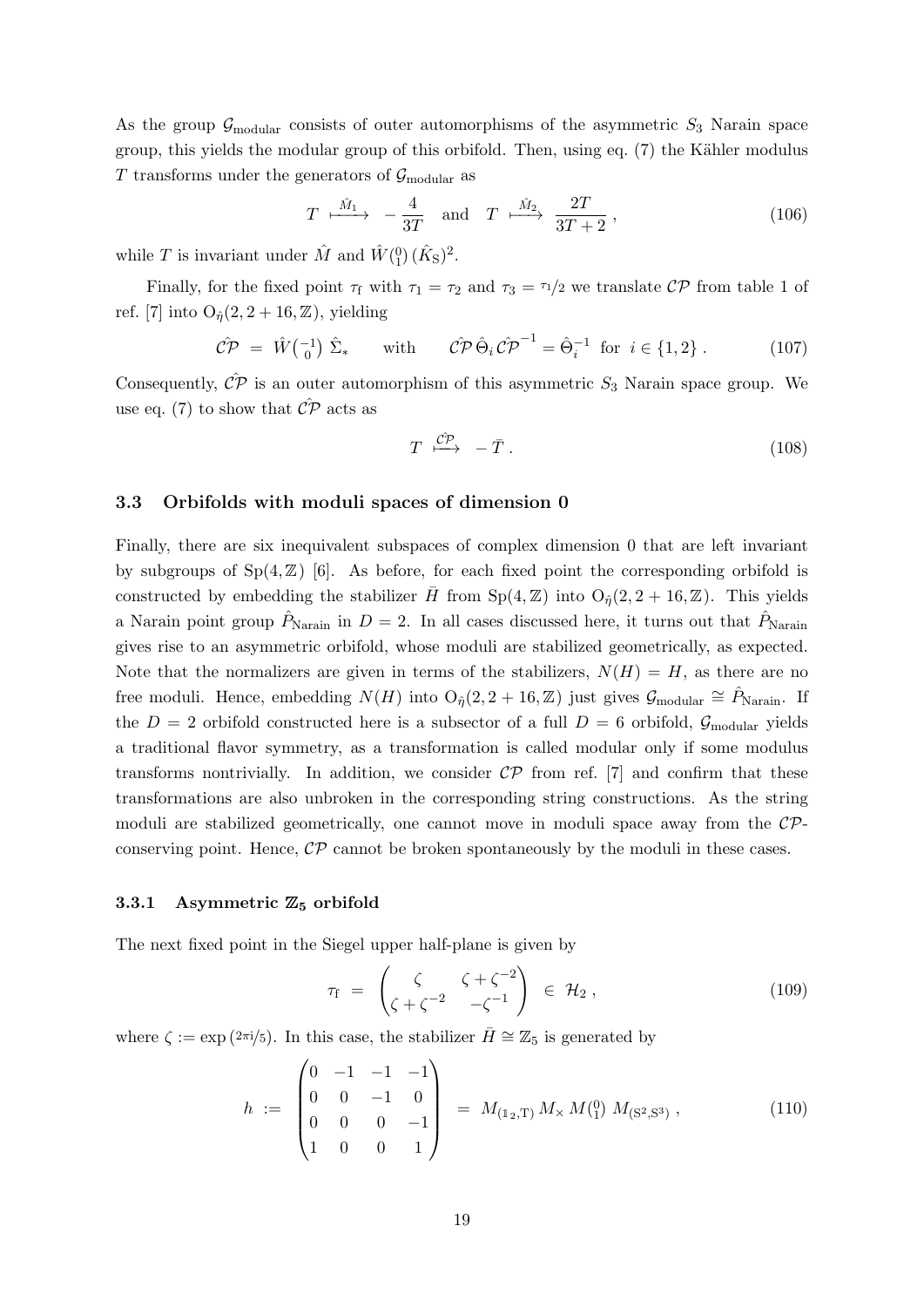using the  $Sp(4, \mathbb{Z})$  generators of ref. [\[5\]](#page-34-2). Then, we define the corresponding Narain twist  $\hat{\Theta} \in \mathrm{O}_{\hat{n}}(2, 2+16, \mathbb{Z})$ 

$$
\hat{\Theta} := \hat{C}_{\mathrm{T}} \hat{M} \hat{W} \begin{pmatrix} 0 \\ 1 \end{pmatrix} \left( \hat{K}_{\mathrm{S}} \right)^2 \left( \hat{C}_{\mathrm{S}} \right)^3 . \tag{111}
$$

Note that  $h^5 = -\mathbb{1}_4$ , which is identified with  $+\mathbb{1}_4$  in  $\bar{H}$ . Also the Narain twist  $\hat{\Theta}$  is of order 5 such that  $\hat{\Theta}$  defines a  $\mathbb{Z}_5$  Narain point group of an asymmetric  $\mathbb{Z}_5$  orbifold. This orbifold action is compatible with the generalized metric eq. [\(12\)](#page-5-0) if

$$
G_{11} = \frac{\alpha'}{2} \left( -5 + 3\sqrt{5} \right) , \qquad G_{22} = G_{11} , \qquad G_{12} = \frac{\alpha'}{2} \left( 5 - 2\sqrt{5} \right) , \qquad (112a)
$$

$$
B_{12} = \frac{\alpha'}{2} \left( 2 - \sqrt{5} \right) , \qquad a_1 = \frac{1}{2} \left( 3 - \sqrt{5} \right) , \qquad a_2 = \frac{1}{2} \left( -1 + \sqrt{5} \right) . \qquad (112b)
$$

Consequently, all moduli are fixed by the orbifold action to the values

<span id="page-20-1"></span>
$$
T = -\zeta^{-1} \quad , \quad U = \zeta \quad \text{and} \quad Z = \zeta + \zeta^{-2} \,, \tag{113}
$$

in agreement with the fixed point  $\tau_f \in \mathcal{H}_2$  of  $Sp(4, \mathbb{Z})$ .

Finally, we translate the  $\mathcal{CP}$  generator of this case from table 1 of ref. [\[7\]](#page-34-4) into  $O_{\hat{\eta}}(2, 2+16, \mathbb{Z})$ and obtain

$$
\hat{\mathcal{CP}} = \left( \left( \hat{K}_{\mathrm{S}} \hat{C}_{\mathrm{S}} \hat{W} \begin{pmatrix} -1 \\ 0 \end{pmatrix} \right)^3 \hat{W} \begin{pmatrix} -1 \\ 0 \end{pmatrix} \right)^{-1} \hat{\Sigma}_* \quad \text{with} \quad \hat{\mathcal{CP}} \hat{\Theta} \hat{\mathcal{CP}}^{-1} = \hat{\Theta}^{-1} . \quad (114)
$$

Furthermore, the geometrically stabilized moduli  $(T, U, Z)$  are invariant under this  $\mathcal{CP}$  transformation. Its a trivial fact that  $\mathcal{CP}$  cannot be broken spontaneously by the moduli of this  $\mathbb{Z}_5$ orbifold sector since all moduli are completely fixed according to eq. [\(113\)](#page-20-1).

#### <span id="page-20-0"></span>3.3.2 Asymmetric  $S_4$  orbifold

Taking the fixed point

$$
\tau_{\rm f} = \begin{pmatrix} \tilde{\eta} & \frac{1}{2}(\tilde{\eta} - 1) \\ \frac{1}{2}(\tilde{\eta} - 1) & \tilde{\eta} \end{pmatrix} \in \mathcal{H}_2 , \qquad (115)
$$

where  $\tilde{\eta} := \frac{1}{3}(1 + 2\sqrt{2}i)$ , the stabilizer  $\overline{H} \cong S_4$  is generated by two elements

$$
h_1 := \begin{pmatrix} 0 & 1 & 0 & 0 \\ 1 & 0 & 0 & 0 \\ 0 & 0 & 0 & 1 \\ 0 & 0 & 1 & 0 \end{pmatrix} \text{ and } h_2 := \begin{pmatrix} -1 & 1 & 1 & 0 \\ 1 & 0 & 0 & 1 \\ -1 & 0 & 0 & 0 \\ 1 & -1 & 0 & 1 \end{pmatrix}.
$$
 (116)

We write these  $Sp(4, \mathbb{Z})$  elements in terms of the generators of ref. [\[5\]](#page-34-2)

$$
h_1 = M_{\times} \quad \text{and} \quad h_2 = M_{(\mathbb{1}_2, \mathbb{S}^3)} M_{\times} M_{(-1)}^{0} M_{(\mathbb{S}, \mathbb{1}_2)} M_{(-1)}^{1} . \tag{117}
$$

Then, we define the corresponding Narain twists

$$
\hat{\Theta}_1 := \hat{M} \text{ and } \hat{\Theta}_2 := (\hat{C}_S)^3 \hat{M} \hat{W} \begin{pmatrix} 0 \\ -1 \end{pmatrix} \hat{K}_S \hat{W} \begin{pmatrix} -1 \\ -1 \end{pmatrix} . \tag{118}
$$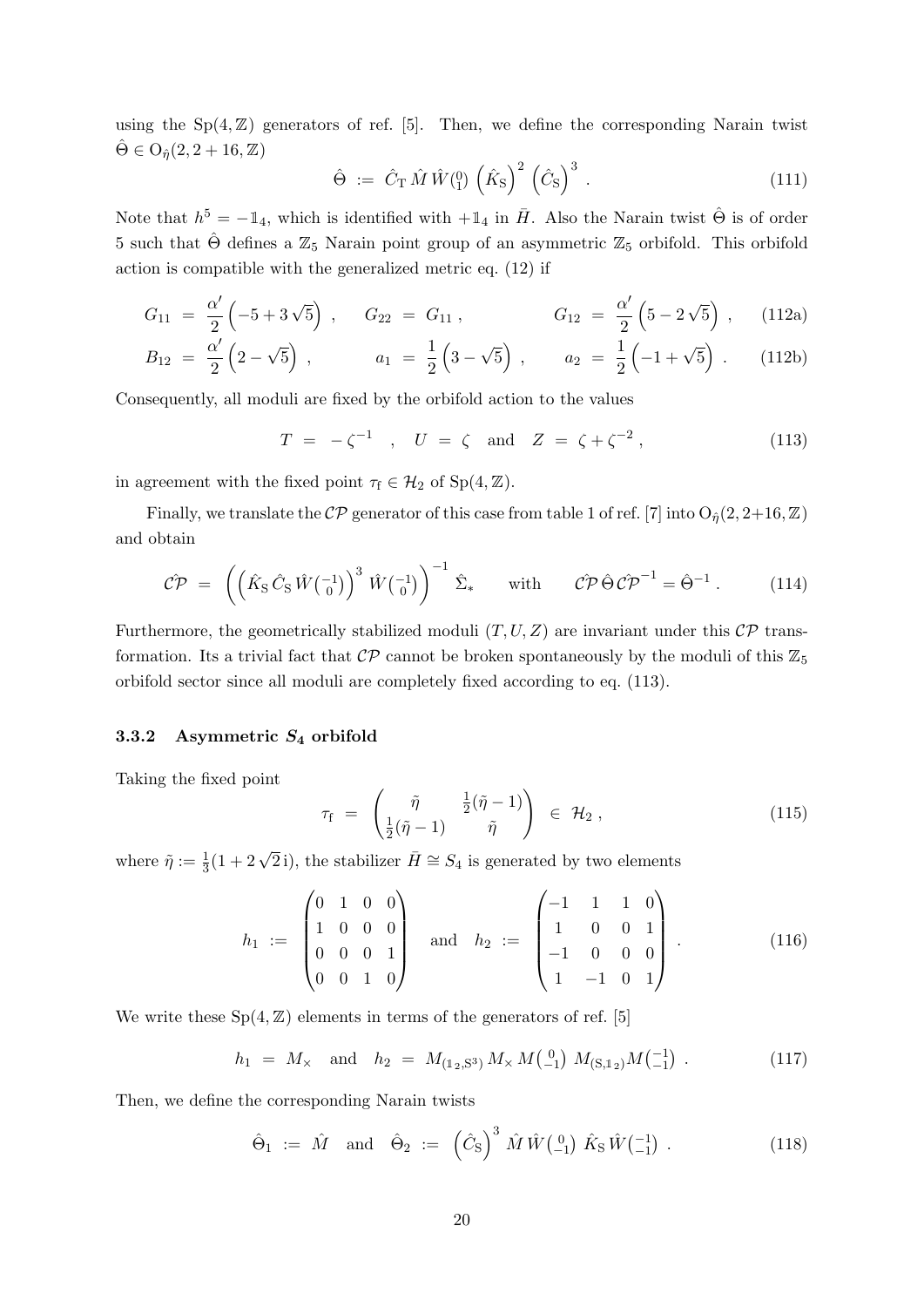Note that  $(h_2)^4 = -1_4$  is of order 8 in H (and of order 4 in  $\bar{H}$ ). The corresponding Narain twist  $\hat{\Theta}_2$  is also of order 4.  $\hat{\Theta}_1$  and  $\hat{\Theta}_2$  obey the relations

$$
\left(\hat{\Theta}_1\right)^2 = \left(\hat{\Theta}_2\right)^4 = \left(\hat{\Theta}_1\hat{\Theta}_2\right)^3 = \mathbb{1}_{20}.
$$
\n(119)

Hence,  $\hat{\Theta}_1$  and  $\hat{\Theta}_2$  generate a  $S_4$  Narain point group of an asymmetric  $S_4$  orbifold. This orbifold action constrains the generalized metric eq. [\(12\)](#page-5-0) such that

$$
G_{11} = G_{22} = \frac{3\alpha'}{4} , G_{12} = \frac{\alpha'}{4} , B_{12} = \frac{\alpha'}{2} , a_1 = a_2 = 1/2 . \qquad (120)
$$

Consequently, all moduli of this orbifold are stabilized geometrically,

<span id="page-21-1"></span>
$$
T = U = \tilde{\eta}
$$
 and  $Z = \frac{1}{2}(\tilde{\eta} - 1)$ . (121)

Hence, the subspace  $\tau_1 = \tau_2 = \tilde{\eta}$  and  $\tau_3 = \frac{1}{2}$  $\frac{1}{2}(\tilde{\eta}-1)$  can be implemented in string theory using an asymmetric  $S_4$  orbifold.

We obtain a  $\mathcal{CP}$  transformation for this asymmetric  $S_4$  orbifold by translating the corre-sponding case from table 1 of ref. [\[7\]](#page-34-4) into  $O_{\hat{n}}(2, 2+16, \mathbb{Z})$ . This yields

$$
\hat{CP} = \hat{K}_{\rm S} \hat{C}_{\rm S} \hat{W} \begin{pmatrix} -1 \\ 0 \end{pmatrix} \left( \hat{C}_{\rm T} \hat{K}_{\rm T} \right)^{-1} \hat{K}_{\rm S} \hat{C}_{\rm S} \hat{\Sigma}_{*} \quad \text{with} \quad \hat{CP} \hat{\Theta}_{i} \hat{CP}^{-1} = \hat{\Theta}_{i}^{-1} , \quad (122)
$$

for  $i \in \{1,2\}$ . Then, we confirm that the geometrically stabilized string moduli  $(T, U, Z)$  given in eq. [\(121\)](#page-21-1) are invariant under this  $\mathcal{CP}$  transformation.

#### <span id="page-21-0"></span>3.3.3 Asymmetric  $(\mathbb{Z}_4 \times \mathbb{Z}_2) \rtimes \mathbb{Z}_2$  orbifold

The fixed point

$$
\tau_{\rm f} = \begin{pmatrix} \mathrm{i} & 0 \\ 0 & \mathrm{i} \end{pmatrix} \in \mathcal{H}_2 , \qquad (123)
$$

is stabilized by  $\bar{H} \cong (\mathbb{Z}_4 \times \mathbb{Z}_2) \rtimes \mathbb{Z}_2$ , generated by three elements

$$
h_1 := \begin{pmatrix} 0 & 0 & 1 & 0 \\ 0 & -1 & 0 & 0 \\ -1 & 0 & 0 & 0 \\ 0 & 0 & 0 & -1 \end{pmatrix}, \ h_2 := \begin{pmatrix} 0 & 0 & -1 & 0 \\ 0 & 0 & 0 & 1 \\ 1 & 0 & 0 & 0 \\ 0 & -1 & 0 & 0 \end{pmatrix} \text{ and } h_3 := \begin{pmatrix} 0 & 1 & 0 & 0 \\ 1 & 0 & 0 & 0 \\ 0 & 0 & 0 & 1 \\ 0 & 0 & 1 & 0 \end{pmatrix}. \tag{124}
$$

We write these  $Sp(4, \mathbb{Z})$  elements in terms of the generators of ref. [\[5\]](#page-34-2)

$$
h_1 = M_{(S^2,S)} \quad \text{and} \quad h_2 = M_{(S,S^3)} \quad \text{and} \quad h_3 = M_\times \,. \tag{125}
$$

Then, we define the corresponding Narain twists

$$
\hat{\Theta}_1 := (\hat{K}_S)^2 \hat{C}_S \text{ and } \hat{\Theta}_2 := \hat{K}_S (\hat{C}_S)^3 \text{ and } \hat{\Theta}_3 := \hat{M}. \qquad (126)
$$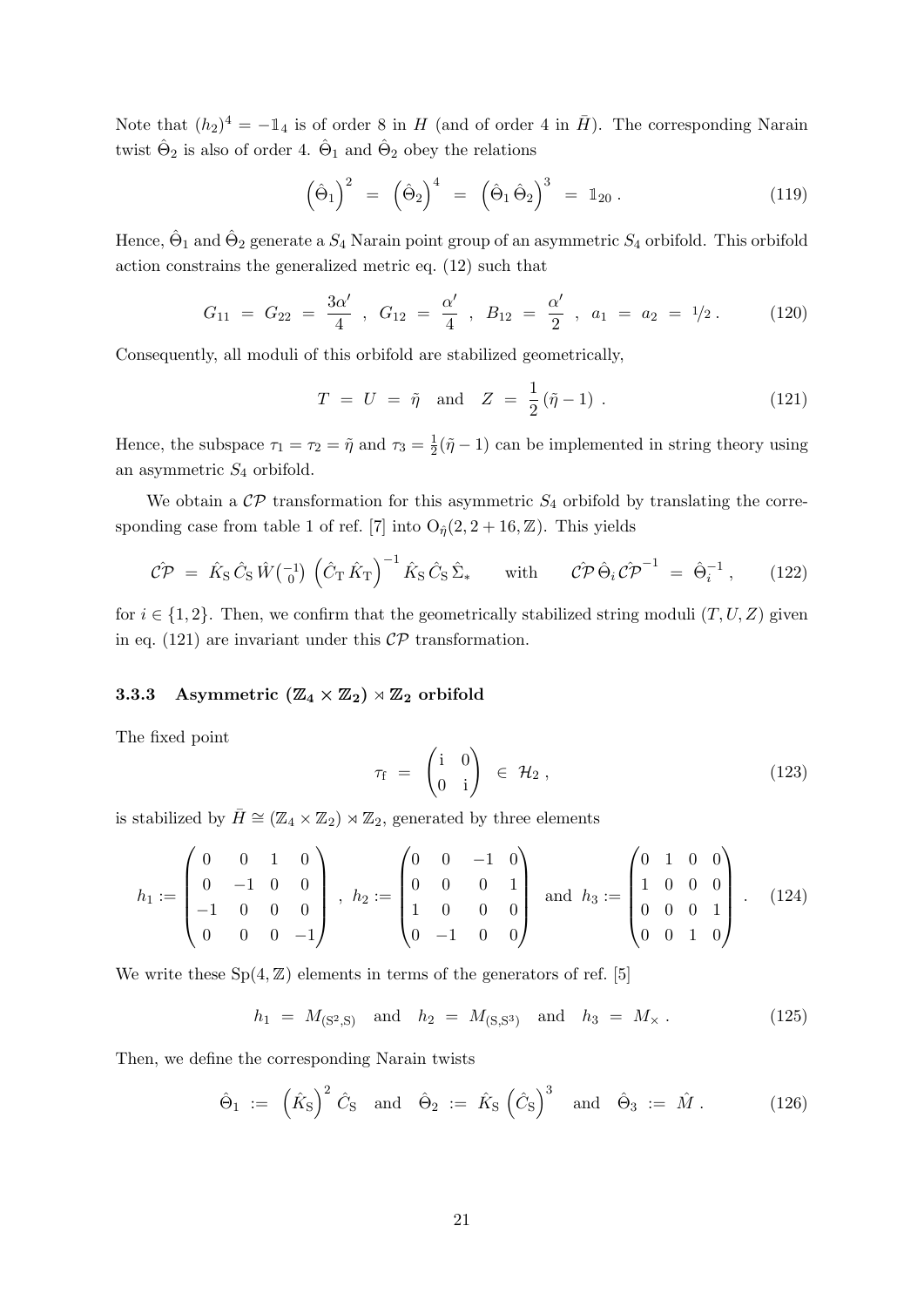These Narain twists obey the relations

$$
\left(\hat{\Theta}_1\right)^4 = \left(\hat{\Theta}_2\right)^2 = \left(\hat{\Theta}_3\right)^2 = \mathbb{1}_{20},\tag{127a}
$$

$$
\hat{\Theta}_1 \hat{\Theta}_2 = \hat{\Theta}_2 \hat{\Theta}_1 \quad , \quad \hat{\Theta}_2 \hat{\Theta}_3 = \hat{\Theta}_3 \hat{\Theta}_2 \quad \text{and} \quad \hat{\Theta}_3 \hat{\Theta}_1 \hat{\Theta}_3 = \hat{\Theta}_1 \hat{\Theta}_2 \,. \tag{127b}
$$

Hence, they define a  $(\mathbb{Z}_4 \times \mathbb{Z}_2) \rtimes \mathbb{Z}_2$  Narain point group of an asymmetric  $(\mathbb{Z}_4 \times \mathbb{Z}_2) \rtimes \mathbb{Z}_2$ orbifold. This orbifold action fixes all components of the generalized metric eq. [\(12\)](#page-5-0) as follows

$$
G_{11} = G_{22} = \alpha' \quad , \quad G_{12} = B_{12} = 0 \quad \text{and} \quad a_1 = a_2 = 0 \,. \tag{128}
$$

Consequently, all moduli are fixed

<span id="page-22-1"></span>
$$
T = U = i \quad \text{and} \quad Z = 0 \,, \tag{129}
$$

in agreement with  $\tau_1 = \tau_2 = i$  and  $\tau_3 = 0$ .

Finally, we consider the fixed point  $\tau_f$  with  $\tau_1 = \tau_2 = i$  and  $\tau_3 = 0$  in table 1 of ref. [\[7\]](#page-34-4) and translate the corresponding  $\mathcal{CP}$  transformation into  $O_{\hat{\eta}}(2, 2 + 16, \mathbb{Z})$ . Hence, we confirm explicitly that the outer automorphism of the Narain space group

$$
\hat{\mathcal{CP}} = \hat{\Sigma}_{*} \quad \text{with} \quad \hat{\mathcal{CP}} \hat{\Theta}_{i} \hat{\mathcal{CP}}^{-1} = \hat{\Theta}_{i}^{-1} , \qquad (130)
$$

for  $i \in \{1, 2, 3\}$ , leaves the geometrically stabilized moduli  $(T, U, Z)$  given in eq. [\(129\)](#page-22-1) invariant. Hence, we have identified a  $\mathcal{CP}$ -like transformation of this orbifold theory.

#### <span id="page-22-0"></span>3.3.4 Asymmetric  $S_3 \times \mathbb{Z}_6$  orbifold

Next, we consider the fixed point

$$
\tau_{\rm f} = \begin{pmatrix} \omega & 0 \\ 0 & \omega \end{pmatrix} \in \mathcal{H}_2 \,.
$$
 (131)

Its stabilizer  $\bar{H} \cong S_3 \times \mathbb{Z}_6$  is generated by three elements

$$
h_1 := \begin{pmatrix} 0 & 0 & 0 & -1 \\ 1 & 0 & 1 & 0 \\ 0 & 1 & 0 & 1 \\ -1 & 0 & 0 & 0 \end{pmatrix}, \ h_2 := \begin{pmatrix} 0 & 1 & 0 & 0 \\ 1 & 0 & 0 & 0 \\ 0 & 0 & 0 & 1 \\ 0 & 0 & 1 & 0 \end{pmatrix} \text{ and } h_3 := \begin{pmatrix} 0 & 0 & 1 & 0 \\ 0 & 0 & 0 & -1 \\ -1 & 0 & -1 & 0 \\ 0 & 1 & 0 & 1 \end{pmatrix}. \tag{132}
$$

 $h_1$  and  $h_2$  generate  $S_3$ , while  $h_3$  is the generator of  $\mathbb{Z}_6$ . These  $Sp(4, \mathbb{Z})$  elements can be written in terms of the generators of ref. [\[5\]](#page-34-2) and we obtain

$$
h_1 = M_{(T^{-1}S,S^3T)}M_{\times} , \quad h_2 = M_{\times} \quad \text{and} \quad h_3 = M_{(S^3T,ST)} . \tag{133}
$$

Using the dictionary eq. [\(14\)](#page-6-1), we can define the corresponding Narain twists

$$
\hat{\Theta}_1 := (\hat{K}_T)^{-1} \hat{K}_S (\hat{C}_S)^3 \hat{C}_T \hat{M} , \hat{\Theta}_2 := \hat{M} \text{ and } \hat{\Theta}_3 := (\hat{K}_S)^3 \hat{K}_T \hat{C}_S \hat{C}_T . (134)
$$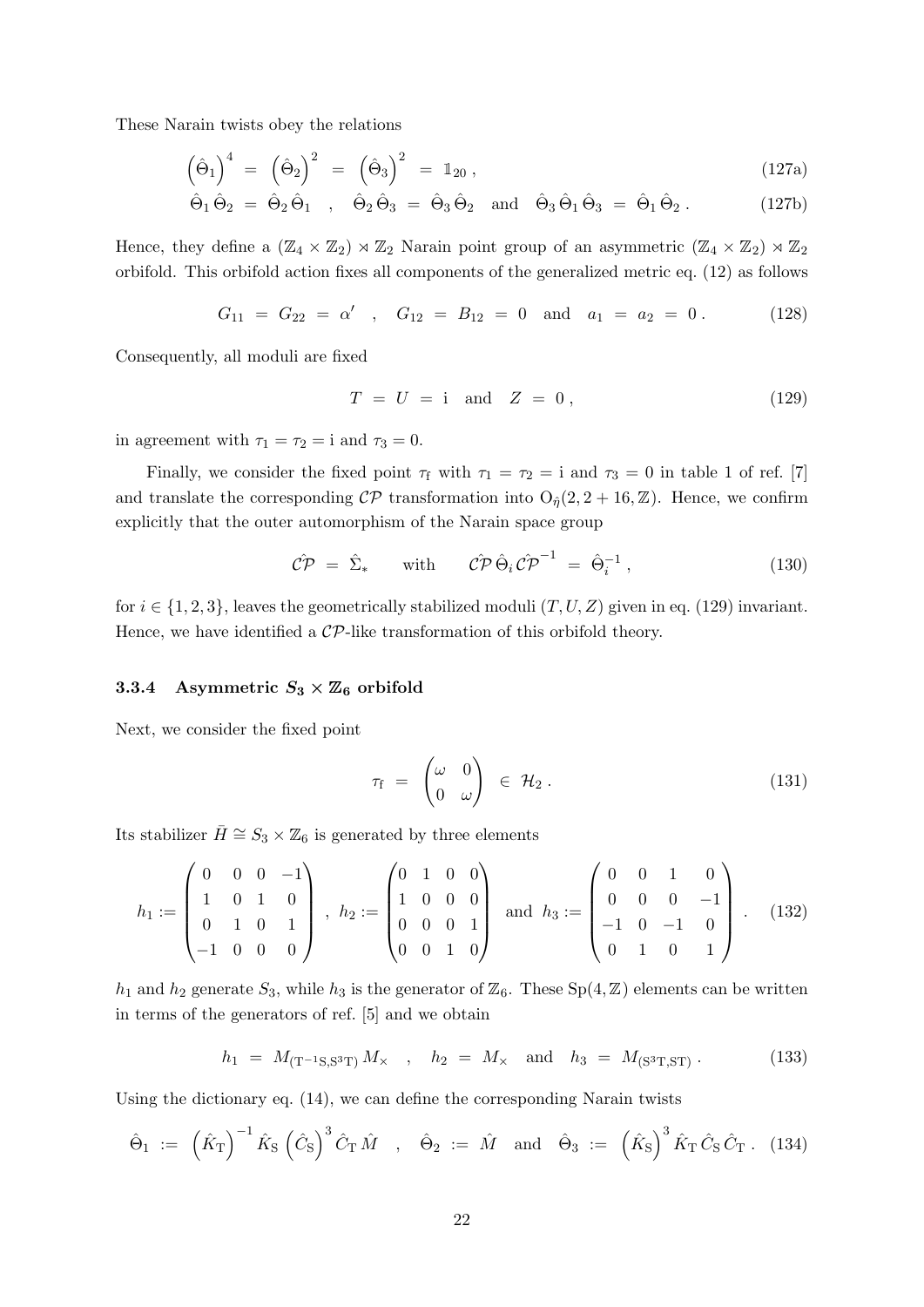The Narain twists  $\hat{\Theta}_1$  and  $\hat{\Theta}_2$  satisfy the relations

$$
\left(\hat{\Theta}_1\right)^2 = \left(\hat{\Theta}_2\right)^2 = \left(\hat{\Theta}_1\hat{\Theta}_2\right)^3 = \mathbb{1}_{20}.
$$
\n(135)

Hence, they generate the permutation group  $S_3$ . Furthermore, the order 6 Narain twist  $\hat{\Theta}_3$ commutes with both,  $\hat{\Theta}_1$  and  $\hat{\Theta}_2$ . Consequently, the three Narain twists  $\hat{\Theta}_1$ ,  $\hat{\Theta}_2$  and  $\hat{\Theta}_3$ generate an  $S_3 \times \mathbb{Z}_6$  Narain point group  $\hat{P}_{\text{Narain}}$ , which we use to define an asymmetric  $S_3 \times \mathbb{Z}_6$ orbifold. Next, we construct the Narain lattice of this orbifold by demanding invariance of the generalized metric eq. [\(12\)](#page-5-0) under the three Narain twists. This yields

$$
G_{11} = G_{22} = \alpha' , G_{12} = B_{12} = -\frac{\alpha'}{2} , a_1 = a_2 = 0.
$$
 (136)

So, we see that all moduli  $(T, U, Z)$  are stabilized and their values read

<span id="page-23-1"></span>
$$
T = U = \omega \quad \text{and} \quad Z = 0. \tag{137}
$$

Thus, the invariant subspace  $\tau_1 = \tau_2 = \omega$  and  $\tau_3 = 0$  discussed in the bottom-up construction of ref. [\[6\]](#page-34-3) can be constructed explicitly in string theory using an asymmetric orbifold compactification of D = 2 dimensions with Narain point group  $\hat{P}_{\text{Narain}} \cong S_3 \times \mathbb{Z}_6$ .

Using table 1 of ref. [\[7\]](#page-34-4) we identify  $\mathcal{CP}$  as

$$
\hat{\mathcal{CP}} = \left(\hat{C}_{\mathrm{T}}\hat{K}_{\mathrm{T}}\right)^{-1}\hat{\Sigma}_{*} \quad \text{with} \quad \hat{\mathcal{CP}}\hat{\Theta}_{i}\hat{\mathcal{CP}}^{-1} \in [\hat{\Theta}_{i}^{-1}]. \tag{138}
$$

Hence,  $\hat{CP}$  is a class-inverting outer automorphism [\[43\]](#page-37-1) of  $\hat{S}_{\text{Narain}}$  that leaves the geometrically stabilized moduli eq. [\(137\)](#page-23-1) invariant.

#### <span id="page-23-0"></span>3.3.5 Asymmetric  $S_3 \times \mathbb{Z}_2$  orbifold

The next fixed point in the Siegel upper half-plane from the list of ref. [\[6\]](#page-34-3) is given by

$$
\tau_{\rm f} = \frac{\rm i}{\sqrt{3}} \begin{pmatrix} 2 & 1 \\ 1 & 2 \end{pmatrix} \in \mathcal{H}_2 \,.
$$
 (139)

In this case, the stabilizer  $\bar{H} \cong S_3 \times \mathbb{Z}_2$  is generated by three elements

$$
h_1 := \begin{pmatrix} 0 & 0 & 0 & 1 \\ 0 & 0 & 1 & 1 \\ 1 & -1 & 0 & 0 \\ -1 & 0 & 0 & 0 \end{pmatrix}, \ h_2 := \begin{pmatrix} 0 & 0 & 1 & 1 \\ 0 & 0 & 1 & 0 \\ 0 & -1 & 0 & 0 \\ -1 & 1 & 0 & 0 \end{pmatrix} \text{ and } h_3 := \begin{pmatrix} 0 & 0 & 0 & 1 \\ 0 & 0 & -1 & 0 \\ 0 & -1 & 0 & 0 \\ 1 & 0 & 0 & 0 \end{pmatrix}. \tag{140}
$$

 $h_1$  and  $h_2$  generate  $S_3$  (using that  $(h_1)^2 = (h_2)^2 = -\mathbb{1}_4$  is identified with  $+\mathbb{1}_4$  in  $\bar{H}$ ), while the  $\mathbb{Z}_2$  factor is generated by  $h_3$ . These  $Sp(4, \mathbb{Z})$  elements can be decomposed in terms of the generators of ref. [\[5\]](#page-34-2) and we find

$$
h_1 = M \times M_{(S,S)} M_{(-1)}^{0} \quad , \quad h_2 = M_{(S,S)} M_{(-1)}^{0} M \times \text{ and } h_3 = M_{(S^3,S)} M \times . \quad (141)
$$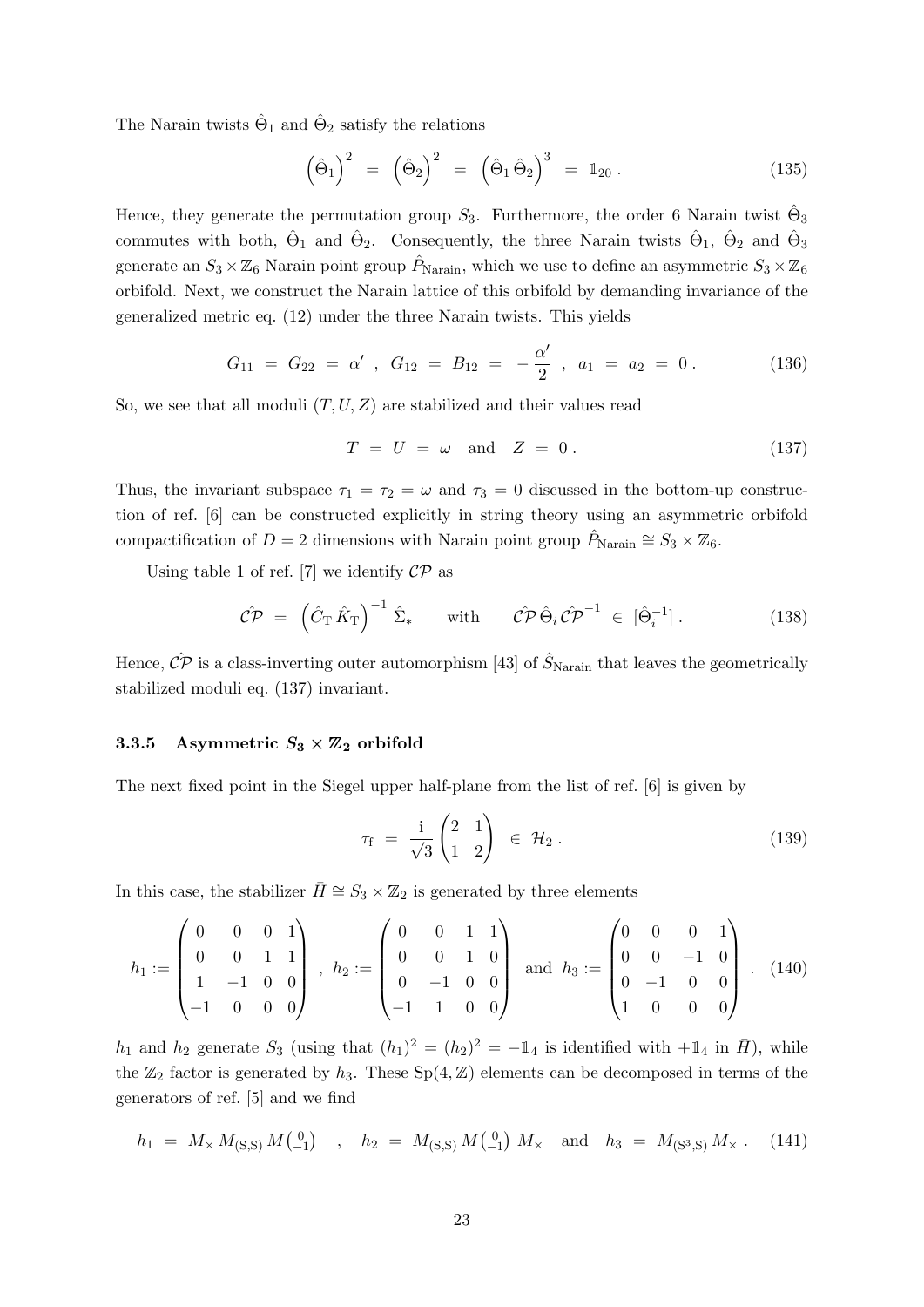Next, we map these  $Sp(4, \mathbb{Z})$  elements into the Narain construction using ref. [\[5\]](#page-34-2) and define the following Narain twists

$$
\hat{\Theta}_1 := \hat{M} \hat{K}_S \hat{C}_S \hat{W} \begin{pmatrix} 0 \\ -1 \end{pmatrix} , \hat{\Theta}_2 := \hat{K}_S \hat{C}_S \hat{W} \begin{pmatrix} 0 \\ -1 \end{pmatrix} \hat{M} \text{ and } \hat{\Theta}_3 := (\hat{K}_S)^3 \hat{C}_S \hat{M} . (142)
$$

The Narain twists  $\hat{\Theta}_1$  and  $\hat{\Theta}_2$  satisfy the relations

$$
\left(\hat{\Theta}_1\right)^2 = \left(\hat{\Theta}_2\right)^2 = \left(\hat{\Theta}_1\hat{\Theta}_2\right)^3 = \mathbb{1}_{20}.
$$
\n(143)

Hence, they generate the permutation group  $S_3$ . Furthermore, the order 2 Narain twist  $\hat{\Theta}_3$ commutes with both,  $\hat{\Theta}_1$  and  $\hat{\Theta}_2$ . Thus, the Narain twists  $\hat{\Theta}_1$ ,  $\hat{\Theta}_2$  and  $\hat{\Theta}_3$  generate an  $S_3 \times \mathbb{Z}_2$ Narain point group. The resulting asymmetric  $S_3 \times \mathbb{Z}_2$  orbifold restricts the generalized metric eq. [\(12\)](#page-5-0) to a unique form, given by

$$
G_{11} = \frac{3 \alpha'}{4} , G_{22} = \alpha' , G_{12} = B_{12} = 0 , a_1 = 1/2 , a_2 = 0.
$$
 (144)

This orbifold is similar to the  $S_3$  orbifold with moduli given in eq. [\(101\)](#page-18-1), but with the additional constraints  $G_{22} = \alpha'$  and  $B_{12} = 0$ . As a consequence, the moduli  $(T, U, Z)$  have to take the values

$$
T = U = \frac{2i}{\sqrt{3}} \text{ and } Z = \frac{i}{\sqrt{3}}, \qquad (145)
$$

as expected from the bottom-up discussion in ref. [\[6\]](#page-34-3).

Also in this case, we can use table 1 of ref. [\[7\]](#page-34-4) to identify a  $\mathcal{CP}$ -like transformation of the asymmetric  $S_3 \times \mathbb{Z}_2$  orbifold,

$$
\hat{\mathcal{CP}} = \hat{\Sigma}_{*} \quad \text{with} \quad \hat{\mathcal{CP}} \hat{\Theta}_{i} \hat{\mathcal{CP}}^{-1} = \hat{\Theta}_{i}^{-1} , \qquad (146)
$$

for all generators  $i \in \{1, 2, 3\}$  of this  $S_3 \times \mathbb{Z}_2$  Narain point group.

## <span id="page-24-0"></span>3.3.6 Asymmetric  $\mathbb{Z}_{12}$  orbifold

Finally, we consider the fixed point

$$
\tau_{\rm f} = \begin{pmatrix} \omega & 0 \\ 0 & \mathrm{i} \end{pmatrix} \in \mathcal{H}_2. \tag{147}
$$

This point is stabilized by  $\bar{H} \cong \mathbb{Z}_{12}$ , which is generated by an element  $h \in Sp(4, \mathbb{Z})$  that we can write in terms of the generators defined in ref. [\[5\]](#page-34-2) as follows

$$
h := \begin{pmatrix} 0 & 0 & 1 & 0 \\ 0 & 0 & 0 & 1 \\ -1 & 0 & -1 & 0 \\ 0 & -1 & 0 & 0 \end{pmatrix} = M_{(S,ST)}.
$$
 (148)

This Sp(4, Z) element can be mapped to a Narain twist  $\hat{\Theta} \in O_{\hat{\eta}}(2, 2+16, Z)$  using the dictionary eq. [\(14\)](#page-6-1), and we obtain

$$
\hat{\Theta} := \hat{K}_{\rm S} \hat{C}_{\rm S} \hat{C}_{\rm T} , \qquad (149)
$$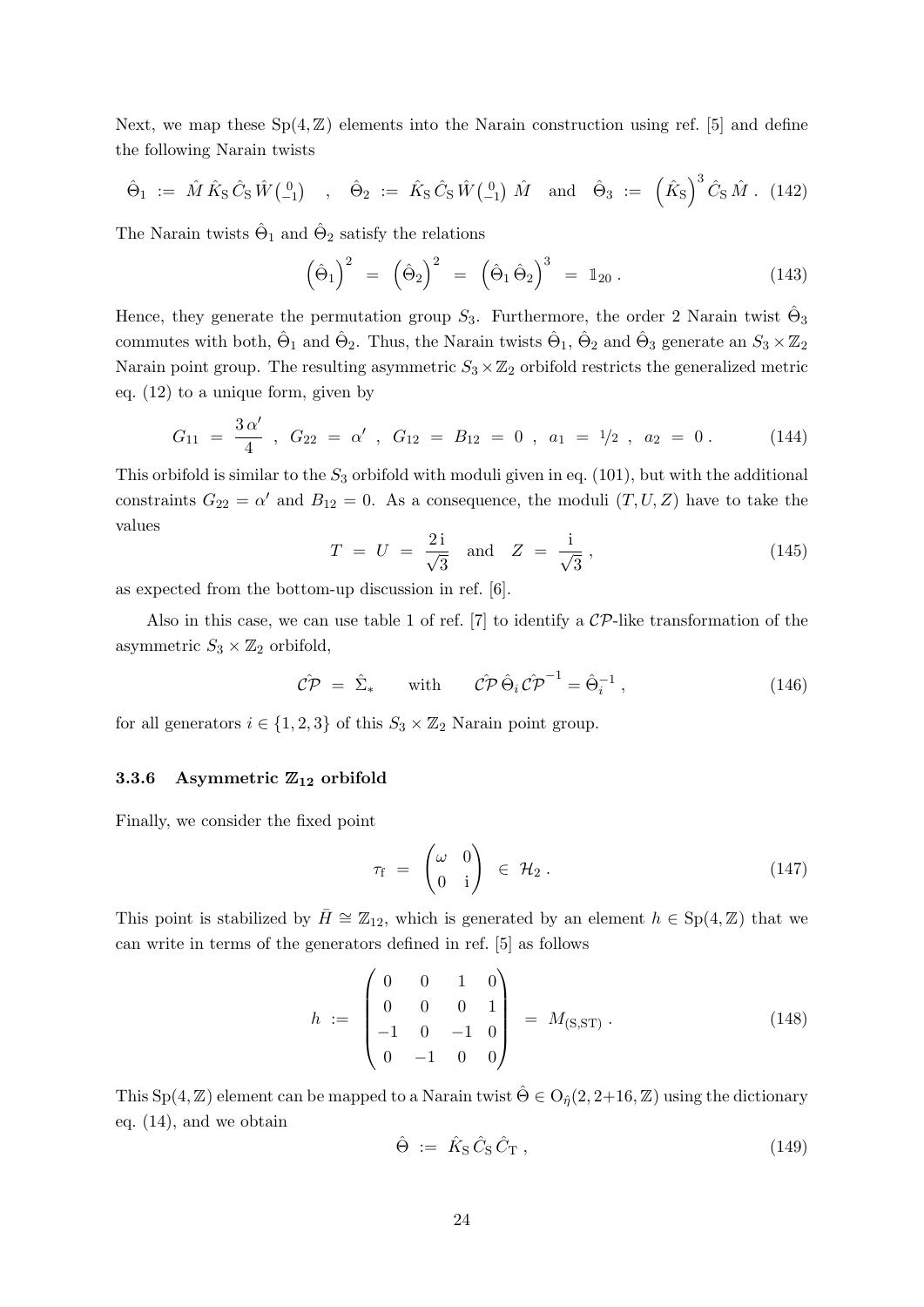which is of order 12. Hence,  $\Theta$  generates a  $\mathbb{Z}_{12}$  Narain point group and, consequently, an asymmetric  $\mathbb{Z}_{12}$  orbifold in  $D = 2$  dimensions, cf. ref. [\[44\]](#page-37-2) and section 8 of ref. [\[13\]](#page-35-3). The generalized metric  $\mathcal{H}$  needs to be invariant, see eq. [\(12\)](#page-5-0), which fixes  $\mathcal{H}$  to

$$
G_{11} = G_{22} = \frac{2\alpha'}{\sqrt{3}} , G_{12} = -\frac{\alpha'}{\sqrt{3}} , B_{12} = 0 , a_1 = a_2 = 0 .
$$
 (150)

As a consequence, the moduli  $(T, U, Z)$  have to take the values

<span id="page-25-1"></span>
$$
T = i \quad , \quad U = \omega \quad \text{and} \quad Z = 0 \,. \tag{151}
$$

Thus, we have found an explicit realization of the invariant subspace  $\tau_1 = U = \omega$ ,  $\tau_2 = T = i$ and  $\tau_3 = Z = 0$  in terms of an asymmetric  $\mathbb{Z}_{12}$  orbifold, where the moduli  $(T, U, Z) = (i, \omega, 0)$ are frozen by the orbifold action.

Finally, we translate the CP transformation from table 1 of ref. [\[7\]](#page-34-4) for the case  $\tau_1 = U = \omega$ ,  $\tau_2 = T = i$  and  $\tau_3 = Z = 0$  into  $O_{\hat{\eta}}(2, 2 + 16, Z)$ . We find

$$
\hat{\mathcal{CP}} = (\hat{C}_{\mathrm{T}})^{-1} \hat{\Sigma}_{*} \quad \text{with} \quad \hat{\mathcal{CP}} \hat{\Theta} \hat{\mathcal{CP}}^{-1} = \hat{\Theta}^{-1} . \quad (152)
$$

Thus,  $\mathcal{CP}$  is an outer automorphism of the Narain space group of this asymmetric  $\mathbb{Z}_{12}$  orbifold. As expected, it leaves the moduli eq. [\(151\)](#page-25-1) invariant.

## <span id="page-25-0"></span>4 Conclusion and Outlook

In the present work we have initiated the discussion of flavor symmetries of the Siegel modular group  $Sp(4, \mathbb{Z})$  from a top-down perspective. In string theory,  $Sp(4, \mathbb{Z})$  describes properties of the moduli T and U of a two-torus compactification as well as a Wilson line  $Z$ , as can be derived from the Narain lattice construction. This can be visualized through the moduli of a Riemann surface of genus 2, which in the case of a vanishing Wilson line splits in two separate tori describing the T and U moduli independently.

The road to understand the relevance of  $Sp(4, \mathbb{Z})$  for flavor symmetries of the Standard Model requires several steps. In a first step, we have to insist on the presence of chiral matter fields, which can be achieved by an orbifold twist. In the case of the previously discussed twotorus with vanishing Wilson lines, we had identified the possible orbifolds as those with twists  $\mathbb{Z}_K$  and  $K = 2, 3, 4, 6$ , with fixed points of the complex structure modulus U at the boundaries of the fundamental domain of  $SL(2, \mathbb{Z})_U$ . The generalization to  $Sp(4, \mathbb{Z})$  then requires the classification of those orbifolds that lead to the fixed surfaces of  $Sp(4, \mathbb{Z})$  in the Siegel upper half plane. These include two surfaces of complex dimension 2, five of complex dimension 1 and six of dimension 0. We have identified the 13 corresponding orbifolds explicitly and summarize our results in tables [1](#page-2-0) and [2.](#page-29-0) In contrast to the previously discussed cases, we often find asymmetric orbifolds, which appear, for example, once we mod out the mirror symmetry (which interchanges  $T$  and  $U$ ). For each orbifold, we obtain the unbroken modular group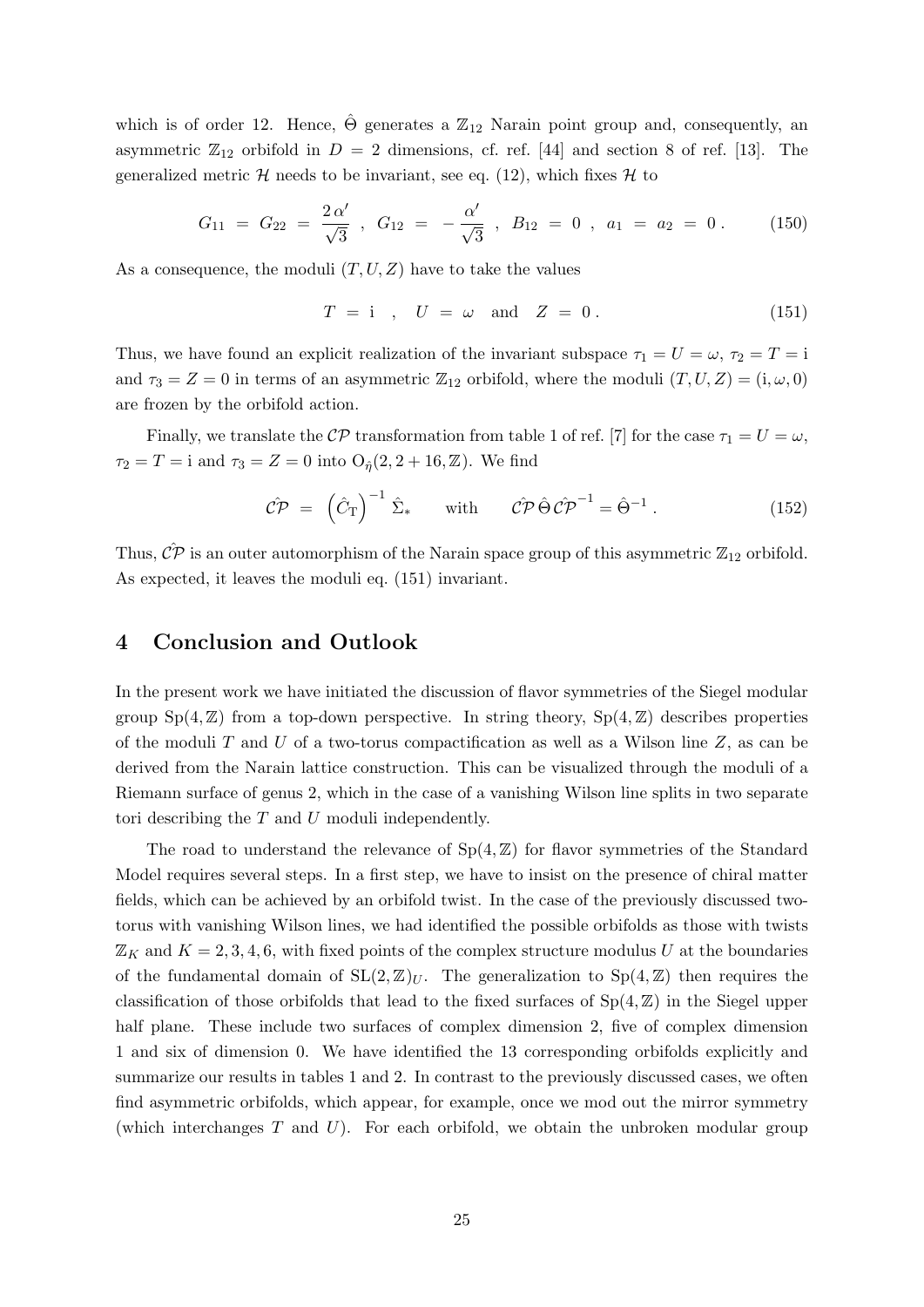$\mathcal{G}_{\text{modular}}$  including  $\mathcal{CP}$  and the associated moduli transformations. With these results, we have completed the first step towards the understanding of the flavor structure of  $Sp(4, \mathbb{Z})$ .

In a second step, we would then have to analyze the properties of these orbifolds in detail. The symmetric orbifolds can be understood easily as they have a simple geometric interpretation. They extend the previously discussed cases  $\mathbb{Z}_K$  with  $K = 2, 3, 4, 6$ . The construction in section [3.1.1](#page-7-0) corresponds to the  $\mathbb{Z}_2$  orbifold with complex moduli T an U and vanishing Wilson line. The cases with  $K = 3, 4, 6$  require a fixing of the complex structure modulus U, which is addressed in section [3.2.1](#page-12-0) for  $\mathbb{Z}_4$  and section [3.2.2](#page-14-0) for  $\mathbb{Z}_3$  and  $\mathbb{Z}_6$ . The case discussed in section [3.1.2](#page-9-0) corresponds to an asymmetric orbifold with two complex moduli  $T = U$  and Wilson line Z. As a direct geometric interpretation is lost in this case, an understanding of its properties requires further investigations. To regain the standard geometric picture it can be mapped to a symmetric  $\mathbb{Z}_2$  orbifold with moduli T and U and a quantized Wilson line  $Z = \frac{1}{2}$  as shown in section [3.1.3.](#page-10-0) This reinterpretation of an asymmetric orbifold as a symmetric orbifold with specifically transformed moduli is not always possible. Some of the other asymmetric orbifolds of table [1](#page-2-0) cannot be mapped to symmetric orbifolds and need a more detailed analysis. Further studies should include the consideration of these asymmetric orbifolds towards the construction of models with the particle content of the Standard Model of particle physics.

In a third step, one would have to discuss for each orbifold the discrete flavor symmetries in the full eclectic picture of refs. [\[45,](#page-37-3) [46\]](#page-37-4). This includes the traditional flavor group as well as the unbroken finite Siegel modular group that originates from the unbroken subgroup  $\mathcal{G}_{\text{modular}}$ of Sp(4,  $\mathbb{Z}$ ) as given in section [3.](#page-6-0) The finite Siegel modular groups are denoted by  $\Gamma_{2,N}$  =  $Sp(4,\mathbb{Z})/\Gamma_2(N)$ , where  $\Gamma_2(N)$  is the principal congruence subgroup of  $Sp(4,\mathbb{Z})$  with genus 2 and level N. This generalizes the homogeneous finite modular groups  $\Gamma_{1,N} = \Gamma'_{N}$  of  $SL(2, \mathbb{Z}),$ discussed for example in ref. [\[47\]](#page-37-5). For  $N = 2$  we have  $\Gamma_{2,2} = Sp(4, 2) \cong S_6$  of order 720, while  $\Gamma_{2,3} = Sp(4,3)$  has already 51,840 elements [\[48\]](#page-37-6). These groups are huge, but they are usually not fully realized because of the orbifold twist that was introduced to get chiral matter from the torus. The task here would be to determine the unbroken finite Siegel modular groups for the 13 orbifold cases of table [1](#page-2-0) given the modular transformations determined in section [3.](#page-6-0) This is beyond the scope of the present paper. Some clues can be found from the previously discussed cases with vanishing Wilson lines. The symmetric  $\mathbb{Z}_2$  orbifold from section [3.1.1](#page-7-0) (with  $Z = 0$ ) is known to have a finite modular group  $(S_3 \times S_3) \rtimes \mathbb{Z}_4$  (from  $\Gamma_2^T \times \Gamma_2^U$  combined with mirror symmetry [\[3,](#page-34-6)[4\]](#page-34-1)) which nicely fits into  $\Gamma_{2,2} = S_6$  for level  $N = 2$ . It is not clear yet whether  $\Gamma_{2,2}$ is also the relevant group for the asymmetric  $\mathbb{Z}_2$  orbifold discussed in section [3.1.2,](#page-9-0) although this seems plausible. On the other hand, in the case of the  $\mathbb{Z}_3$  orbifold with vanishing Wilson line, the finite modular group was found to be  $T' = \Gamma'_3$  of level  $N = 3$  [\[16,](#page-35-6) [22,](#page-35-9) [26–](#page-36-0)[28\]](#page-36-1). This leads to the conjecture that for the case described in section [3.2.2,](#page-14-0) the finite modular group would descend from the finite Siegel modular group  $\Gamma_{2,3}$ , where we have confirmed that  $\Gamma_{2,3}$ contains  $T'$ . Thus, the result of this third step would be the determination of the finite Siegel modular flavor symmetry as well as the traditional flavor symmetry for each of the orbifolds given in table [1.](#page-2-0)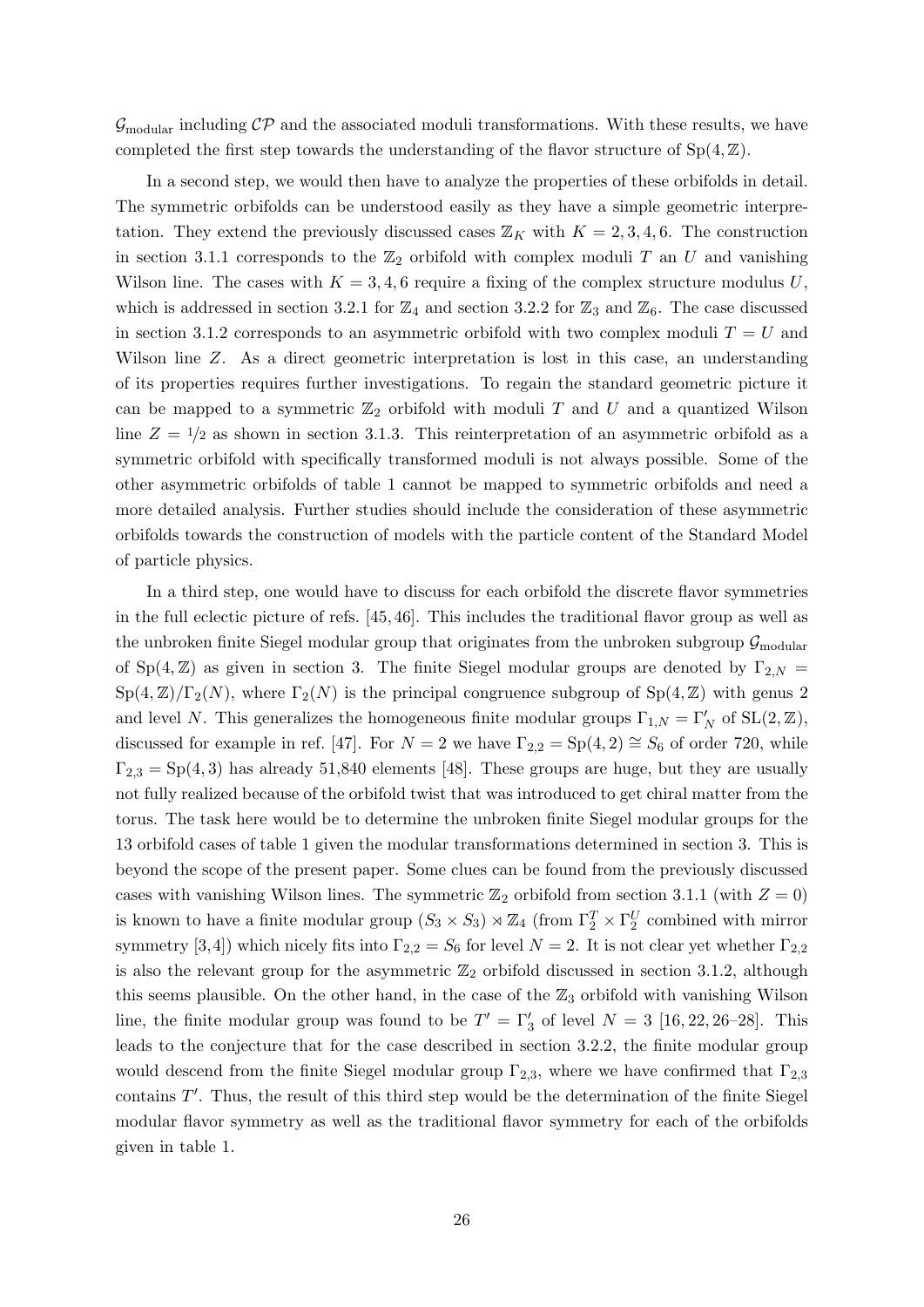Once this has been achieved, the ultimate step to establish the full connection to bottomup constructions is to determine the representations of the matter fields with respect to the full eclectic flavor group  $\mathcal{G}_{\text{efg}}$ . Chiral fields tend to correspond to twisted fields located at the fixed points of the orbifold twist. In the  $\mathbb{Z}_3$  case, for example, we have three fixed points and matter fields transform as triplet representations of the traditional flavor symmetry  $\Delta(54) \subset \mathcal{G}_{\text{efg}}$ and as a  $1 \oplus 2'$  of the finite modular group  $T' \subset \mathcal{G}_{\text{efg}}$ . This shows, among others, that twisted fields need not correspond to irreducible representations of the finite modular group. So far, determining the representations of matter fields under the discrete flavor symmetries requires explicit computations of string vertex operators and their associated operator product expansions. This or the identification of a simpler method remains to be explored in detail for each of the orbifolds under consideration. This underlines that top-down model building with modular flavor symmetries has just begun to unfold its various possibilities. More work is needed in order to finally bridge the gap to bottom-up constructions.

The consideration of the finite Siegel modular flavor symmetry from a bottom-up perspective has been pioneered recently in ref. [\[6\]](#page-34-3). They considered the case with two unconstrained moduli:  $T = U$  and a Wilson line Z. Superficially, this would look like case [3.1.2](#page-9-0) in our table [1,](#page-2-0) but this interpretation is not necessarily correct. By choosing the moduli at  $T = U$  by hand, ref. [\[6\]](#page-34-3) imposes  $S_4 \times \mathbb{Z}_2$  as finite Siegel modular subgroup of  $\Gamma_{2,2} \cong S_6$ . In addition, some matter fields are postulated to build triplet representations of  $S_4$ . In our picture, the moduli can be stabilized at  $T = U$  by an asymmetric  $\mathbb{Z}_2$  orbifold discussed in section [3.1.2.](#page-9-0) In principle, this orbifold also determines the unbroken finite Siegel modular group and the corresponding representations of matter fields. Unfortunately, their determination is technically involved and the results are currently not available. Hence, a detailed correspondence between ref. [\[6\]](#page-34-3) and the top-down approach has yet to be clarified. To obtain a better geometric interpretation, one could reformulate this case as a symmetric orbifold with a quantized Wilson line as shown in section [3.1.3.](#page-10-0) This might help to make contact to the discussion in the bottom-up approach of ref. [\[6\]](#page-34-3). We hope to report on the resolution of these questions in a future publication.

Finally, we stress that the results from our present endeavor may have interesting applications also in the study of other top-down scenarios. For example, in the context of magnetized toroidal compactifications [\[49–](#page-37-7)[55\]](#page-37-8) one typically derives the flavor properties of the models from the modular properties associated with the complex structure of a two-torus, disregarding the modular behavior of the Kähler and Wilson line moduli also present in the construction. It would be interesting to study how our considerations change the conclusions in these cases.

# Acknowledgments

P.V. is supported by the Deutsche Forschungsgemeinschaft (SFB1258).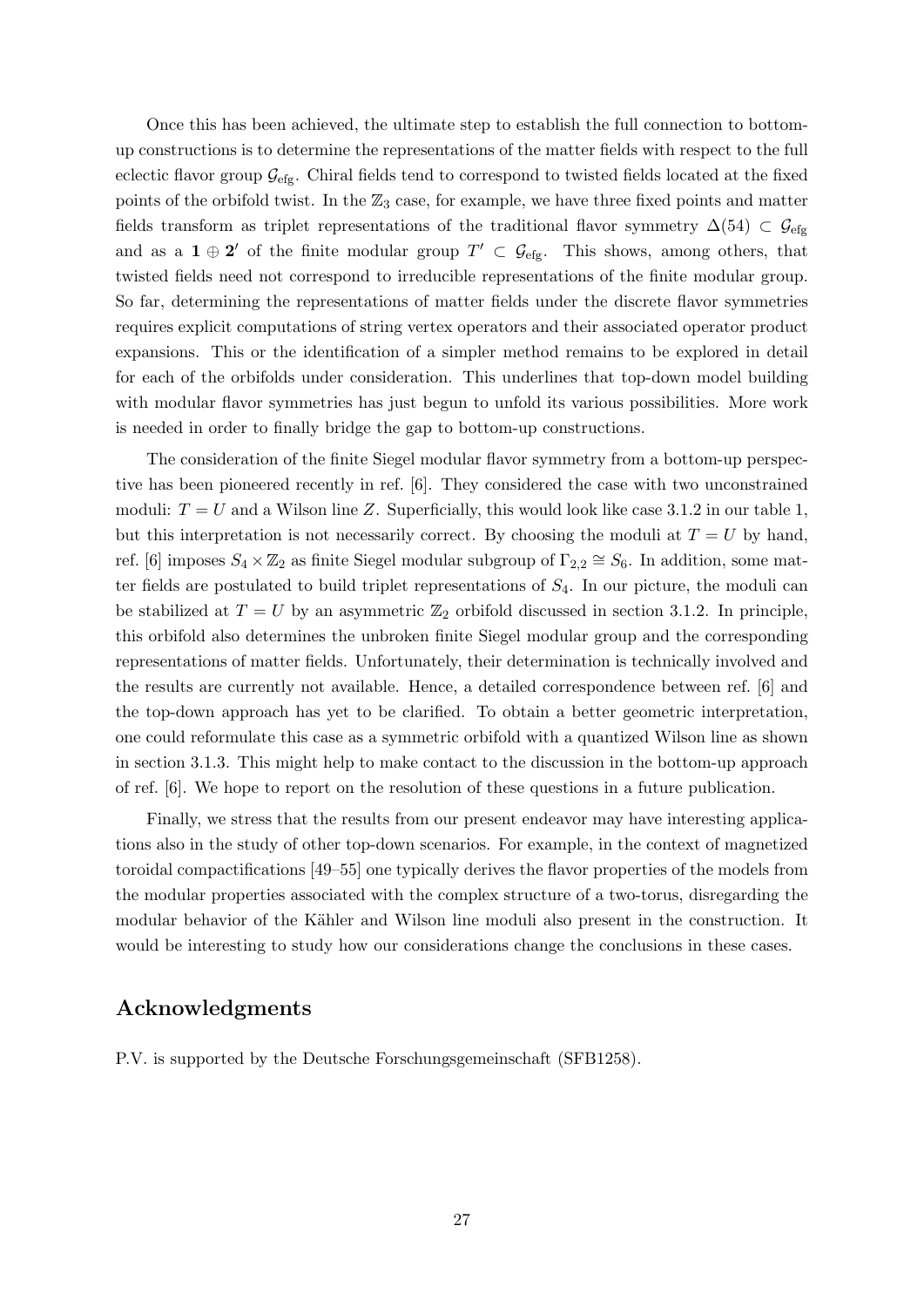# <span id="page-28-0"></span>A Remark on mirror symmetry

Note that in  $Sp(4, \mathbb{Z})$  the mirror transformation  $M_{\times}$  can be expressed as

<span id="page-28-2"></span>
$$
M_{\times} = M_{1}^{(0)} M_{(S,1_2)} M_{0}^{(1)} M_{(S,1_2)} M_{-1}^{(0)} \in Sp(4,\mathbb{Z}). \tag{153}
$$

Let us denote the original definition from ref. [\[5\]](#page-34-2) of mirror symmetry by  $\hat{M}'$ . Then, we use the dictionary eq. [\(14\)](#page-6-1) between  $Sp(4, \mathbb{Z})$  and  $O_{\hat{n}}(2, 2 + 16, \mathbb{Z})$  and map the right-hand side of eq. [\(153\)](#page-28-2) into the modular group  $O_{\hat{\eta}}(2, 2 + 16, \mathbb{Z})$  of the string setup and define

<span id="page-28-3"></span>
$$
\hat{M} := \hat{W}^{(0)}_{1} \hat{K}_{\rm S} \hat{W}^{(1)}_{0} \hat{K}_{\rm S} \hat{W}^{(0)}_{-1} \in O_{\hat{\eta}}(2, 2+16, \mathbb{Z}). \tag{154}
$$

Crucially, the new mirror transformation  $\hat{M}$  differs from the original definition of  $\hat{M}'$ ,

$$
\hat{M} \neq \hat{M}'.
$$
\n(155)

This is contrary to our expectation from eq. [\(153\)](#page-28-2), as one would associate  $M_{\times} \in Sp(4, \mathbb{Z})$  with  $\hat{M}' \in O_{\hat{p}}(2, 2+16, \mathbb{Z})$  using the dictionary eq. [\(14\)](#page-6-1) of ref. [\[5\]](#page-34-2). However, the generalized metric transforms identically under  $\hat{M}$  and  $\hat{M}'$ , i.e. using e q. [\(7\)](#page-4-3) we find

$$
\mathcal{H}(T,U,Z) \xrightarrow{\hat{M}} \hat{M}^{-T} \mathcal{H}(T,U,Z) \hat{M}^{-1} = \mathcal{H}(U,T,Z) \tag{156a}
$$

$$
\mathcal{H}(T,U,Z) \xrightarrow{\hat{M}'} \hat{M}'^{-T} \mathcal{H}(T,U,Z) \hat{M}'^{-1} = \mathcal{H}(U,T,Z) . \qquad (156b)
$$

Consequently, both transformations  $\hat{M}$  and  $\hat{M}'$  interchange T and U while leaving Z invariant. Hence, on the level of the moduli, both transformations define mirror symmetry in the string construction. In the following, we use the new transformation

<span id="page-28-1"></span>
$$
\hat{M} = \begin{pmatrix}\n0 & 0 & 1 & 0 & 0 & 0 & 0 \\
0 & -1 & 0 & 0 & 0 & 0 & 0 \\
1 & 0 & 0 & 0 & 0 & 0 & 0 \\
0 & 0 & 0 & -1 & 0 & 0 & 0 \\
0 & 0 & 0 & 0 & -1 & 1 & 0 \\
0 & 0 & 0 & 0 & 0 & 1 & 0 \\
0 & 0 & 0 & 0 & 0 & 0 & 1_{14}\n\end{pmatrix},
$$
\n(157)

defined in eq. [\(154\)](#page-28-3) as the generator of mirror symmetry instead of  $\hat{M}'$  that was defined in ref. [\[5\]](#page-34-2). Note that the new mirror transformation  $\hat{M}$  also acts nontrivially on the 16 gauge degrees of freedom of the heterotic string as a  $\mathbb{Z}_2$  reflection.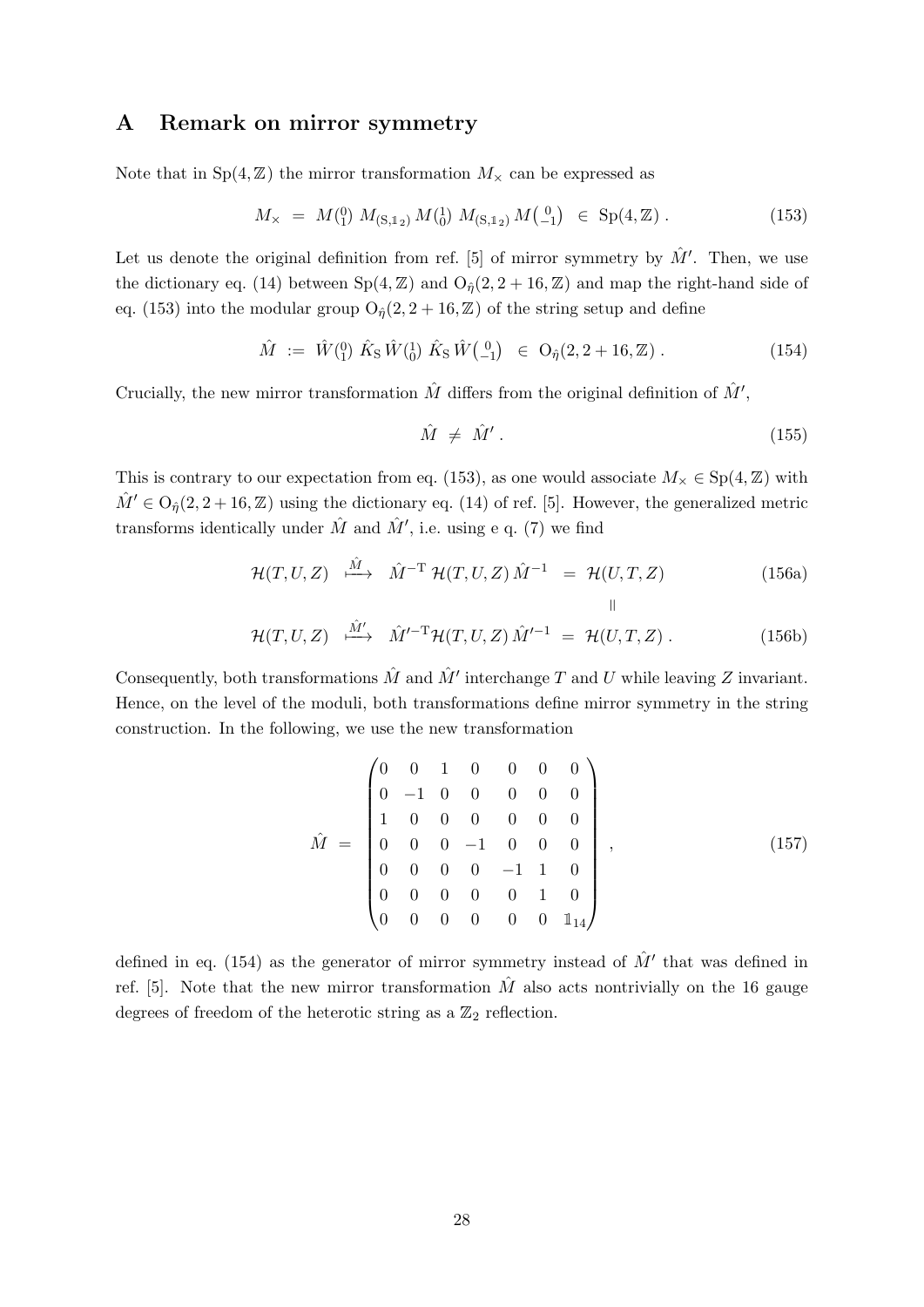# B Summary of results

<span id="page-29-0"></span>Table 2: Stabilizing the moduli  $(T, U, Z)$  at the fixed points of  $Sp(4, \mathbb{Z})$  by symmetric and asymmetric orbifold compactifications. We use the definitions  $\omega := \exp(2\pi i/3)$ ,  $\zeta := \exp(2\pi i/5)$  and  $\tilde{\eta} := \frac{1}{3}(1 + 2\sqrt{2}i)$ .

| $Sp(4,\mathbb{Z})$                                                                                                                     |                      |         | string theory                                                                                                                                                                                                          |
|----------------------------------------------------------------------------------------------------------------------------------------|----------------------|---------|------------------------------------------------------------------------------------------------------------------------------------------------------------------------------------------------------------------------|
|                                                                                                                                        |                      |         | symmetric $\mathbb{Z}_2$ orbifold                                                                                                                                                                                      |
| $\tau_{\rm f}$ = $\begin{pmatrix} \tau_1 & 0 \\ 0 & \tau_2 \end{pmatrix}$                                                              | ${\cal H}$<br>moduli |         | : $a_1 = a_2 = 0$<br>$\colon$ $(T, U, 0)$                                                                                                                                                                              |
| $\begin{array}{ccc} \bar{H} & = & \left\langle \begin{array}{c} M_{(\mathrm{S}^2,\mathbb{I}_2)} \end{array} \right\rangle \end{array}$ |                      |         | $\hat{P}_{\text{Narain}} = \langle (\hat{K}_{\text{S}})^2 \rangle \cong \mathbb{Z}_2$                                                                                                                                  |
| $N(H) = \left\langle M_{(\text{S},1_2)}, M_{(\text{T},1_2)}, \right\rangle$                                                            |                      |         | $\mathcal{G}_{\rm modular}$ = $\langle \hat{K}_{\rm S}$ , $\hat{K}_{\rm T}$ , $\hat{C}_{\rm S}$ , $\hat{C}_{\rm T}$ , $\hat{M}$                                                                                        |
| $M_{(\mathbb{1}_2,\mathbf{S})}$ , $M_{(\mathbb{1}_2,\mathbf{T})}$ , $M_{\times}$                                                       |                      | $\cong$ | $((\mathrm{SL}(2,\mathbb{Z})_T\times \mathrm{SL}(2,\mathbb{Z})_U)/\mathbb{Z}_2)\rtimes \mathbb{Z}_2^M$                                                                                                                 |
|                                                                                                                                        |                      |         | $T \xrightarrow{K_{\rm S}} -\frac{1}{T}$ , $U \xrightarrow{K_{\rm S}} U$ ,                                                                                                                                             |
|                                                                                                                                        |                      |         | $T \xrightarrow{\hat{K}_{\mathrm{T}}} T + 1, \qquad U \xrightarrow{\hat{K}_{\mathrm{T}}} U,$                                                                                                                           |
|                                                                                                                                        |                      |         | $T \stackrel{\tilde{C}_{\rm S}}{\longmapsto} T,$ $U \stackrel{\tilde{C}_{\rm S}}{\longmapsto} -\frac{1}{U},$                                                                                                           |
|                                                                                                                                        |                      |         | $T \stackrel{C_{\rm T}}{\longmapsto} T$ , $U \stackrel{C_{\rm T}}{\longmapsto} U + 1$ ,                                                                                                                                |
|                                                                                                                                        |                      |         | $T \stackrel{\tilde{M}}{\longmapsto} U$ ,<br>$U \stackrel{\tilde{M}}{\longmapsto} T$                                                                                                                                   |
| $\mathcal{CP}_s$<br>$= CP$                                                                                                             | $\hat{C}P$           |         | $=$ $\hat{\Sigma}_{*}$                                                                                                                                                                                                 |
|                                                                                                                                        |                      |         | $T \stackrel{\hat{C\mathcal{P}}}{\longmapsto} -\bar{T}$ .<br>$U \stackrel{\hat{CP}}{\longrightarrow} -\bar{U}$                                                                                                         |
|                                                                                                                                        |                      |         | asymmetric $\mathbb{Z}_2$ orbifold                                                                                                                                                                                     |
| $\tau_{\rm f}$ = $\begin{pmatrix} \tau_1 & \tau_3 \\ \tau_3 & \tau_1 \end{pmatrix}$                                                    |                      |         | $\mathcal{H}$ : $G_{11} = \alpha'(1 - a_1^2)$ ,                                                                                                                                                                        |
|                                                                                                                                        |                      |         | $B_{12} = a_1 a_2 \alpha' + G_{12}$                                                                                                                                                                                    |
|                                                                                                                                        |                      |         | moduli : $(T, T, Z)$                                                                                                                                                                                                   |
| $\bar{H} = \langle M_{\times} \rangle$                                                                                                 |                      |         | $\hat{P}_{\text{Narain}} = \langle \hat{M} \rangle \cong \mathbb{Z}_2$                                                                                                                                                 |
| $N(H) = \langle M_{(S,S)}, M_{(T,T)},$                                                                                                 |                      |         | ${\cal G}_{\rm modular}$ = $\langle \hat{K}_{\rm S} \hat{C}_{\rm S} \, , \, \hat{K}_{\rm T} \hat{C}_{\rm T} \, , \, \left( \hat{K}_{\rm S} \right)^2 \, , \, \hat{W} \begin{pmatrix} -1 \\ 0 \end{pmatrix} \, \rangle$ |
| $M_{(\mathrm{S}^2, \mathbb{1}_2)}$ , $M_{(\begin{smallmatrix} -1 \\ 0 \end{smallmatrix})}$                                             |                      |         | $T \xrightarrow{\hat{K}_S \hat{C}_S} -\frac{T}{T^2 - Z^2}$ , $Z \xrightarrow{\hat{K}_S \hat{C}_S} \frac{Z}{T^2 - Z^2}$                                                                                                 |
|                                                                                                                                        |                      |         | $T \xrightarrow{\hat{K}_{\mathrm{T}} \hat{C}_{\mathrm{T}}} T + 1, \qquad Z \xrightarrow{\hat{K}_{\mathrm{T}} \hat{C}_{\mathrm{T}}} Z,$                                                                                 |
|                                                                                                                                        |                      |         | $T \xrightarrow{(\hat{K}_{\rm S})^2} T$ , $Z \xrightarrow{(\hat{K}_{\rm S})^2} -Z$ ,                                                                                                                                   |
|                                                                                                                                        |                      |         | $T \xrightarrow{\hat{W}\begin{pmatrix} -1\\0 \end{pmatrix}} T, \qquad Z \xrightarrow{\hat{W}\begin{pmatrix} -1\\0 \end{pmatrix}} Z + 1$                                                                                |
| $\mathcal{CP}_s = \mathcal{CP}$                                                                                                        | $\hat{C}P$           |         | $=$ $\hat{\Sigma}_{*}$                                                                                                                                                                                                 |
|                                                                                                                                        |                      |         | $T \stackrel{\hat{C P}}{\longmapsto} - \bar{T}$ ,<br>$Z \stackrel{\hat{C P}}{\longmapsto} -\bar{Z}$                                                                                                                    |

continued...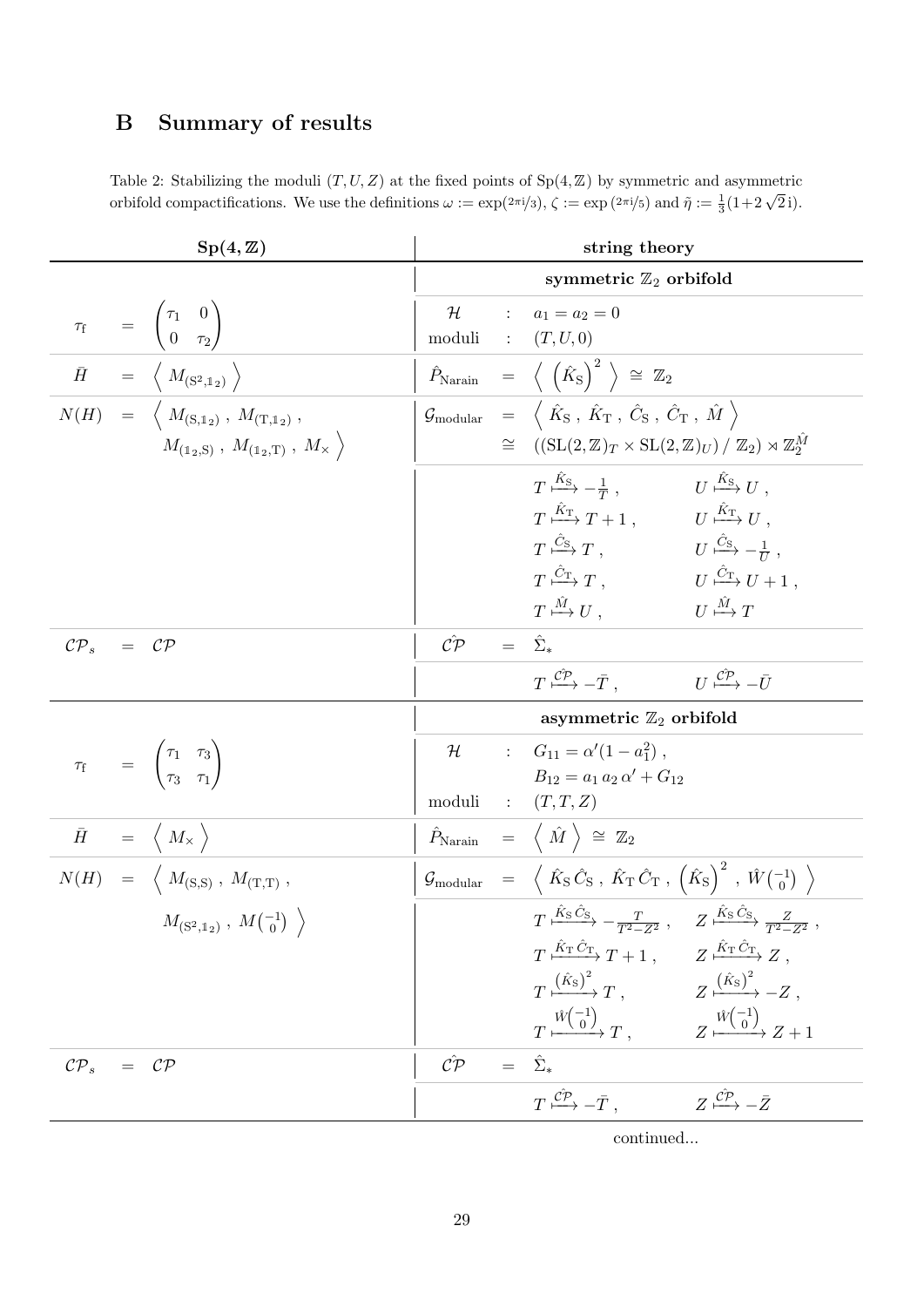| $Sp(4,\mathbb{Z})$                                                                                                                                                                                               |                                        | string theory                                                                                                                                                                                                                                                                                                                                                                                                         |
|------------------------------------------------------------------------------------------------------------------------------------------------------------------------------------------------------------------|----------------------------------------|-----------------------------------------------------------------------------------------------------------------------------------------------------------------------------------------------------------------------------------------------------------------------------------------------------------------------------------------------------------------------------------------------------------------------|
|                                                                                                                                                                                                                  |                                        | symmetric $\mathbb{Z}_2$ orbifold with Wilson line                                                                                                                                                                                                                                                                                                                                                                    |
| $\tau'_{f}$ = $\begin{pmatrix} \tau'_{1} & 1/2 \\ 1/2 & \tau'_{2} \end{pmatrix}$ = $b^{-1} \begin{pmatrix} \tau_{1} & \tau_{3} \\ \tau_{3} & \tau_{1} \end{pmatrix}$                                             | $\mathcal H$<br>moduli : $(T, U, 1/2)$ | : $a_1 = 0$ , $a_2 = -1/2$                                                                                                                                                                                                                                                                                                                                                                                            |
| $\begin{array}{rcl} \bar{H} & = & \left\langle \right. \, M_{\left( \mathrm{S}^2, \mathbb{I}_2 \right)} \, M(\mathrm{I}_0) \, \left. \right\rangle \end{array}$                                                  |                                        | $\hat{P}_{\text{Narain}} = \langle (\hat{C}_{\text{S}})^2 \hat{W}(\frac{1}{0}) \rangle \cong \mathbb{Z}_2$                                                                                                                                                                                                                                                                                                            |
| $N(H) = \langle b^{-1} M_{(S,S)} b, b^{-1} M_{(T,T)} b,$<br>$b^{-1}M_{\left(S^2,\mathbb{1}_2\right)}b$ , $b^{-1}M\left(\begin{smallmatrix} -1\\0 \end{smallmatrix}\right)b$                                      |                                        | $\mathcal{G}_{\rm modular}$ = $\langle \hat{M}_1, \hat{M}_2, \hat{M}_3, \hat{M}_4 \rangle$<br>$\hat{M}_1 := \hat{B}^{-1} \hat{K}_S \hat{C}_S \hat{B}$ ,<br>$\hat{M}_2 := \hat{B}^{-1} \hat{K}_{\rm T} \hat{C}_{\rm T} \hat{B}.$                                                                                                                                                                                       |
| $b := M_{(\mathrm{T}^{-1},\mathbb{1}_2)} M_{(1)}^{0} M_{(\mathrm{TS}^3,\mathbb{1}_2)}$                                                                                                                           |                                        | $\hat{M}_3 := \hat{B}^{-1} (\hat{K}_S)^2 \hat{B}$ ,<br>$\hat{M}_4 := \hat{B}^{-1} \hat{W} \begin{pmatrix} -1 \\ 0 \end{pmatrix} \hat{B}$ ,<br>$\hat{B} := (\hat{K}_{\rm T})^{-1} \hat{W}({}^{0}_{1}) \hat{K}_{\rm T} (\hat{K}_{\rm S})^{3}$                                                                                                                                                                           |
|                                                                                                                                                                                                                  |                                        | $T \stackrel{M_1}{\longmapsto} -\frac{1}{4T}$ , $U \stackrel{M_1}{\longmapsto} -\frac{1}{4U}$ ,<br>$T \stackrel{\hat{M}_2}{\longmapsto} -\frac{T}{2\,T-1} \; , \qquad \quad U \stackrel{\hat{M}_2}{\longmapsto} U + \tfrac{1}{2} \; ,$<br>$T \xrightarrow{\tilde{M}_3} -\frac{1}{4U}$ , $U \xrightarrow{\tilde{M}_3} -\frac{1}{4T}$ ,<br>$T \xrightarrow{M_4} \frac{T}{2T+1}$ , $U \xrightarrow{M_4} U + \frac{1}{2}$ |
| $\mathcal{CP}_s = M_{(S^2,1_2)}\mathcal{CP}$                                                                                                                                                                     |                                        | $\hat{CP} = (\hat{K}_{\rm S})^2 \hat{\Sigma}_*$                                                                                                                                                                                                                                                                                                                                                                       |
|                                                                                                                                                                                                                  |                                        | $U \stackrel{\r{CP}}{\longmapsto} -\bar{U}$<br>$T \stackrel{\hat{C\mathcal{P}}}{\longmapsto} -\bar{T}$ .                                                                                                                                                                                                                                                                                                              |
|                                                                                                                                                                                                                  |                                        | symmetric $\mathbb{Z}_4$ orbifold                                                                                                                                                                                                                                                                                                                                                                                     |
| $\begin{array}{ccc} \tau_{\rm f} & = & \begin{pmatrix} {\rm i} & 0 \ 0 & \tau_2 \end{pmatrix} \ \overline{\tilde{H}} & = & \left\langle \begin{array}{c} M_{(1_2, \rm S)} \end{array} \right\rangle \end{array}$ | ${\cal H}$<br>moduli : $(T,i,0)$       | : $G_{11} = G_{22}$ , $G_{12} = 0$ , $a_1 = a_2 = 0$                                                                                                                                                                                                                                                                                                                                                                  |
|                                                                                                                                                                                                                  |                                        | $\hat{P}_{\text{Narian}}$ = $\langle \hat{C}_{\text{S}} \rangle \cong \mathbb{Z}_4$                                                                                                                                                                                                                                                                                                                                   |
| $N(H) = \left\langle M_{(S,1_2)}, M_{(T,1_2)}, M_{(1_2,S)} \right\rangle$                                                                                                                                        |                                        | $\Big \begin{array}{ccc} \mathcal{G}_{\rm modular} &=& \left\langle \begin{array}{c} \hat{K}_{\rm S} \end{array}, \hat{K}_{\rm T} \end{array}, \begin{array}{c} \hat{C}_{\rm S} \end{array} \right\rangle$<br>$\cong$ $\left(SL(2,\mathbb{Z})_T \times \mathbb{Z}_4^R\right)/\mathbb{Z}_2$                                                                                                                            |
|                                                                                                                                                                                                                  |                                        | $T \xrightarrow{\hat{K}_{\text{S}}} -\frac{1}{T}, \qquad T \xrightarrow{\hat{K}_{\text{T}}} T + 1,$<br>$T \stackrel{\hat{C}_{\text{S}}}{\longmapsto} T$                                                                                                                                                                                                                                                               |
| $\mathcal{CP}_s$<br>$\cal CP$<br>$=$                                                                                                                                                                             | $\hat{C}P$                             | $=$ $\hat{\Sigma}_{*}$                                                                                                                                                                                                                                                                                                                                                                                                |
|                                                                                                                                                                                                                  |                                        | $T \xrightarrow{\mathcal{C}\mathcal{P}} -\bar{T}$                                                                                                                                                                                                                                                                                                                                                                     |

continued...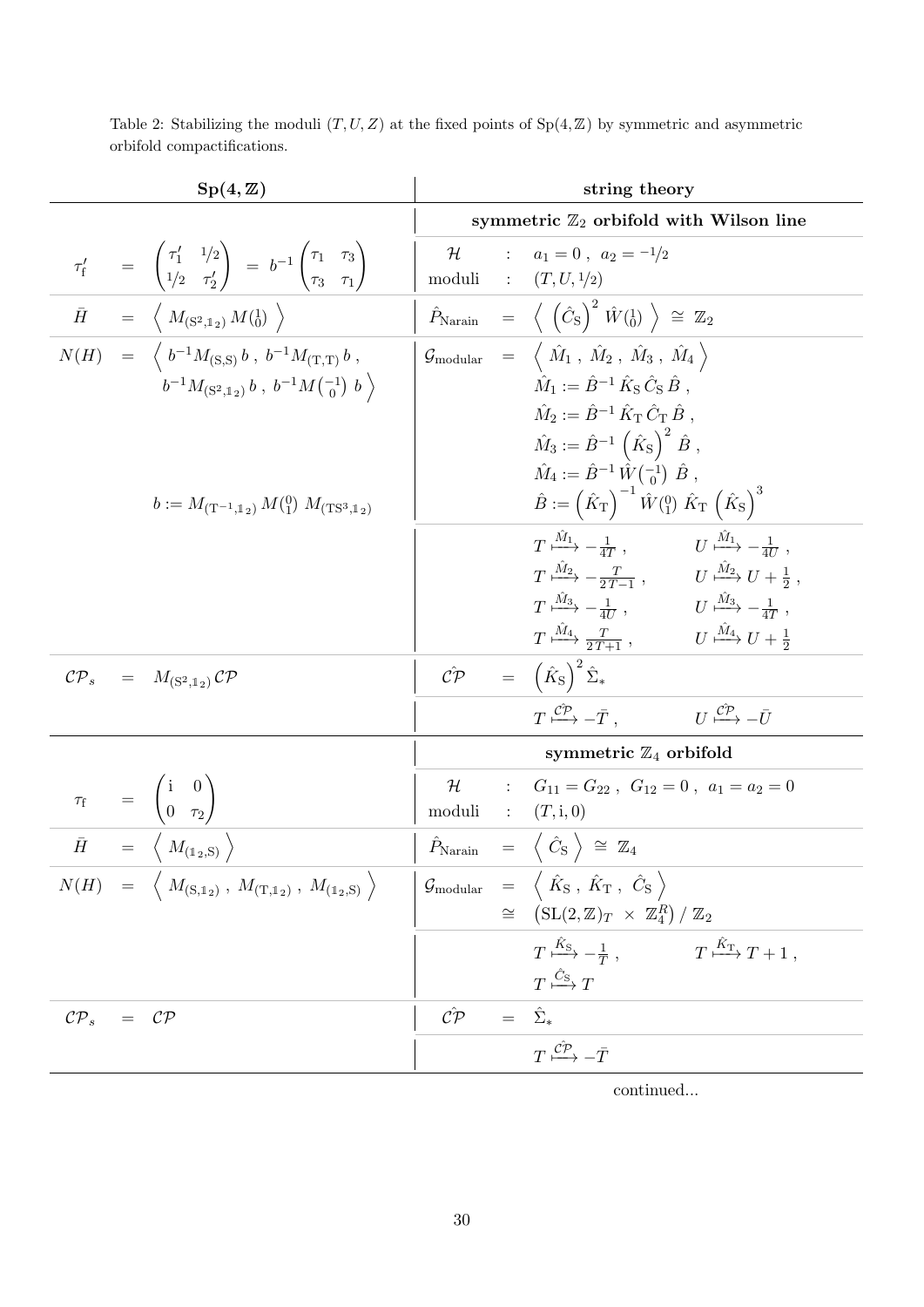| $Sp(4,\mathbb{Z})$                                                                        |                                                                                                                               | string theory                     |  |                                                                                                                                                                                                                                                                                                               |
|-------------------------------------------------------------------------------------------|-------------------------------------------------------------------------------------------------------------------------------|-----------------------------------|--|---------------------------------------------------------------------------------------------------------------------------------------------------------------------------------------------------------------------------------------------------------------------------------------------------------------|
|                                                                                           |                                                                                                                               | symmetric $\mathbb{Z}_6$ orbifold |  |                                                                                                                                                                                                                                                                                                               |
| $\tau_{\rm f}$ = $\begin{pmatrix} \omega & 0 \\ 0 & \tau_1 \end{pmatrix}$                 |                                                                                                                               | $\mathcal H$                      |  | : $G_{11} = G_{22} = -2G_{12}$ , $a_1 = a_2 = 0$<br>moduli : $(T, \omega, 0)$                                                                                                                                                                                                                                 |
| $\bar{H}$ = $\langle M_{(1_2, \mathrm{S}^3 \mathrm{T} \mathrm{ST})} \rangle$              |                                                                                                                               |                                   |  | $\hat{P}_{\text{Narain}}$ = $\langle (\hat{C}_{\text{S}})^3 \hat{C}_{\text{T}} \hat{C}_{\text{S}} \hat{C}_{\text{T}} \rangle \cong \mathbb{Z}_6$                                                                                                                                                              |
|                                                                                           | $N(H) \quad = \quad \Big\langle \; M_{\rm (S,1_2)} \; , \; M_{\rm (T,1_2)} \; , \; M_{\rm (1_2,S^3T)} \; \Big\rangle \quad .$ |                                   |  | $\Big\vert \begin{array}{ccc} \mathcal{G}_{\rm modular} &=& \left\langle \begin{array}{c} \hat{K}_{\rm S} \end{array}, \hat{K}_{\rm T} \end{array}, \left( \hat{C}_{\rm S} \right)^3 \hat{C}_{\rm T} \end{array} \right\rangle$<br>$\cong$ $(\mathrm{SL}(2,\mathbb{Z})_T \times \mathbb{Z}_6^R)/\mathbb{Z}_2$ |
|                                                                                           |                                                                                                                               |                                   |  | $T \xrightarrow{\hat{K}_{\text{S}}} -\frac{1}{T}, T \xrightarrow{\hat{K}_{\text{T}}} T + 1, T \xrightarrow{( \hat{C}_{\text{S}} )^3 \hat{C}_{\text{T}}} T$                                                                                                                                                    |
| $\mathcal{CP}_s = M_{(\mathbb{1}_2, \mathrm{T}^{-1})} \mathcal{CP}$                       |                                                                                                                               |                                   |  | $\hat{C}P = (\hat{C}_{T})^{-1} \hat{\Sigma}_{*}$                                                                                                                                                                                                                                                              |
|                                                                                           |                                                                                                                               |                                   |  | $T \stackrel{\hat{C P}}{\longmapsto} - \bar{T}$                                                                                                                                                                                                                                                               |
|                                                                                           |                                                                                                                               |                                   |  | asymmetric $\mathbb{Z}_2 \times \mathbb{Z}_2$ orbifold                                                                                                                                                                                                                                                        |
| $\tau_{\rm f}$ = $\begin{pmatrix} \tau_1 & 0 \\ 0 & \tau_1 \end{pmatrix}$                 |                                                                                                                               | $\mathcal H$                      |  | $G_{11} = \alpha'$ , $G_{12} = B_{12}$ , $a_1 = a_2 = 0$<br>moduli : $(T, T, 0)$                                                                                                                                                                                                                              |
| $\bar{H}$ = $\langle M_{\times}, M_{\times} M_{(\mathrm{S}^2, \mathbb{I}_2)} \rangle$     |                                                                                                                               |                                   |  | $\begin{array}{rcl} \hat{P}_{\text{Narain}} & = & \left\langle \ \hat{M} \ , \ \hat{M} \left( \hat{K}_{\text{S}} \right)^2 \ \right\rangle \ \cong \ \mathbb{Z}_2 \times \mathbb{Z}_2 \end{array}$                                                                                                            |
| $N(H) = \langle M_{(S,S)}, M_{(T,T)},$                                                    | $M_{(S^2,1_2)}$ , $M_{\times}$                                                                                                |                                   |  | $\mathcal{G}_{\text{modular}} = \langle \hat{K}_{\text{S}} \hat{C}_{\text{S}} , \hat{K}_{\text{T}} \hat{C}_{\text{T}} , \left( \hat{K}_{\text{S}} \right)^2 , \hat{M} \rangle$<br>$\cong$ PSL $(2,\mathbb{Z})\times\mathbb{Z}_2\times\mathbb{Z}_2^M$                                                          |
|                                                                                           |                                                                                                                               |                                   |  | $T \xrightarrow{\hat{K}_{\rm S} \hat{C}_{\rm S}} -\frac{1}{T}$ , $T \xrightarrow{\hat{K}_{\rm T} C_{\rm T}} T + 1$ ,<br>$T \xrightarrow{(\hat{K}_{\rm S})^2} T$ , $T \xrightarrow{\hat{M}} T$                                                                                                                 |
| $\mathcal{CP}_s$<br>$=$ $\mathcal{CP}$                                                    |                                                                                                                               | $\hat{CP} = \hat{\Sigma}_*$       |  |                                                                                                                                                                                                                                                                                                               |
|                                                                                           |                                                                                                                               |                                   |  | $T \stackrel{\hat{\mathcal{CP}}}{\longmapsto} -\bar{T}$                                                                                                                                                                                                                                                       |
|                                                                                           |                                                                                                                               |                                   |  | asymmetric $\mathbb{Z}_2 \times \mathbb{Z}_2$ orbifold with Wilson line                                                                                                                                                                                                                                       |
| $\tau_{\rm f}$ = $\begin{pmatrix} \tau_{1} & 1/2 \\ 1/2 & \tau_{1} \end{pmatrix}$         |                                                                                                                               | H                                 |  | : $G_{11} = \alpha'$ , $G_{12} = B_{12}$ , $a_1 = 0$ , $a_2 = -1/2$<br>moduli : $(T, T, 1/2)$                                                                                                                                                                                                                 |
|                                                                                           | $\bar{H} = \langle M_{\times}, M(^{-1}_{0}) M_{\times} M_{(1_{2},S^{2})} \rangle$                                             |                                   |  | $\hat{P}_{\text{Narain}} = \left\langle \hat{M}, \hat{W} \begin{pmatrix} -1 \\ 0 \end{pmatrix} \hat{M} \begin{pmatrix} \hat{C}_\text{S} \end{pmatrix}^2 \right\rangle \cong \mathbb{Z}_2 \times \mathbb{Z}_2$                                                                                                 |
| $N(H) = \left\langle M\begin{pmatrix} -1 \\ 0 \end{pmatrix} M_{(S^2,1_2)}, \right\rangle$ |                                                                                                                               |                                   |  | $\mathcal{G}_{\rm modular}$ = $\langle \hat{M}_1, \hat{M}_2, \hat{M}_3 \rangle$                                                                                                                                                                                                                               |
|                                                                                           | $M_{\times} M({}^{0}_{-2}) M_{\times} M({}^{0}_{1}) \times$                                                                   |                                   |  | $\hat{M}_1 := \hat{W} \begin{pmatrix} -1 \\ 0 \end{pmatrix} \hat{K}_S^{\dagger} = \hat{\Theta}_1 \hat{\Theta}_2,$                                                                                                                                                                                             |
|                                                                                           | $M_{\rm (ST^{-1}S^2,ST^2ST)} M_{\rm (3)}^{-1}$ ,                                                                              |                                   |  | $\hat{M}_2 := \hat{M} \hat{W} \begin{pmatrix} 0 \\ -2 \end{pmatrix} \hat{M} \hat{W} \begin{pmatrix} 0 \\ 1 \end{pmatrix} \hat{K}_S \hat{K}_T \begin{pmatrix} \hat{K}_T \\ \end{pmatrix}^{-1} \times \dots$                                                                                                    |
|                                                                                           |                                                                                                                               |                                   |  | continued                                                                                                                                                                                                                                                                                                     |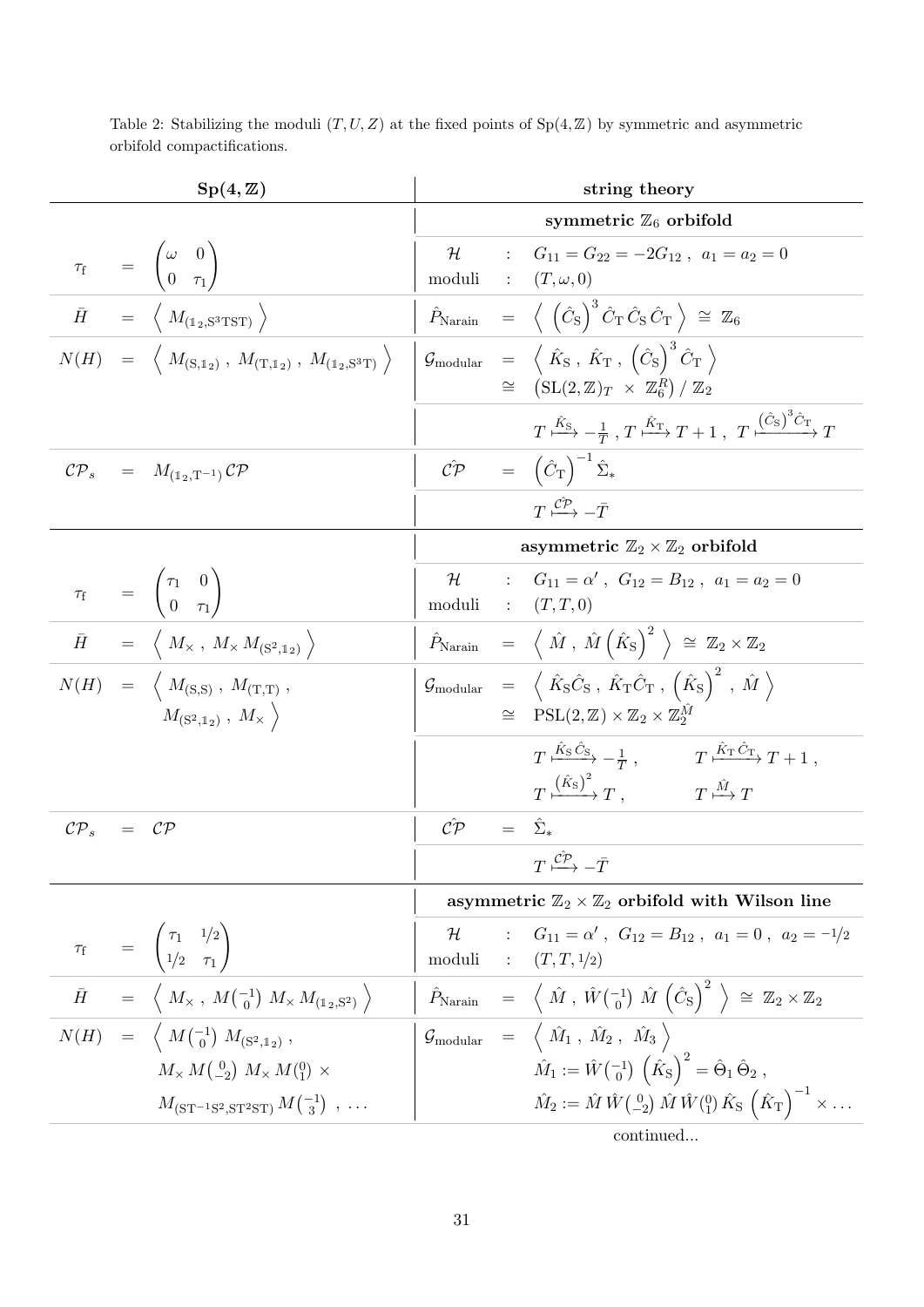|           | $Sp(4,\mathbb{Z})$                                                                                                                                                      |        | string theory                                                                                                                                                                                                                                                                                  |
|-----------|-------------------------------------------------------------------------------------------------------------------------------------------------------------------------|--------|------------------------------------------------------------------------------------------------------------------------------------------------------------------------------------------------------------------------------------------------------------------------------------------------|
|           | $\ldots M_{\binom{-1}{0}} M_{\left(S^2T^{-1},T^{-1}\right)}$                                                                                                            |        | $(\hat{K}_{S})^{2} \hat{C}_{S} (\hat{C}_{T})^{2} \hat{C}_{S} \hat{C}_{T} \hat{W} \begin{pmatrix} -1 \\ 3 \end{pmatrix} ,$<br>$\hat{M}_3 := \hat{W} \begin{pmatrix} -1 \\ 0 \end{pmatrix} \left( \hat{K}_S \right)^2 \left( \hat{K}_T \right)^{-1} \left( \hat{C}_T \right)^{-1}$               |
|           |                                                                                                                                                                         |        | $T \xrightarrow{M_2} -\frac{2T+3}{4T+2}$ , $T \xrightarrow{M_3} T-1$ ,<br>$T \stackrel{\tilde{M}_1}{\longmapsto} T$                                                                                                                                                                            |
|           | $\mathcal{CP}_s = M\begin{pmatrix} -1 \\ 0 \end{pmatrix} \mathcal{CP}$                                                                                                  |        | $\hat{CP} = \hat{W} \begin{pmatrix} -1 \\ 0 \end{pmatrix} \hat{\Sigma}_*$                                                                                                                                                                                                                      |
|           |                                                                                                                                                                         |        | $T \stackrel{\hat{C\mathcal{P}}}{\longmapsto} -\bar{T}$                                                                                                                                                                                                                                        |
|           |                                                                                                                                                                         |        | asymmetric $S_3$ orbifold                                                                                                                                                                                                                                                                      |
|           | $\tau_{\rm f}$ = $\begin{pmatrix} \tau_1 & \tau_1/2 \\ \tau_1/2 & \tau_1 \end{pmatrix}$                                                                                 | moduli | $\mathcal{H}$ : $G_{11} = \frac{3\alpha'}{4}$ , $G_{12} = B_{12}$ , $a_1 = 1/2$ , $a_2 = 0$<br>T, T, T/2                                                                                                                                                                                       |
| $\bar{H}$ | $\hspace{.3cm} = \hspace{.3cm} \left\langle \; M_{\times} \, M(^{0}_{1}) \; M_{\times} \, M_{(\mathbb{1}_{2}, \mathbb{S}^{2})} \; , \right.$                            |        | $\hat{P}_{\text{Narain}} = \left\langle \hat{M} \hat{W} \begin{pmatrix} 0 \end{pmatrix} \hat{M} \begin{pmatrix} \hat{C}_{\text{S}} \end{pmatrix}^2, \hat{W} \begin{pmatrix} 0 \end{pmatrix} \begin{pmatrix} \hat{K}_{\text{S}} \end{pmatrix}^2 \right\rangle$                                  |
|           | $M(^{0}_{1})$ $M_{(S^2,1_2)}$                                                                                                                                           |        | $\cong S_3$                                                                                                                                                                                                                                                                                    |
|           | $N(H) = \langle M_{(S,S^3)} M_{\times} ,$                                                                                                                               |        | $\mathcal{G}_{\rm modular}$ = $\langle \hat{M}_1, \hat{M}_2, \hat{M}, \hat{W}^{(0)}_{11} \left( \hat{K}_S \right)^2 \rangle$                                                                                                                                                                   |
|           | $M_{\rm(S^3,S^3)}M_{\rm(C^1)}M_{\rm (T^{-2},T^{-2})}M_{\rm (S,S)},$                                                                                                     |        | $\hat{M}_1 := \hat{K}_\text{S} \left(\hat{C}_\text{S}\right)^3 \hat{M}$                                                                                                                                                                                                                        |
|           | $M_{\times}$ , $M(^{0}_{1})$ $M_{(S^{2},1_{2})}$                                                                                                                        |        | $\hat{M}_2 := \left(\hat{K}_{\rm S}\right)^3 \left(\hat{C}_{\rm S}\right)^3 \hat{W} \left(^{-1}_{0}\right) \left(\hat{K}_{\rm T}\right)^{-2} \times$<br>$\left(\hat{C}_{\rm T}\right)^{-2} \hat{K}_{\rm S} \hat{C}_{\rm S}$                                                                    |
|           |                                                                                                                                                                         |        | $T \xrightarrow{\hat{M}_1} -\frac{4}{3T}$ , $T \xrightarrow{\hat{M}_2} \frac{2T}{3T+2}$ ,<br>$T \stackrel{\hat{M}}{\longmapsto} T$ , $T \stackrel{\hat{W}(0)}{\longmapsto} \stackrel{\hat{W}(0)}{\longrightarrow} T$                                                                           |
|           | $\mathcal{CP}_s = M \begin{pmatrix} -1 \\ 0 \end{pmatrix} \mathcal{CP}$                                                                                                 |        | $\hat{CP} = \hat{W} \begin{pmatrix} -1 \\ 0 \end{pmatrix} \hat{\Sigma}_*$                                                                                                                                                                                                                      |
|           |                                                                                                                                                                         |        | $T \stackrel{\mathcal{CP}}{\longmapsto} -\bar{T}$                                                                                                                                                                                                                                              |
|           |                                                                                                                                                                         |        | asymmetric $\mathbb{Z}_5$ orbifold                                                                                                                                                                                                                                                             |
|           | $\tau_f$ = $\begin{pmatrix} \zeta & \zeta + \zeta^{-2} \\ \zeta + \zeta^{-2} & -\zeta^{-1} \end{pmatrix}$                                                               |        | $\mathcal{H}$ : $G_{11} = \frac{\alpha'}{2} \left( -5 + 3\sqrt{5} \right), B_{12} = \frac{\alpha'}{2} \left( 2 - \sqrt{5} \right),$<br>$G_{12} = \frac{\alpha'}{2} (5 - 2\sqrt{5}), a_1 = \frac{1}{2} (3 - \sqrt{5}),$<br>$G_{22} = G_{11}$ , $a_2 = \frac{1}{2} \left( -1 + \sqrt{5} \right)$ |
|           |                                                                                                                                                                         |        | moduli : $(-\zeta^{-1}, \zeta, \zeta + \zeta^{-2})$                                                                                                                                                                                                                                            |
|           | $\bar{H}$ = $\langle M_{(1_2,\text{T})} M_{\times} M_{(1)}^{(0)} M_{(\text{S}^2,\text{S}^3)} \rangle$                                                                   |        | $\hat{P}_{\text{Narain}} = \left\langle \hat{C}_{\text{T}} \hat{M} \hat{W} \begin{pmatrix} 0 \\ 1 \end{pmatrix} \left( \hat{K}_{\text{S}} \right)^2 \left( \hat{C}_{\text{S}} \right)^3 \right\rangle \cong \mathbb{Z}_5$                                                                      |
|           | $\mathcal{CP}_s = \left( \left( M_{\text{(S,S)}} M \begin{pmatrix} -1 \\ 0 \end{pmatrix} \right)^3 M \begin{pmatrix} -1 \\ 0 \end{pmatrix} \right)^{-1} \mathcal{CP}_s$ |        | $\hat{C} \hat{P} = \left( \left( \hat{K}_{S} \hat{C}_{S} \hat{W} \begin{pmatrix} -1 \\ 0 \end{pmatrix} \right)^{3} \hat{W} \begin{pmatrix} -1 \\ 0 \end{pmatrix} \right)^{-1} \hat{\Sigma}_{*}$                                                                                                |
|           |                                                                                                                                                                         |        | continued                                                                                                                                                                                                                                                                                      |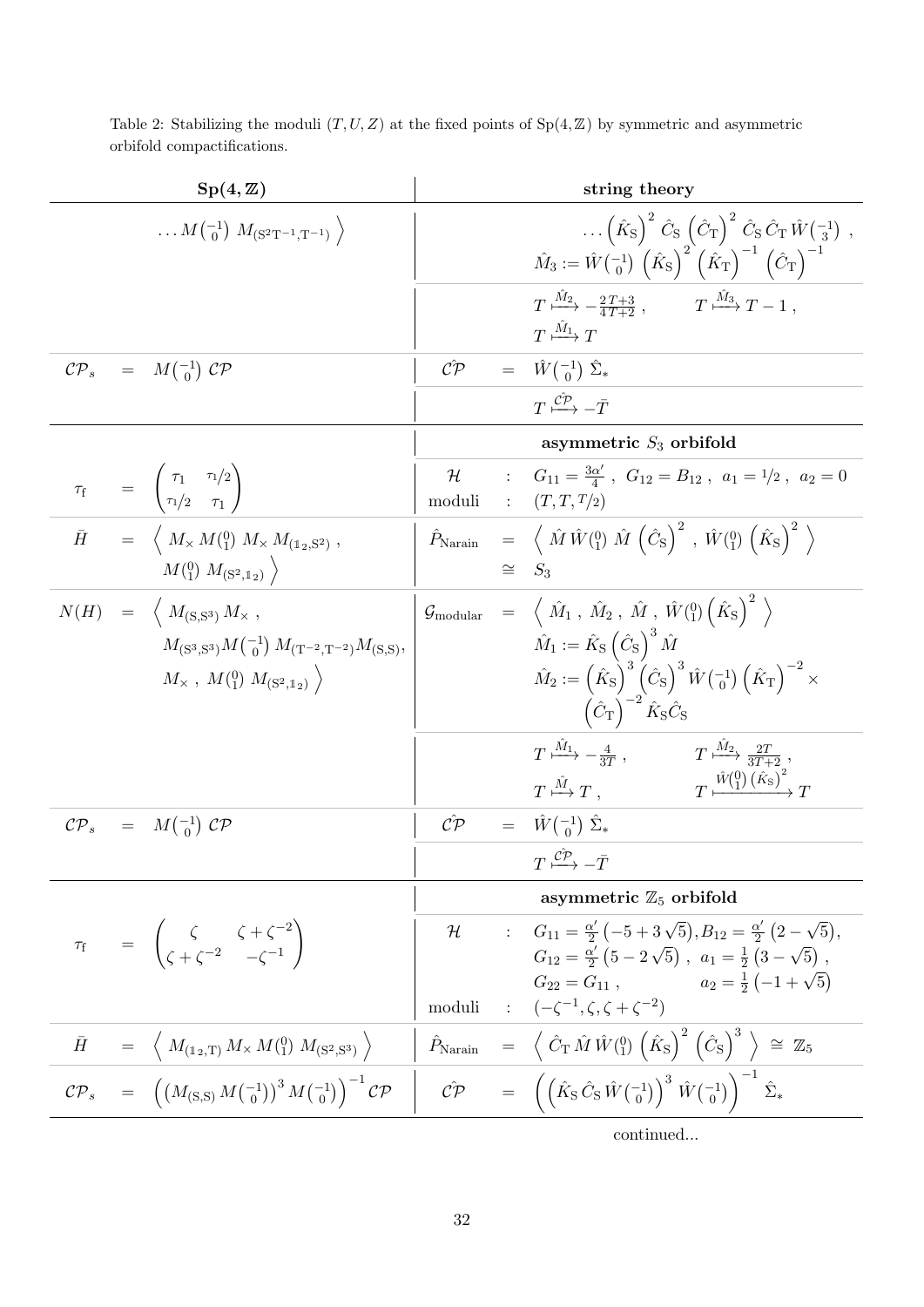| $Sp(4,\mathbb{Z})$ |  | string theory                                                                                                                                                                                                                       |              |                        |                                                                                                                                                                                                                                 |
|--------------------|--|-------------------------------------------------------------------------------------------------------------------------------------------------------------------------------------------------------------------------------------|--------------|------------------------|---------------------------------------------------------------------------------------------------------------------------------------------------------------------------------------------------------------------------------|
|                    |  |                                                                                                                                                                                                                                     |              |                        | asymmetric $S_4$ orbifold                                                                                                                                                                                                       |
|                    |  | $\tau_{\rm f}$ = $\begin{pmatrix} \tilde{\eta} & \frac{1}{2}(\tilde{\eta}-1) \\ \frac{1}{2}(\tilde{\eta}-1) & \tilde{\eta} \end{pmatrix}$                                                                                           | $\mathcal H$ |                        | : $G_{11} = G_{22} = \frac{3\alpha'}{4}$ , $G_{12} = \frac{\alpha'}{4}$ ,<br>$B_{12} = \frac{\alpha'}{2}$ , $a_1 = a_2 = 1/2$                                                                                                   |
|                    |  |                                                                                                                                                                                                                                     | moduli       |                        | $\hspace{1.6cm} : \hspace{1.5cm} (\tilde\eta , {\tilde\eta} , \frac{1}{2} \left( \tilde\eta - 1 \right))$                                                                                                                       |
| $\bar{H}$          |  | $\hspace{.3cm} = \hspace{.3cm} \left\langle \; M_{\times} \; , \; M_{(\mathbb{1}_2,\mathbb{S}^3)} \, M_{\times} \, M \left( \begin{smallmatrix} 0 \\ -1 \end{smallmatrix} \right) \; \times \; \right\rangle$<br>$M_{(S,1_2)}M(-1)$ |              |                        | $\hat{P}_{\text{Narain}} = \langle \hat{M}, \left(\hat{C}_{\text{S}}\right)^3 \hat{M} \hat{W} \begin{pmatrix} 0 \\ -1 \end{pmatrix} \hat{K}_{\text{S}} \hat{W} \begin{pmatrix} -1 \\ -1 \end{pmatrix} \rangle$<br>$\cong S_4$   |
| $\mathcal{CP}_s$   |  | $= M_{(S,S)}M^{-1}_{0}M_{(T^{-1},T^{-1})}M_{(S,S)}\mathcal{CP}$                                                                                                                                                                     |              |                        | $\hat{C} \hat{\mathcal{P}} = \hat{K}_{\rm S} \hat{C}_{\rm S} \hat{W} \begin{pmatrix} -1 \\ 0 \end{pmatrix} \left( \hat{C}_{\rm T} \hat{K}_{\rm T} \right)^{-1} \hat{K}_{\rm S} \hat{C}_{\rm S} \hat{\Sigma}_{*}$                |
|                    |  |                                                                                                                                                                                                                                     |              |                        | asymmetric $(\mathbb{Z}_4 \times \mathbb{Z}_2) \rtimes \mathbb{Z}_2$ orbifold                                                                                                                                                   |
|                    |  | $\tau_{\rm f}$ = $\begin{pmatrix} \text{i} & 0 \\ 0 & \text{i} \end{pmatrix}$                                                                                                                                                       | ${\cal H}$   |                        | : $G_{11} = G_{22} = \alpha'$ , $G_{12} = B_{12} = 0$ ,<br>$a_1 = a_2 = 0$                                                                                                                                                      |
|                    |  |                                                                                                                                                                                                                                     | moduli       |                        | $\colon$ (i, i, 0)                                                                                                                                                                                                              |
| $\bar{H}$          |  | $\hspace{.6cm} = \hspace{.4cm} \left\langle \; M_{\rm (S^2,S)} \; , \; M_{\rm (S,S^3)} \; , \; M_{\times} \; \right\rangle$                                                                                                         |              |                        | $\hat{P}_{\text{Narain}}$ = $\langle \hat{K_{\text{S}}} \rangle^2 \hat{C}_{\text{S}}$ , $\hat{K_{\text{S}}} \left(\hat{C}_{\text{S}}\right)^3$ , $\hat{M} \rangle$                                                              |
|                    |  |                                                                                                                                                                                                                                     |              |                        | $\cong$ $(\mathbb{Z}_4 \times \mathbb{Z}_2) \rtimes \mathbb{Z}_2$                                                                                                                                                               |
| $\mathcal{CP}_s$   |  | $=$ $\mathcal{CP}$                                                                                                                                                                                                                  | $\hat{C}P$   | $=$                    | $\hat{\Sigma}_{*}$                                                                                                                                                                                                              |
|                    |  |                                                                                                                                                                                                                                     |              |                        | asymmetric $S_3 \times \mathbb{Z}_6$ orbifold                                                                                                                                                                                   |
|                    |  | $\tau_{\rm f}$ = $\begin{pmatrix} \omega & 0 \\ 0 & \omega \end{pmatrix}$                                                                                                                                                           |              |                        | $\mathcal{H}$ : $G_{11} = G_{22} = \alpha'$ , $G_{12} = B_{12} = -\frac{\alpha'}{2}$ ,<br>$a_1 = a_2 = 0$                                                                                                                       |
|                    |  |                                                                                                                                                                                                                                     | moduli       |                        | $\colon \quad (\omega, \omega, 0)$                                                                                                                                                                                              |
| $\bar{H}$          |  | $\hspace{1.6cm} = \hspace{1.2cm} \Big\langle \; M_{\rm (T^{-1}S,S^3T)} \, M_{\times} \; , \; M_{\times} \; , \;$                                                                                                                    |              |                        | $\hat{P}_{\text{Narain}} \quad = \quad \Big\langle \; \left( \hat{K}_\text{T} \right)^{-1} \hat{K}_\text{S} \; \left( \hat{C}_\text{S} \right)^3 \hat{C}_\text{T} \, \hat{M} \; , \; \hat{M} \; ,$                              |
|                    |  | $M_{\rm (S^3T,ST)}$                                                                                                                                                                                                                 |              |                        | $\left(\hat{K}_{\rm S}\right)^3 \hat{K}_{\rm T} \hat{C}_{\rm S} \hat{C}_{\rm T} \; \Big\rangle \; \cong \; S_3 \times \mathbb{Z}_6$                                                                                             |
| $\mathcal{CP}_s$   |  | $= M_{(\mathrm{T}^{-1},\mathrm{T}^{-1})} \mathcal{CP}$                                                                                                                                                                              |              |                        | $\hat{C\mathcal{P}} = (\hat{C}_{\text{T}} \hat{K}_{\text{T}})^{-1} \hat{\Sigma}_{*}$                                                                                                                                            |
|                    |  |                                                                                                                                                                                                                                     |              |                        | asymmetric $S_3 \times \mathbb{Z}_2$ orbifold                                                                                                                                                                                   |
|                    |  | $\tau_{\rm f}$ = $\frac{\rm i}{\sqrt{3}}\begin{pmatrix} 2 & 1 \\ 1 & 2 \end{pmatrix}$                                                                                                                                               |              |                        | $\mathcal{H}$ : $G_{11} = \frac{3\alpha'}{4}$ , $G_{22} = \alpha'$ , $G_{12} = B_{12} = 0$ ,                                                                                                                                    |
|                    |  |                                                                                                                                                                                                                                     |              |                        | $a_1 = 1/2$ , $a_2 = 0$                                                                                                                                                                                                         |
|                    |  |                                                                                                                                                                                                                                     |              |                        | moduli : $\left(\frac{2i}{\sqrt{3}}, \frac{2i}{\sqrt{3}}, \frac{i}{\sqrt{3}}\right)$                                                                                                                                            |
| $\bar{H}$          |  | $= \left\langle M_{\times} M_{\rm (S,S)} M_{\rm (-1)}^{0} \right\rangle,$                                                                                                                                                           |              |                        | $\hat{P}_{\text{Narain}} = \langle \hat{M} \hat{K}_{\text{S}} \hat{C}_{\text{S}} \hat{W} \begin{pmatrix} 0 \\ -1 \end{pmatrix} , \hat{K}_{\text{S}} \hat{C}_{\text{S}} \hat{W} \begin{pmatrix} 0 \\ -1 \end{pmatrix} \hat{M} ,$ |
|                    |  | $M_{\rm (S,S)} M_{\rm (-1)}^{0} M_{\times}$ , $M_{\rm (S^3,S)} M_{\times}$                                                                                                                                                          |              |                        | $\left(\hat{K}_{\rm S}\right)^3 \hat{C}_{\rm S} \hat{M}$ $\Big\rangle \cong S_3 \times \mathbb{Z}_2$                                                                                                                            |
| $\mathcal{CP}_s$   |  | $= CP$                                                                                                                                                                                                                              | $\hat{C}P$   | $=$ $\hat{\Sigma}_{*}$ |                                                                                                                                                                                                                                 |

continued...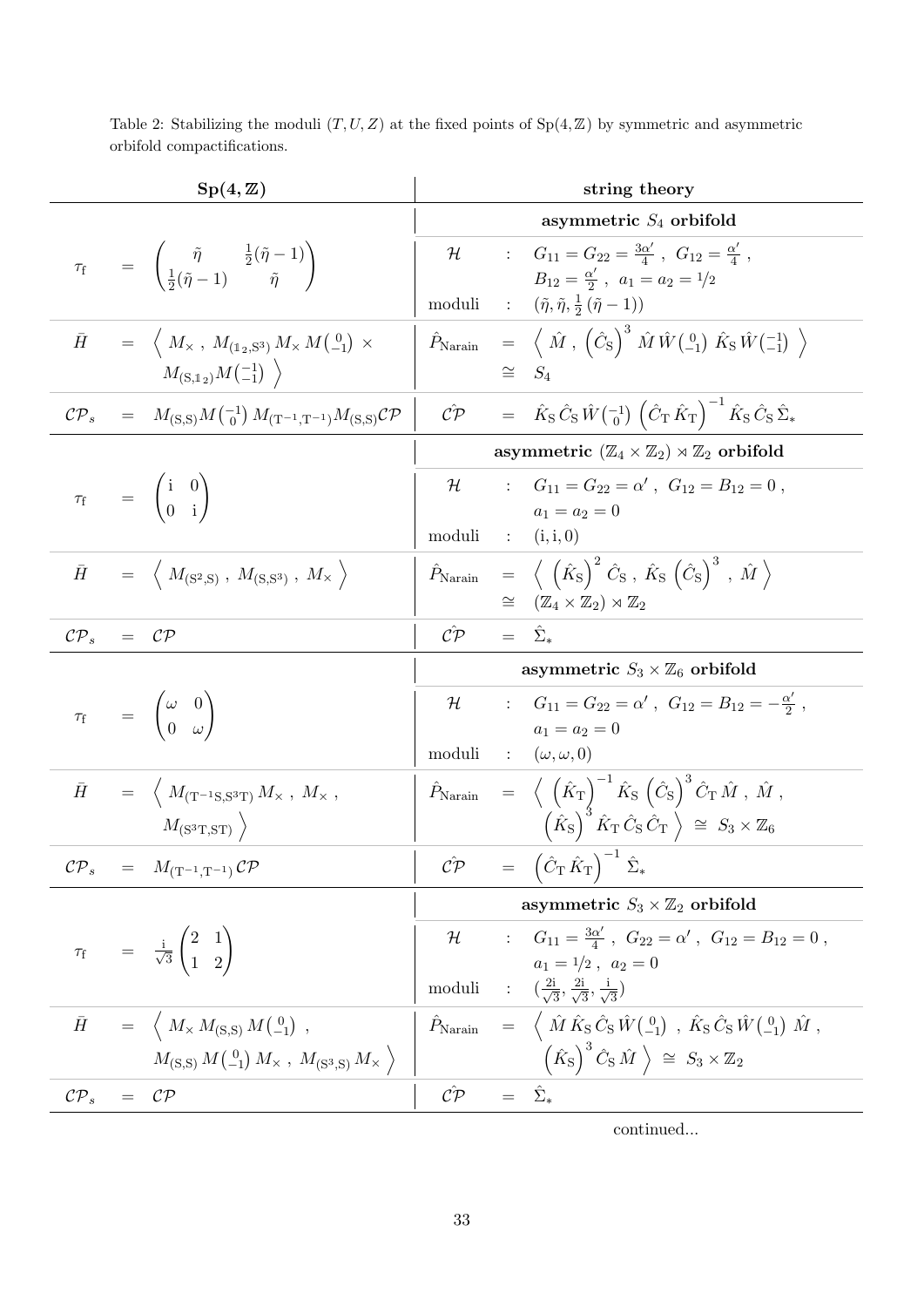|                                                                               | $Sp(4,\mathbb{Z})$                                                  |                           | string theory                                                                                                                  |
|-------------------------------------------------------------------------------|---------------------------------------------------------------------|---------------------------|--------------------------------------------------------------------------------------------------------------------------------|
|                                                                               |                                                                     |                           | asymmetric $\mathbb{Z}_{12}$ orbifold                                                                                          |
| $\tau_{\rm f}$ = $\begin{pmatrix} \omega & 0 \\ 0 & \mathrm{i} \end{pmatrix}$ |                                                                     |                           | $H$ : $G_{11} = G_{22} = \frac{2\alpha'}{\sqrt{3}}$ , $G_{12} = -\frac{\alpha'}{\sqrt{3}}$ ,<br>$B_{12} = 0$ , $a_1 = a_2 = 0$ |
|                                                                               |                                                                     |                           |                                                                                                                                |
|                                                                               |                                                                     | moduli : $(i, \omega, 0)$ |                                                                                                                                |
|                                                                               | $\bar{H}$ = $\langle M_{\rm (S,ST)} \rangle$                        |                           | $\hat{P}_{\text{Narain}} = \langle \hat{K}_{\text{S}} \hat{C}_{\text{S}} \hat{C}_{\text{T}} \rangle \cong \mathbb{Z}_{12}$     |
|                                                                               | $\mathcal{CP}_s = M_{(\mathbb{1}_2, \mathbb{T}^{-1})} \mathcal{CP}$ |                           | $\hat{C} \hat{\mathcal{P}} = (\hat{C}_{\mathrm{T}})^{-1} \hat{\Sigma}_{*}$                                                     |

# References

- <span id="page-34-0"></span>[1] H. P. Nilles, S. Ramos-Sánchez, and P. K. S. Vaudrevange, *Eclectic flavor scheme from* ten-dimensional string theory - I. Basic results, Phys. Lett. B  $808$  (2020), 135615, arXiv:2006.03059 [hep-th].
- <span id="page-34-7"></span>[2] H. P. Nilles, S. Ramos-Sánchez, and P. K. S. Vaudrevange, *Eclectic flavor scheme from* ten-dimensional string theory – II. Detailed technical analysis, Nucl. Phys. B  $966$  (2021), 115367, arXiv:2010.13798 [hep-th].
- <span id="page-34-6"></span>[3] A. Baur, M. Kade, H. P. Nilles, S. Ramos-Sánchez, and P. K. S. Vaudrevange, The eclectic flavor symmetry of the  $\mathbb{Z}_2$  orbifold, JHEP 02 (2021), 018, arXiv:2008.07534 [hep-th].
- <span id="page-34-1"></span>[4] A. Baur, M. Kade, H. P. Nilles, S. Ramos-Sánchez, and P. K. S. Vaudrevange, *Completing* the eclectic flavor scheme of the  $\mathbb{Z}_2$  orbifold, (2021), arXiv:2104.03981 [hep-th].
- <span id="page-34-2"></span>[5] A. Baur, M. Kade, H. P. Nilles, S. Ramos-Sánchez, and P. K. S. Vaudrevange, Siegel modular flavor group and CP from string theory, Phys. Lett. B 816 (2021), 136176, arXiv:2012.09586 [hep-th].
- <span id="page-34-3"></span>[6] G.-J. Ding, F. Feruglio, and X.-G. Liu, Automorphic Forms and Fermion Masses, JHEP 01 (2021), 037, arXiv:2010.07952 [hep-th].
- <span id="page-34-4"></span>[7] G.-J. Ding, F. Feruglio, and X.-G. Liu, CP Symmetry and Symplectic Modular Invariance, (2021), arXiv:2102.06716 [hep-ph].
- <span id="page-34-5"></span>[8] E. Gottschling, *Über die Fixpunkte der Siegelschen Modulgruppe*, Mathematische Annalen 143 (1961), no. 2, 111–149.
- [9] E. Gottschling, *Über die Fixpunktuntergruppen der Siegelschen Modulgruppe*, Mathematische Annalen 143 (1961), no. 5, 399–430.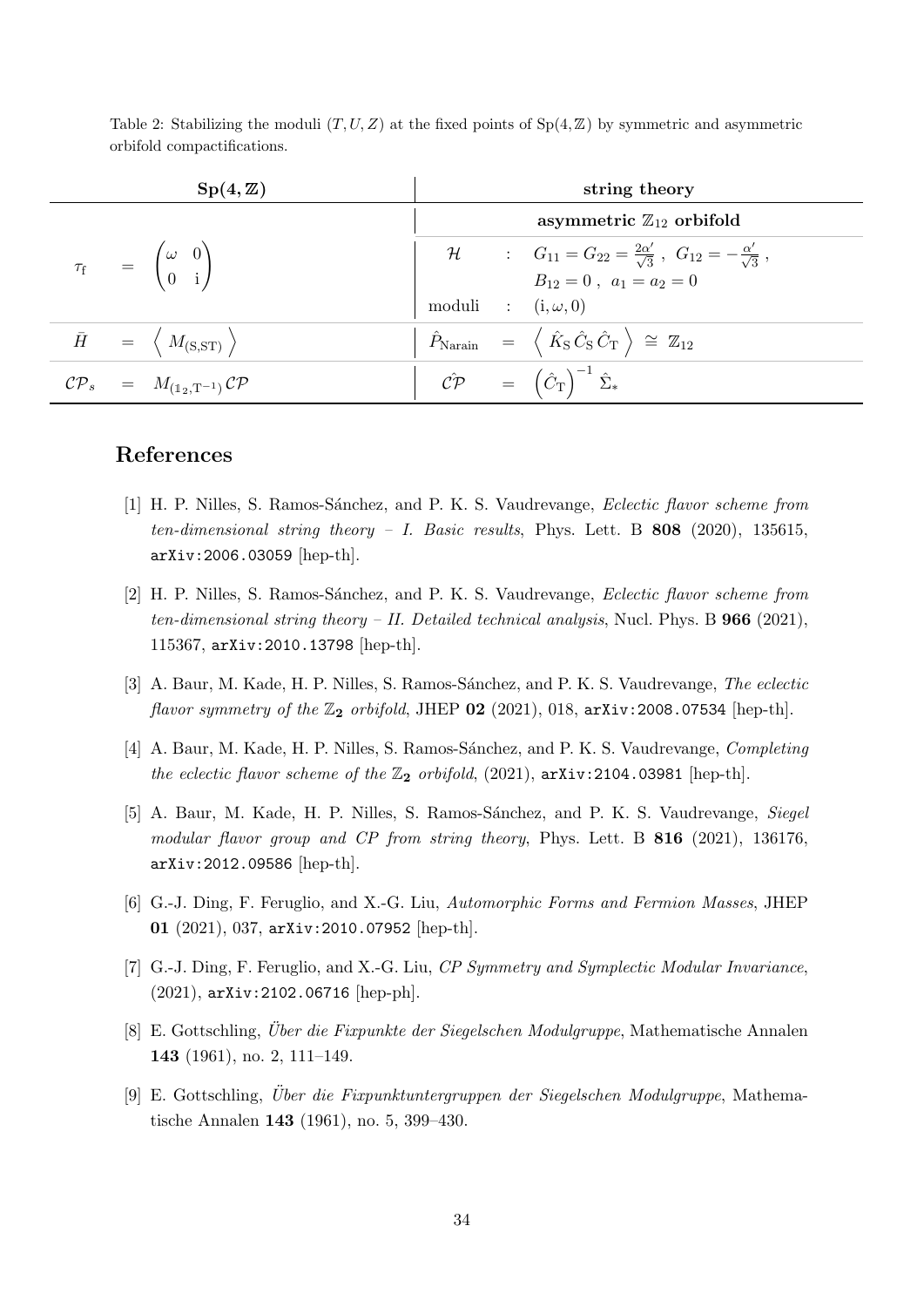- <span id="page-35-0"></span>[10] E. Gottschling, Die Uniformisierbarkeit der Fixpunkte eigentlich diskontinuierlicher Gruppen von biholomorphen Abbildungen, Mathematische Annalen 169 (1967), no. 1, 26–54.
- <span id="page-35-1"></span>[11] K. S. Narain, New Heterotic String Theories in Uncompactified Dimensions < 10, Phys. Lett. B 169 (1986), 41-46.
- <span id="page-35-2"></span>[12] K. S. Narain, M. H. Sarmadi, and E. Witten, A Note on Toroidal Compactification of Heterotic String Theory, Nucl. Phys. B 279 (1987), 369–379.
- <span id="page-35-3"></span>[13] S. Groot Nibbelink and P. K. S. Vaudrevange, T-duality orbifolds of heterotic Narain compactifications, JHEP 04  $(2017)$ , 030,  $arXiv:1703.05323$  [hep-th].
- <span id="page-35-4"></span>[14] S. Groot Nibbelink, A Worldsheet Perspective on Heterotic T-Duality Orbifolds, JHEP 04 (2021), 190, arXiv:2012.02778 [hep-th].
- <span id="page-35-5"></span>[15] P. Mayr and S. Stieberger, Moduli dependence of one loop gauge couplings in (0,2) compactifications, Phys. Lett. B 355 (1995), 107–116, hep-th/9504129.
- <span id="page-35-6"></span>[16] A. Baur, H. P. Nilles, A. Trautner, and P. K. S. Vaudrevange, A String Theory of Flavor and  $\mathcal{CP}$ , Nucl. Phys. B 947 (2019), 114737, arXiv:1908.00805 [hep-th].
- <span id="page-35-7"></span>[17] L. J. Dixon, J. A. Harvey, C. Vafa, and E. Witten, Strings on Orbifolds, Nucl. Phys. B 261 (1985), 678–686.
- [18] L. J. Dixon, J. A. Harvey, C. Vafa, and E. Witten, Strings on Orbifolds. 2., Nucl. Phys. B 274 (1986), 285–314.
- <span id="page-35-12"></span>[19] L. E. Ibáñez, H. P. Nilles, and F. Quevedo, *Orbifolds and Wilson Lines*, Phys. Lett. B 187 (1987), 25–32.
- [20] K. S. Narain, M. H. Sarmadi, and C. Vafa, Asymmetric Orbifolds, Nucl. Phys. B 288 (1987), 551.
- <span id="page-35-8"></span>[21] K. S. Narain, M. H. Sarmadi, and C. Vafa, Asymmetric orbifolds: Path integral and operator formulations, Nucl. Phys. B356 (1991), 163–207.
- <span id="page-35-9"></span>[22] A. Baur, H. P. Nilles, A. Trautner, and P. K. S. Vaudrevange, Unification of Flavor, CP, and Modular Symmetries, Phys. Lett. B 795 (2019), 7-14,  $arXiv:1901.03251$  [hep-th].
- <span id="page-35-10"></span>[23] F. Feruglio, Are neutrino masses modular forms? in From My Vast Repertoire ...: Guido Altarelli's Legacy, A. Levy, S. Forte, and G. Ridolfi, eds., pp. 227–266., (2019), arXiv:1706.08749 [hep-ph].
- [24] J. C. Criado and F. Feruglio, Modular Invariance Faces Precision Neutrino Data, SciPost Phys. 5 (2018), no. 5, 042, arXiv:1807.01125 [hep-ph].
- <span id="page-35-11"></span>[25] F. Feruglio and A. Romanino, Lepton Flavour Symmetries, (2019), arXiv:1912.06028 [hep-ph].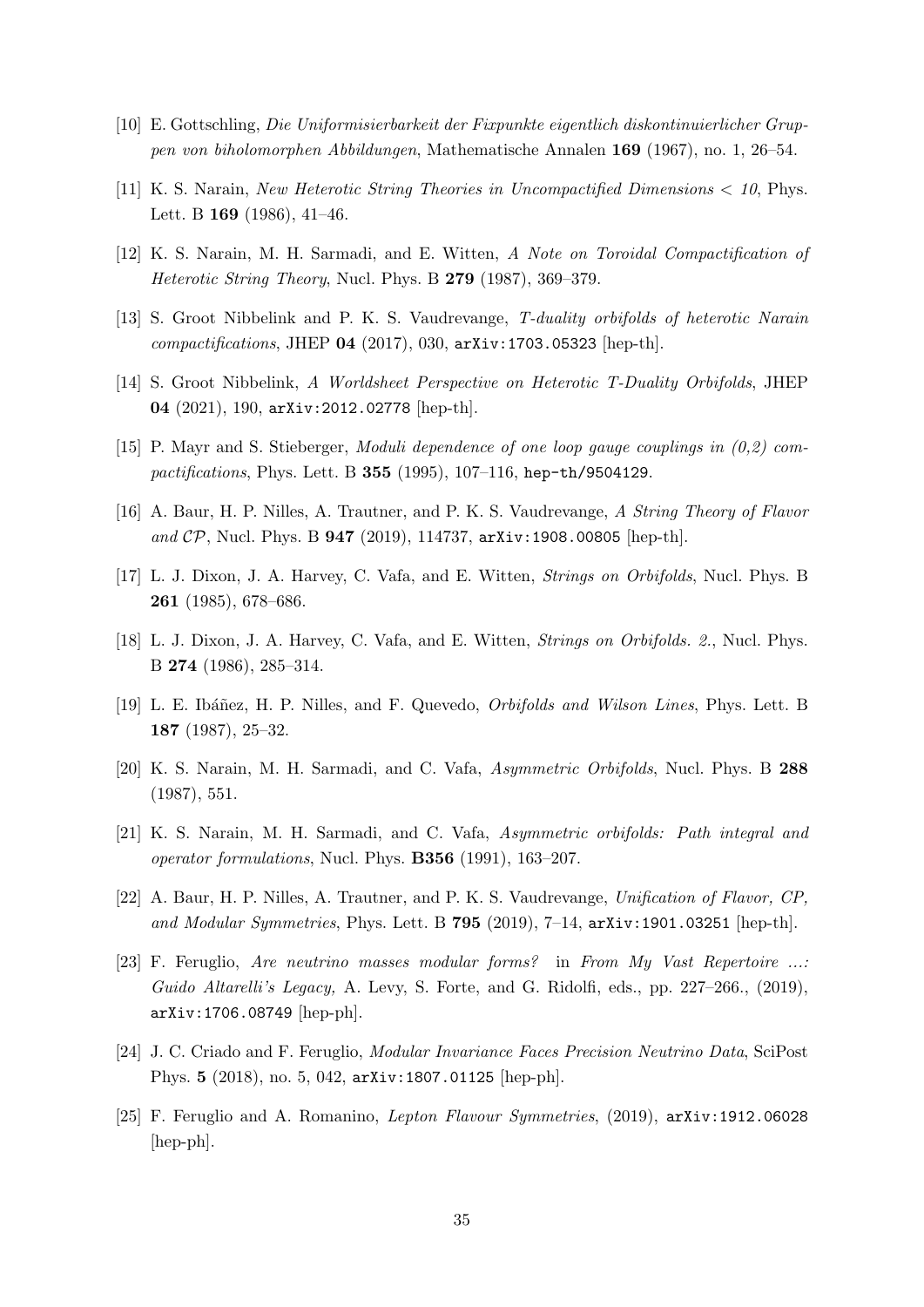- <span id="page-36-0"></span>[26] J. Lauer, J. Mas, and H. P. Nilles, Duality and the Role of Nonperturbative Effects on the World Sheet, Phys. Lett. B226 (1989), 251–256.
- [27] W. Lerche, D. Lüst, and N. P. Warner, Duality Symmetries in  $N = 2$  Landau-Ginzburg Models, Phys. Lett. B231 (1989), 417–424.
- <span id="page-36-1"></span>[28] J. Lauer, J. Mas, and H. P. Nilles, Twisted sector representations of discrete background symmetries for two-dimensional orbifolds, Nucl. Phys.  $B351$  (1991), 353–424.
- <span id="page-36-2"></span>[29] G. Lopes Cardoso, D. Lüst, and T. Mohaupt, *Moduli spaces and target space duality* symmetries in  $(0,2)$   $Z(N)$  orbifold theories with continuous Wilson lines, Nucl. Phys. B 432 (1994), 68–108, hep-th/9405002.
- [30] D. Bailin, G. Kraniotis, and A. Love, The Effect of Wilson line moduli on CP violation by soft supersymmetry breaking terms, Phys. Lett. B  $432$  (1998), 343-352, hep-th/9804135.
- [31] A. Malmendier and D. R. Morrison, K3 surfaces, modular forms, and nongeometric heterotic compactifications, Lett. Math. Phys. 105 (2015), no. 8, 1085–1118, arXiv:1406.4873 [hep-th].
- [32] A. Font, I. García-Etxebarria, D. Lüst, S. Massai, and C. Mayrhofer, *Heterotic T-fects*, 6D SCFTs, and F-Theory, JHEP 08 (2016), 175, arXiv:1603.09361 [hep-th].
- <span id="page-36-3"></span>[33] A. Font, B. Fraiman, M. Graña, C. A. Núñez, and H. P. De Freitas, *Exploring the landscape* of heterotic strings on  $T<sup>d</sup>$ , JHEP 10 (2020), 194,  $arXiv:2007.10358$  [hep-th].
- <span id="page-36-4"></span>[34] P. P. Novichkov, J. T. Penedo, S. T. Petcov, and A. V. Titov, *Generalised CP Symmetry in*  $Modular\text{-}Invariant\ Models\ of\ Flavour, JHEP\ 07\ (2019), 165, arXiv:1905.11970\ [hep-ph].$
- <span id="page-36-5"></span>[35] L. E. Ibáñez, H. P. Nilles, and F. Quevedo, Reducing the Rank of the Gauge Group in Orbifold Compactifications of the Heterotic String, Phys. Lett. B 192 (1987), 332–338.
- <span id="page-36-6"></span>[36] S. Förste, H. P. Nilles, and A. Wingerter, *Geometry of rank reduction*, Phys. Rev. D 72 (2005), 026001, hep-th/0504117.
- <span id="page-36-7"></span>[37] J. Erler, D. Jungnickel, and H. P. Nilles, *Space duality and quantized Wilson lines*, Phys. Lett. B 276 (1992), 303–310.
- <span id="page-36-8"></span>[38] T. Kobayashi, S. Raby, and R.-J. Zhang, Searching for realistic 4d string models with a Pati-Salam symmetry: Orbifold grand unified theories from heterotic string compactification on a  $Z(6)$  orbifold, Nucl. Phys. B 704 (2005), 3-55, hep-ph/0409098.
- [39] N. G. Cabo Bizet, T. Kobayashi, D. K. Mayorga Peña, S. L. Parameswaran, M. Schmitz, and I. Zavala, R-charge Conservation and More in Factorizable and Non-Factorizable Orbifolds, JHEP 05 (2013), 076, arXiv:1301.2322 [hep-th].
- [40] H. P. Nilles, S. Ramos-Sánchez, M. Ratz, and P. K. S. Vaudrevange, A note on discrete R symmetries in  $\mathbb{Z}_6$ -II orbifolds with Wilson lines, Phys. Lett. **B726** (2013), 876–881, arXiv:1308.3435 [hep-th].